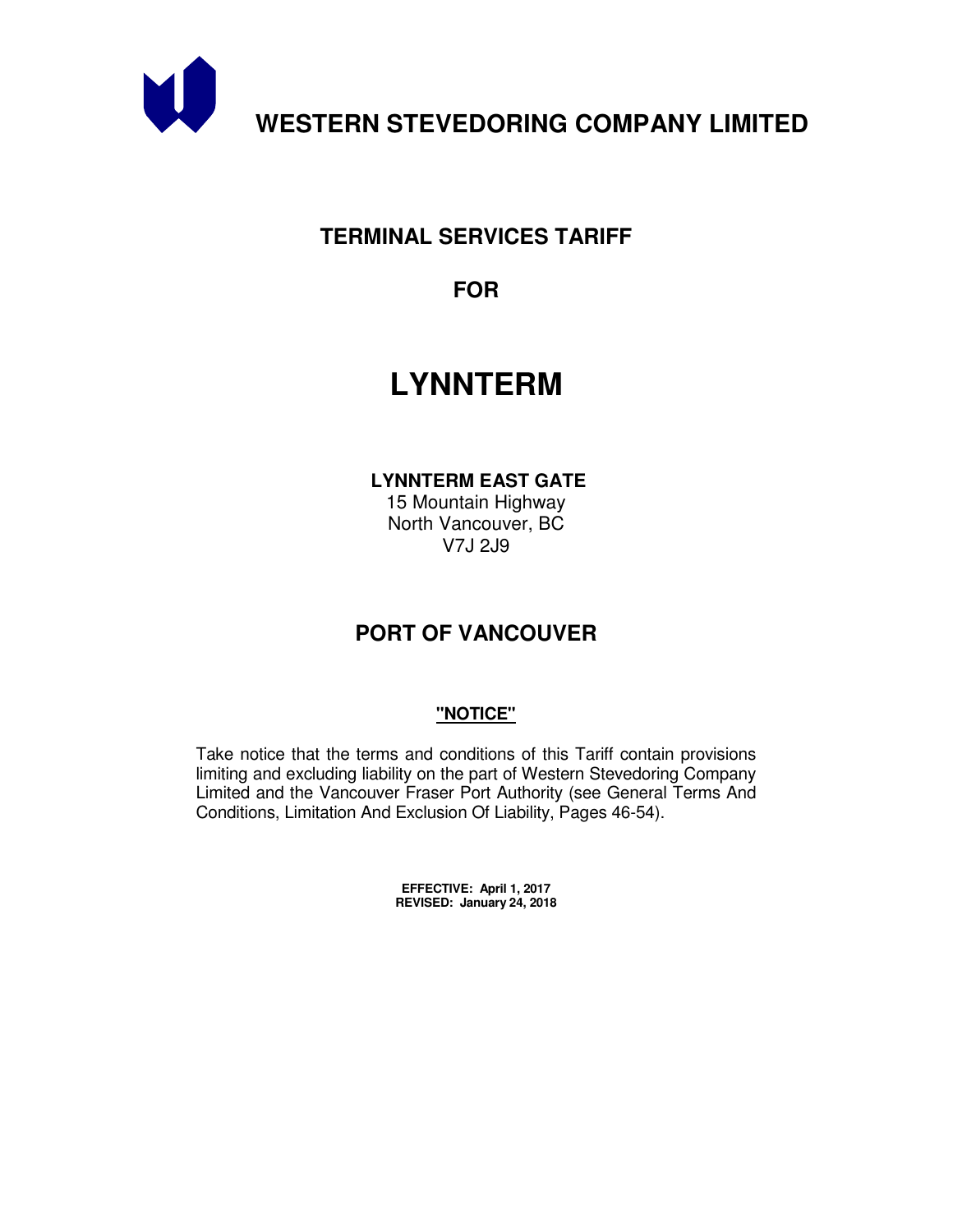

# **TABLE OF CONTENTS**

| <b>VESSEL SERVICES</b><br>$\sim$ 29                         |  |
|-------------------------------------------------------------|--|
|                                                             |  |
|                                                             |  |
|                                                             |  |
|                                                             |  |
|                                                             |  |
|                                                             |  |
|                                                             |  |
|                                                             |  |
| Application of Man Hour Rates and Equipment Rental Rates 35 |  |
|                                                             |  |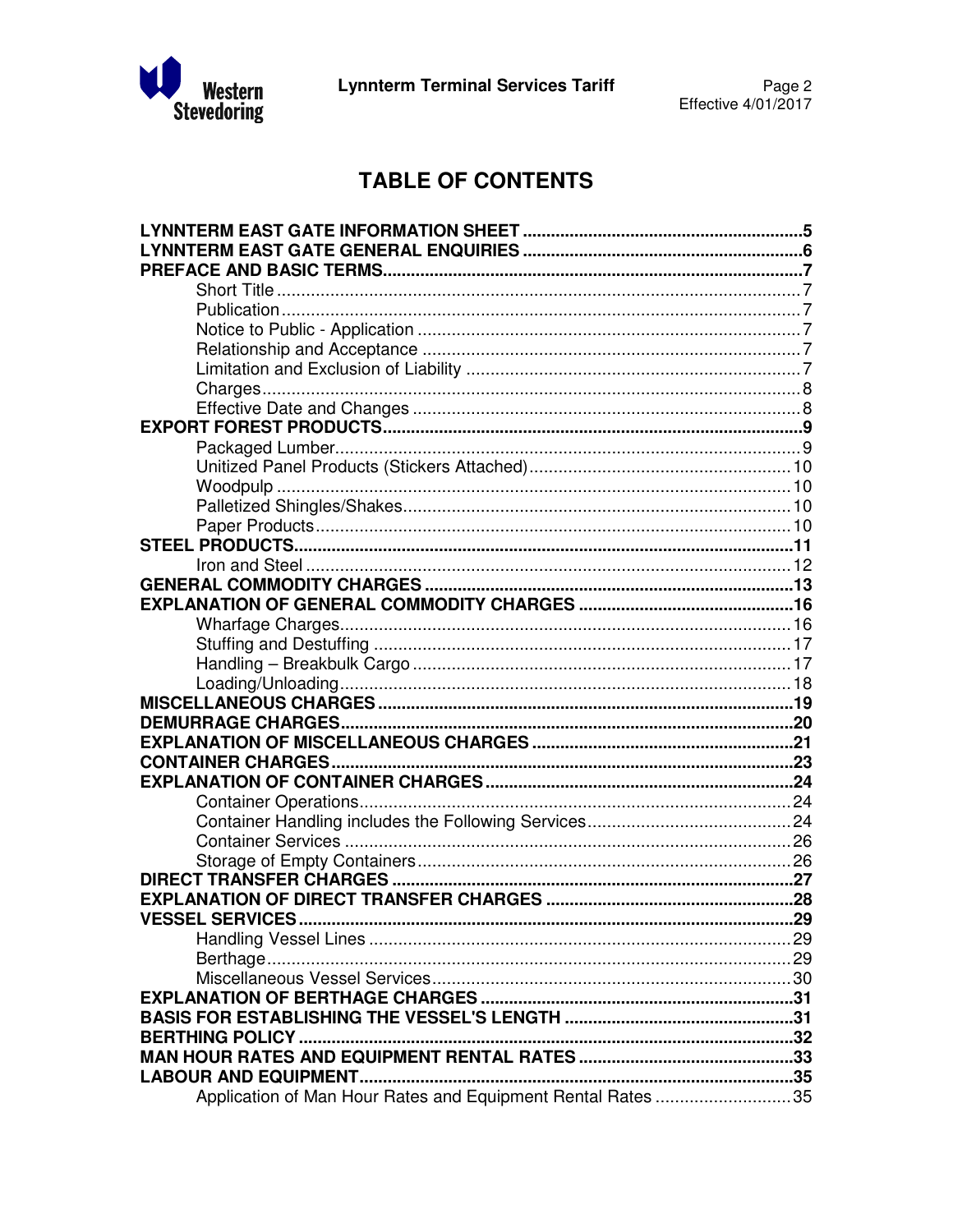

| USE OF MOBILE CRANE - HEAVY LIFT/SPECIAL EQUIPMENT TO LOAD AND  |  |
|-----------------------------------------------------------------|--|
|                                                                 |  |
|                                                                 |  |
|                                                                 |  |
| Calculation of Charges - 4 to 1 Rules, Weight vs. Measurement36 |  |
|                                                                 |  |
|                                                                 |  |
|                                                                 |  |
|                                                                 |  |
|                                                                 |  |
|                                                                 |  |
|                                                                 |  |
|                                                                 |  |
|                                                                 |  |
|                                                                 |  |
|                                                                 |  |
|                                                                 |  |
|                                                                 |  |
|                                                                 |  |
|                                                                 |  |
|                                                                 |  |
|                                                                 |  |
|                                                                 |  |
|                                                                 |  |
|                                                                 |  |
|                                                                 |  |
|                                                                 |  |
|                                                                 |  |
|                                                                 |  |
|                                                                 |  |
|                                                                 |  |
| Hir≏r                                                           |  |
|                                                                 |  |
|                                                                 |  |
|                                                                 |  |
|                                                                 |  |
|                                                                 |  |
|                                                                 |  |
|                                                                 |  |
|                                                                 |  |
|                                                                 |  |
|                                                                 |  |
|                                                                 |  |
|                                                                 |  |
|                                                                 |  |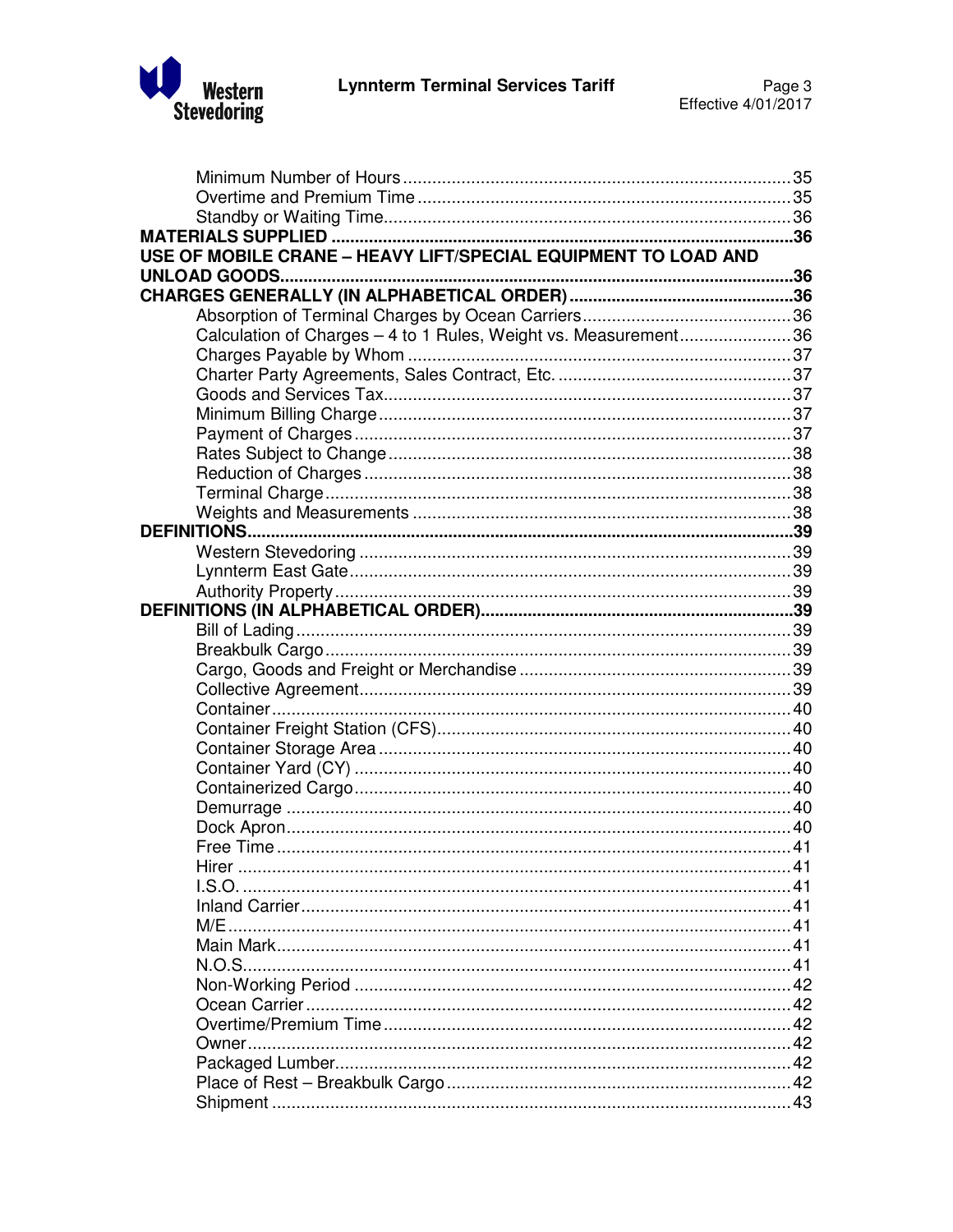

| GENERAL TERMS AND CONDITIONS, LIMITATIONS AND EXCLUSION OF LIABILITY44 |  |
|------------------------------------------------------------------------|--|
|                                                                        |  |
|                                                                        |  |
|                                                                        |  |
|                                                                        |  |
| GENERAL TERMS AND CONDITIONS (IN ALPHABETICAL ORDER)45                 |  |
|                                                                        |  |
|                                                                        |  |
|                                                                        |  |
|                                                                        |  |
|                                                                        |  |
|                                                                        |  |
|                                                                        |  |
|                                                                        |  |
|                                                                        |  |
|                                                                        |  |
|                                                                        |  |
|                                                                        |  |
|                                                                        |  |
|                                                                        |  |
|                                                                        |  |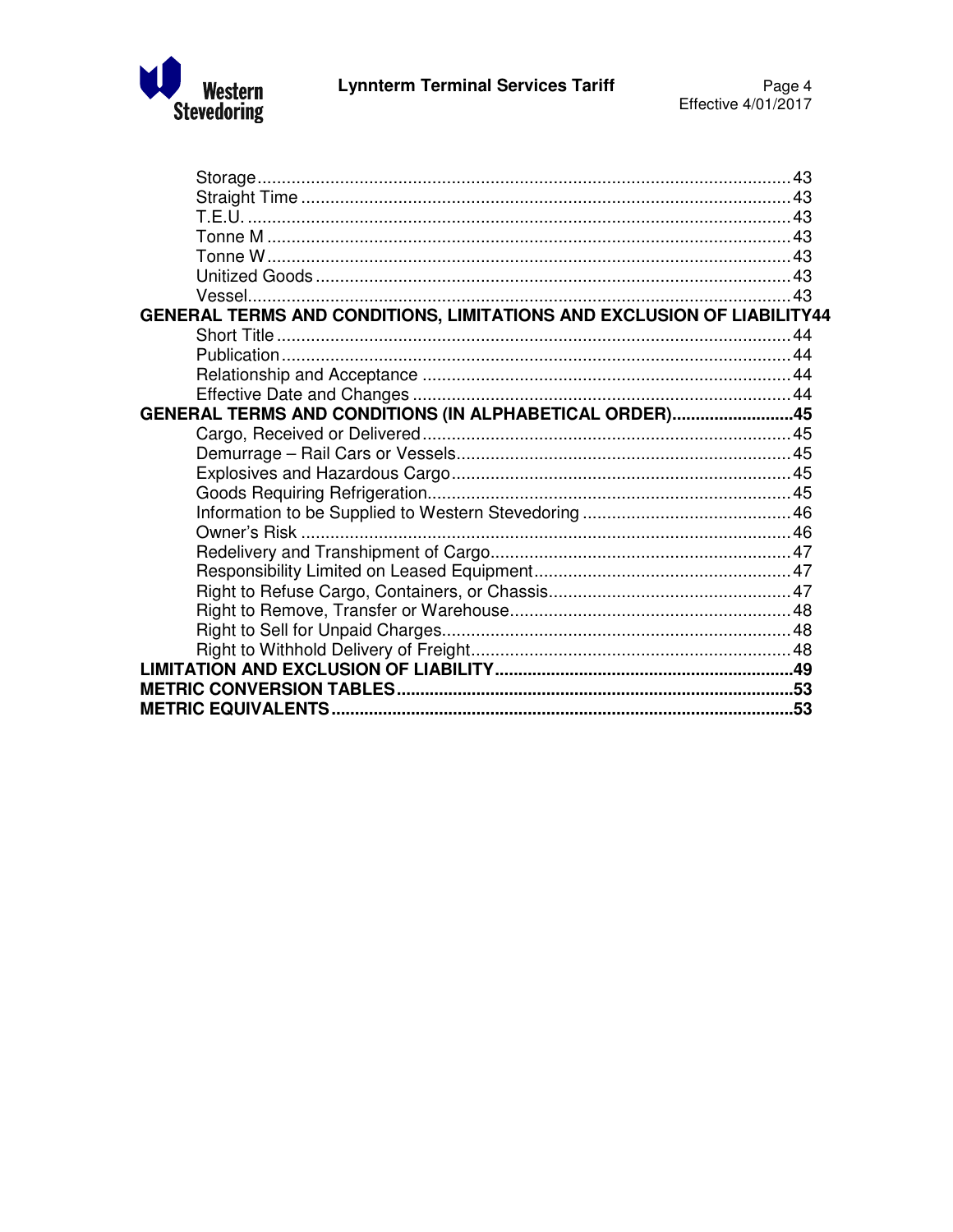

## **LYNNTERM EAST GATE INFORMATION SHEET**

**Address:** 15 Mountain Highway, North Vancouver, BC V7J 2J9

**Terminal:** 33 hectares (82 acres) heavy-duty paved area.

- **Berthing Facilities:** 4 berths with total length of 915 metres (3,000') all concrete, depth alongside 15 metres (50') at low water.
- **Warehouse Facilities:** Four warehouse facilities comprising 58,200 square metres (626,000 square feet) suitable for storage of forest products, general cargo and steel. The warehouses are serviced by rail trackage and have flush loading aprons for trucks and railcars.
- **Rail Facilities:** Direct service by the Canadian National Railway and interchange with all major railways. Approximately 7.5 km (4.7 miles) of track providing direct access to shed and storage areas. A track along the dockface backed by an extensive holding area provides Direct Transfer to railcar capabilities. Railcar shunting equipment is available for switching on site.
- **Maintenance Building:** A completely equipped maintenance building for servicing and repairing of all terminal equipment.
- **Containers:** The dock is set up and equipped to accommodate the Handling and the Stuffing/Destuffing of containers. Mobile cranes are available upon request.

#### **Equipment:**

- a) 41,731 kg. (92,000 lb.) 40,823 kg. (90,000 lb.) 36,285 kg. (80,000 lb.) and 27,215 kg. (60,000 lb.) lift trucks for containers, heavy lifts and steel.
	- b) 15,875 kg. (35,000 lb.) lift trucks for woodpulp, lumber, steel and container handling
	- c) 6,805 kg. (15,000 lb.) and 3,630 kg. (8,000 lb.) lift trucks for plywood, woodpulp and general cargo.
	- d) 2,495 kg. (5,500 lb.) lift trucks for railcar, general and containerized cargo.
	- e) A wide range of fork, prong and clamp attachments and specialized gear for specific cargo applications.
	- f) Tractor/trailer systems for transporting plywood, woodpulp and general cargo from/to ship and shed.
	- g) Rubber-tired pushers for railcar switching.
	- h) Highway class road sweepers for site cleaning.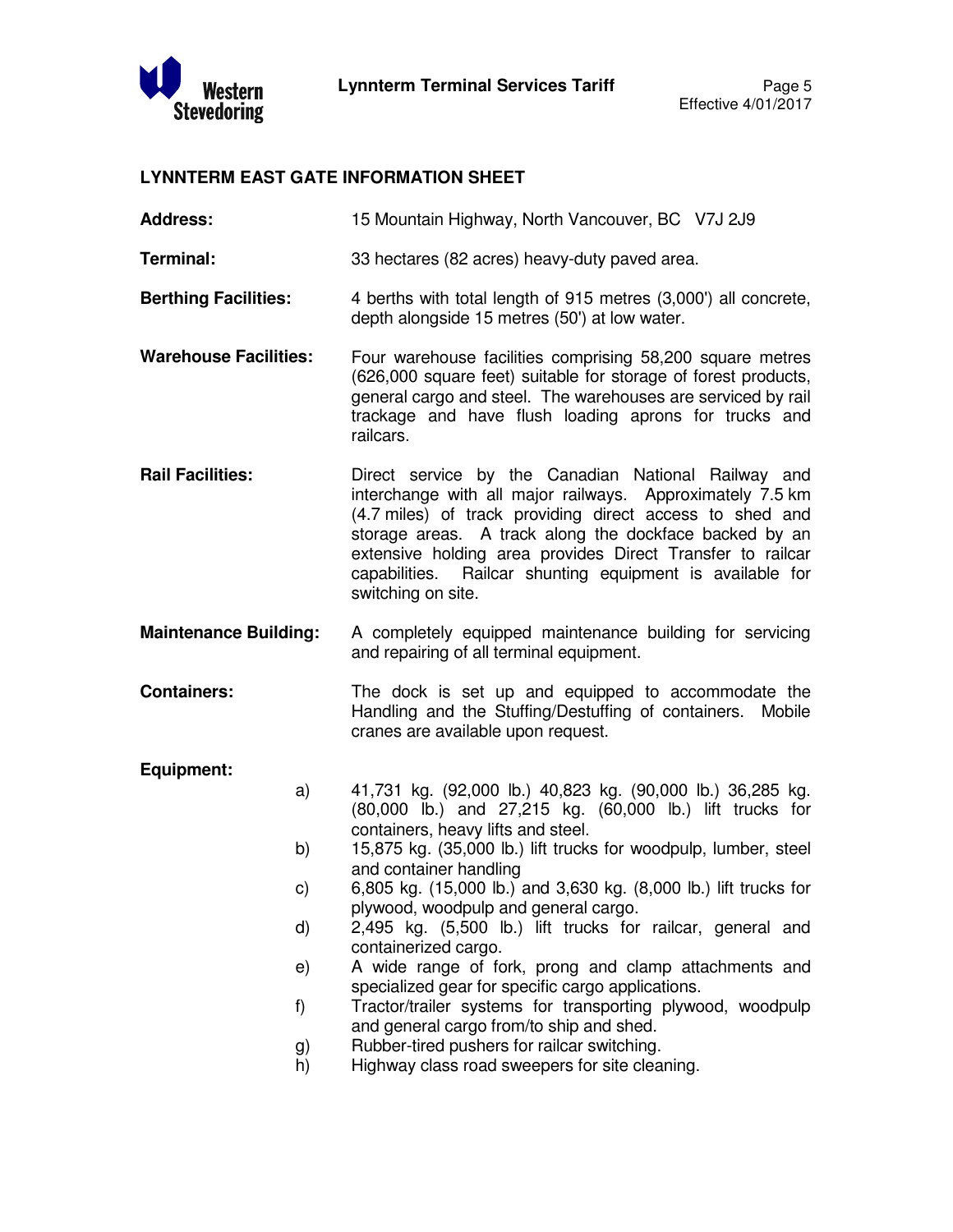

| <b>Hours of Business:</b>                |                                  | Regular office hours 0800 to 1630 Monday to Friday.<br>Terminal operations 24 hours per day 7 days per week. |
|------------------------------------------|----------------------------------|--------------------------------------------------------------------------------------------------------------|
| <b>Telephone Numbers:</b>                | <b>Main Office</b><br>Fax Number | (604) 904-2800<br>(604) 904-2801                                                                             |
| <b>Terminal Offices:</b>                 |                                  |                                                                                                              |
| - Foremen's Office<br>- Maintenance Shop | or                               | (604) 904-2867<br>(604) 904-2862<br>(604) 904-2864                                                           |
| - First Aid                              |                                  | (604) 904-2865                                                                                               |

## **LYNNTERM EAST GATE GENERAL ENQUIRIES**

## **Rate or Billing Enquiries:**

| terminalquotes@westeve.com                                     |                |
|----------------------------------------------------------------|----------------|
| Miles Hollingbury - Director, Marketing & Business Development | (604) 904-2844 |
| Suzanne Daoust - Billing and Contract Administrator            | (604) 904-2846 |
| <b>Operations:</b>                                             |                |
| Dave Lucas – Vice President Operations                         | (604) 904-2836 |
| Russ Peters - Terminal Manager, Lynnterm                       | (604) 904-2825 |
| Tim Meyer - Assistant Terminal Manager                         | (604) 904-2832 |
| Paul Morris - Superintendent                                   | (604) 904-2835 |
| Tony Edmonds - Superintendent                                  | (604) 904-2835 |
| Ross Thompson - Manager - Steel & General Cargo                | (604) 904-2837 |
| Scott Marshall - Manager - Woodpulp & Lumber                   | (604) 904-2828 |
| Iain Adam - Assistant Traffic Manager - Woodpulp               | (604) 904-2827 |
| <b>Claims:</b>                                                 | (604) 904-2879 |
| Bruce Webster – General Manager, Ship Operations               |                |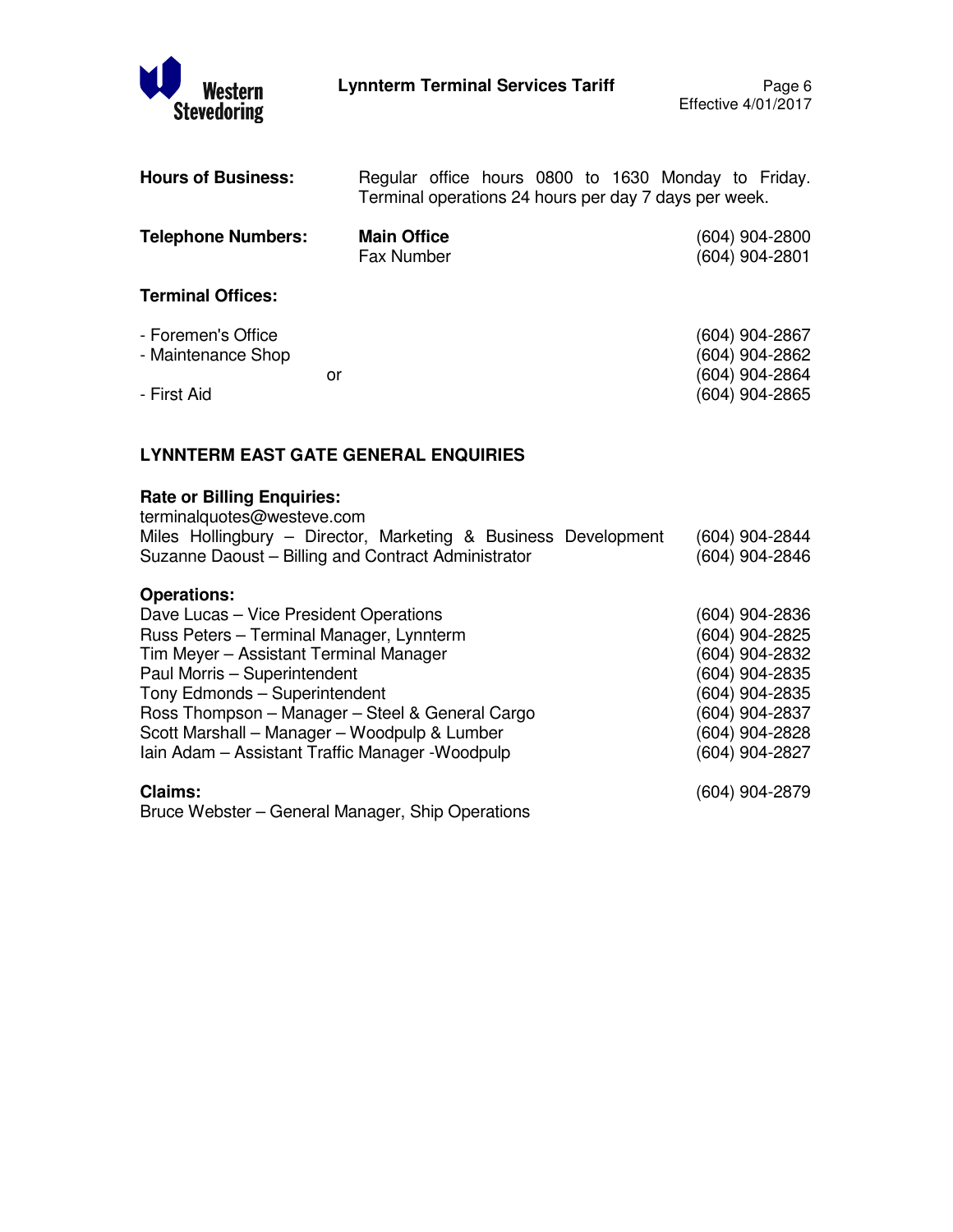

## **PREFACE AND BASIC TERMS**

#### **Short Title**

This Tariff may be cited as the "Terminal Services Tariff", and is generally referred to herein as the "Tariff".

### **Publication**

This Terminal Services Tariff is published by Western Stevedoring Company Limited and incorporates provisions of the Vancouver Fraser Port Authority Fee Detail Document and obligations arising therefrom.

#### **Notice to Public - Application**

This Terminal Services Tariff is notice that the rates, charges, terms, conditions, rules, regulations and definitions contained herein apply to all traffic and cargo at Lynnterm (as defined herein) without specific notice, quotation or prior arrangement. Western Stevedoring reserves the right to designate the charge classification of commodities not set out in the General Commodity Charges Section.

#### **Relationship and Acceptance**

Western Stevedoring provides terminal services at Lynnterm to the users thereof, upon and subject to all the terms and conditions of this Tariff, which terms and conditions shall govern the relationship between Western Stevedoring and such users.

Western Stevedoring reserves the right to furnish all equipment, supplies and materials, and to perform all services, in connection with the operation of Lynnterm, upon and subject to the rates, charges, terms, conditions, rules and regulations contained in this Tariff.

Use of Lynnterm constitutes complete acceptance by the user of this Tariff and all its terms and conditions.

#### **Limitation and Exclusion of Liability**

Take notice that the terms and conditions of this Tariff contain provisions limiting and excluding liability on the part of Western Stevedoring and Vancouver Fraser Port Authority (See General Terms and Conditions, Limitation and Exclusion of Liability, Pages 47 - 57).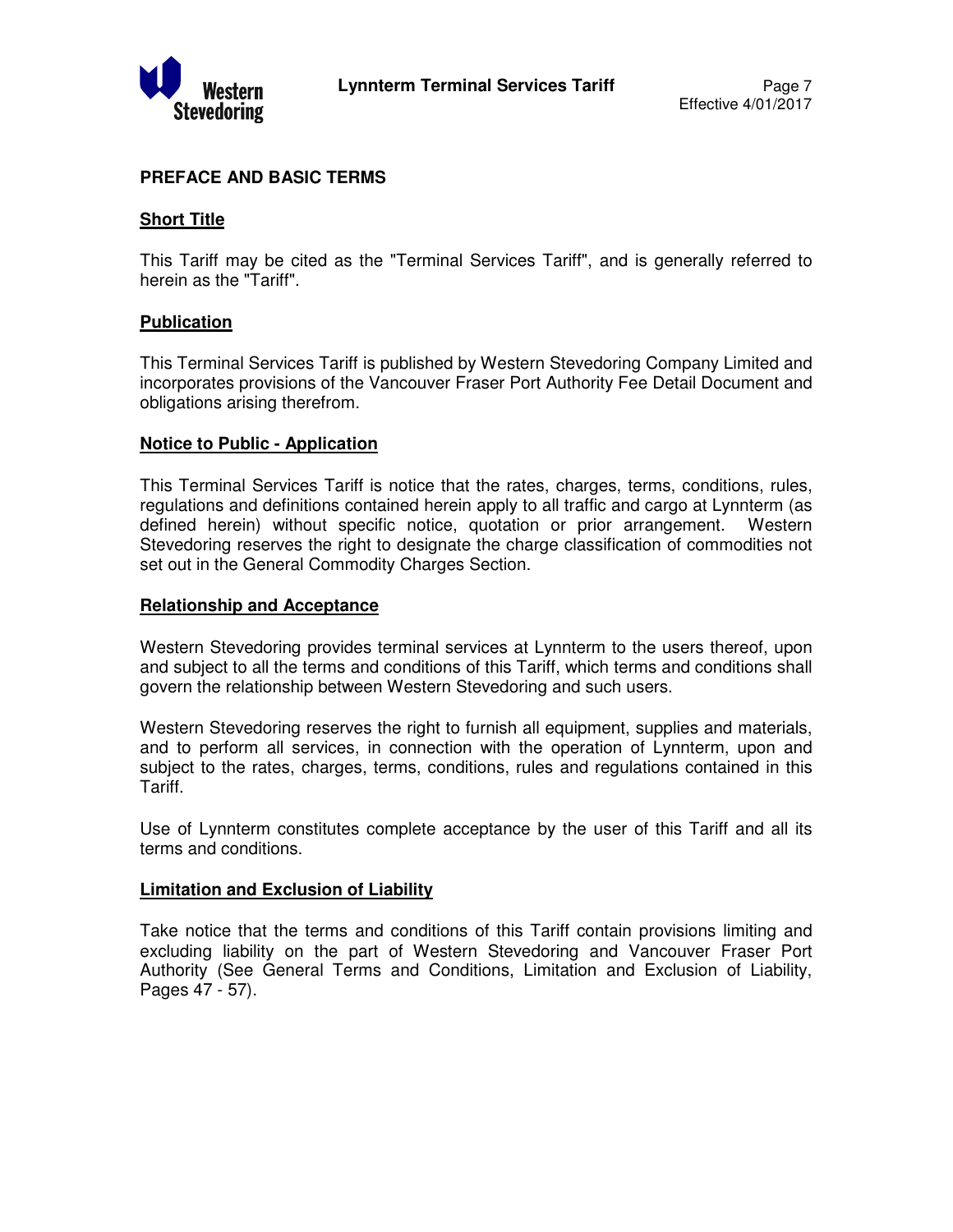

## **Charges**

Charges for terminal services shall not exceed the rates published in this Tariff.

All charges herein, when not absorbed by the Ocean Carrier, are for the account of the Owner, shipper or consignee of the cargo, unless otherwise specified.

All charges in this Tariff are exclusive of Goods and Services Tax. Customers, shall in addition, pay to Western Stevedoring all Goods and Services Taxes for goods and services supplied by Western Stevedoring as and when required by law.

All charges in this Tariff are quoted in Canadian dollars and are based on performing the work during Straight Time operating periods.

#### **Effective Date and Changes**

This Tariff and all rates, charges, terms, conditions, rules and regulations contained herein shall apply to all traffic and cargo at Lynnterm on and after the stated effective date of this Tariff. This Tariff shall be subject to change without specific notice, and such changes will be effective from the dates specified. Please contact Western Stevedoring at 15 Mountain Highway, North Vancouver, BC regarding the currency of the provisions of this Tariff.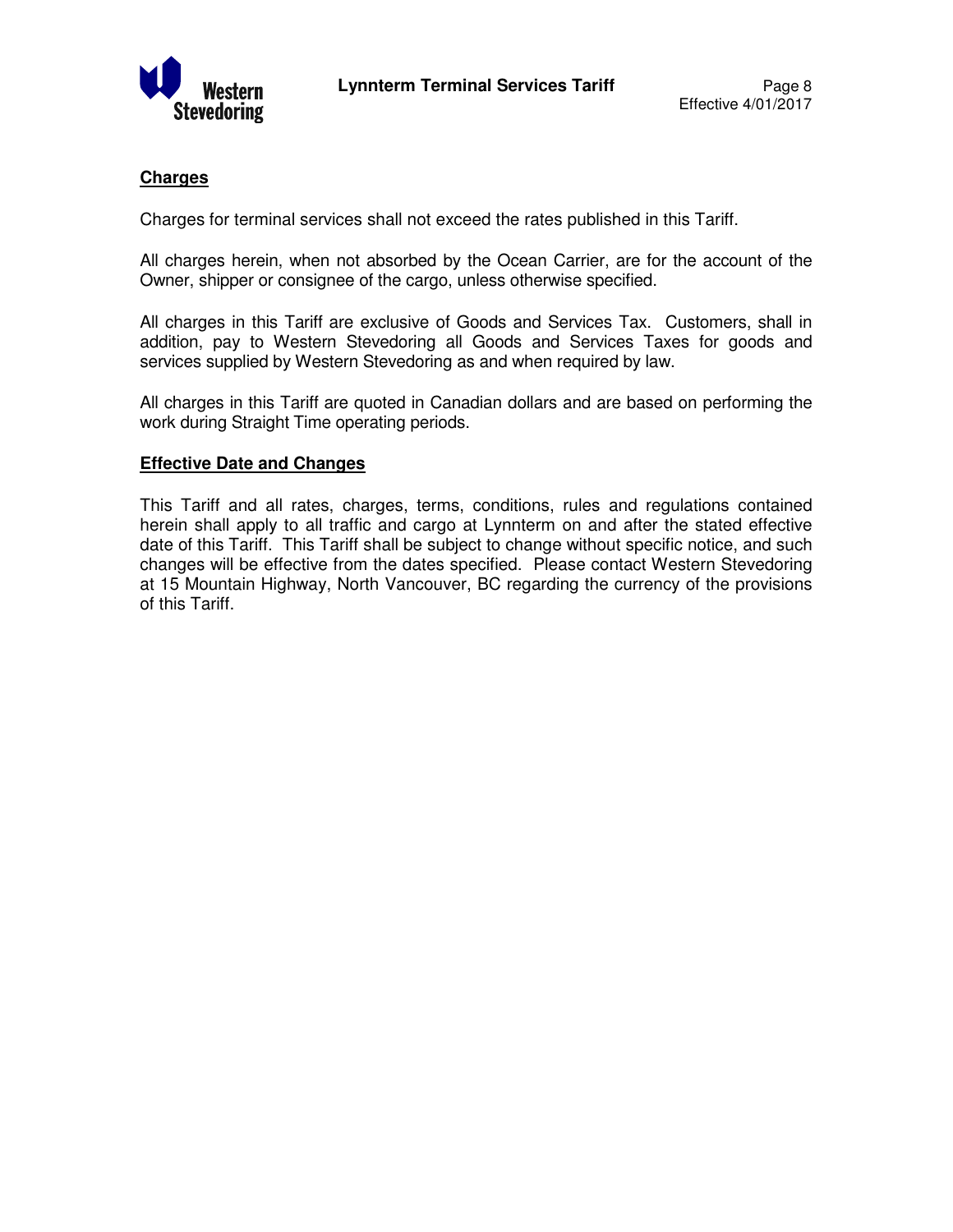

## **EXPORT FOREST PRODUCTS**

#### **NOTES:**

- $\triangleright$  Terminal Charges refer to all inclusive rates including the Vancouver Fraser Port Authority's Wharfage Charge and are charges for the receipt and delivery of export forest products to alongside vessel.
- > Terminal Charges on packaged lumber are based on lumber packages conforming to the BC Export Packaging Schedule.
- > The Stuffing Rate applies only to container packaged lumber (max. 42" wide stowed by length).
- $\triangleright$  Barge unloading rates will be quoted upon request and are subject to a description of barge equipment to be utilized and the cargo stowage pattern.
- $\triangleright$  Refer to the General Commodity Charges section for a breakdown of Terminal Charges.

## **Packaged Lumber**

|    |                            |                                                                                 |                   | Rates Per MFBM |                                                                 |
|----|----------------------------|---------------------------------------------------------------------------------|-------------------|----------------|-----------------------------------------------------------------|
|    |                            |                                                                                 | <b>Flat Truck</b> | Van/Railcar    | Centrebeam                                                      |
| 1. | <b>Terminal Charges</b>    |                                                                                 | \$34.45           | \$38.55        | \$37.20                                                         |
|    | Note $#1$ :<br>Note $#2$ : | Add \$2.50 to total rate if lumber non-prestickered<br>or non-standard packages |                   |                | A surcharge may apply to packaged lumber less than 8' in length |
| 2. |                            | Direct Transfer Scow to Vessel                                                  |                   |                | 6.95                                                            |
| 3. | Shifting (Without Sorting) |                                                                                 |                   |                | 12.10                                                           |
| 4. |                            | Undercover Storage (Upon Request)                                               |                   |                | 12.65                                                           |
| 5. |                            | Stuffing (excludes Wharfage, Receiving & Container Charges)                     |                   |                | By Arrangement                                                  |
| 6. |                            | Stencilling (During Receipt from Inland Carrier)                                |                   |                | 9.85                                                            |
| 7. | Miscellaneous Services     |                                                                                 |                   |                | By Arrangement                                                  |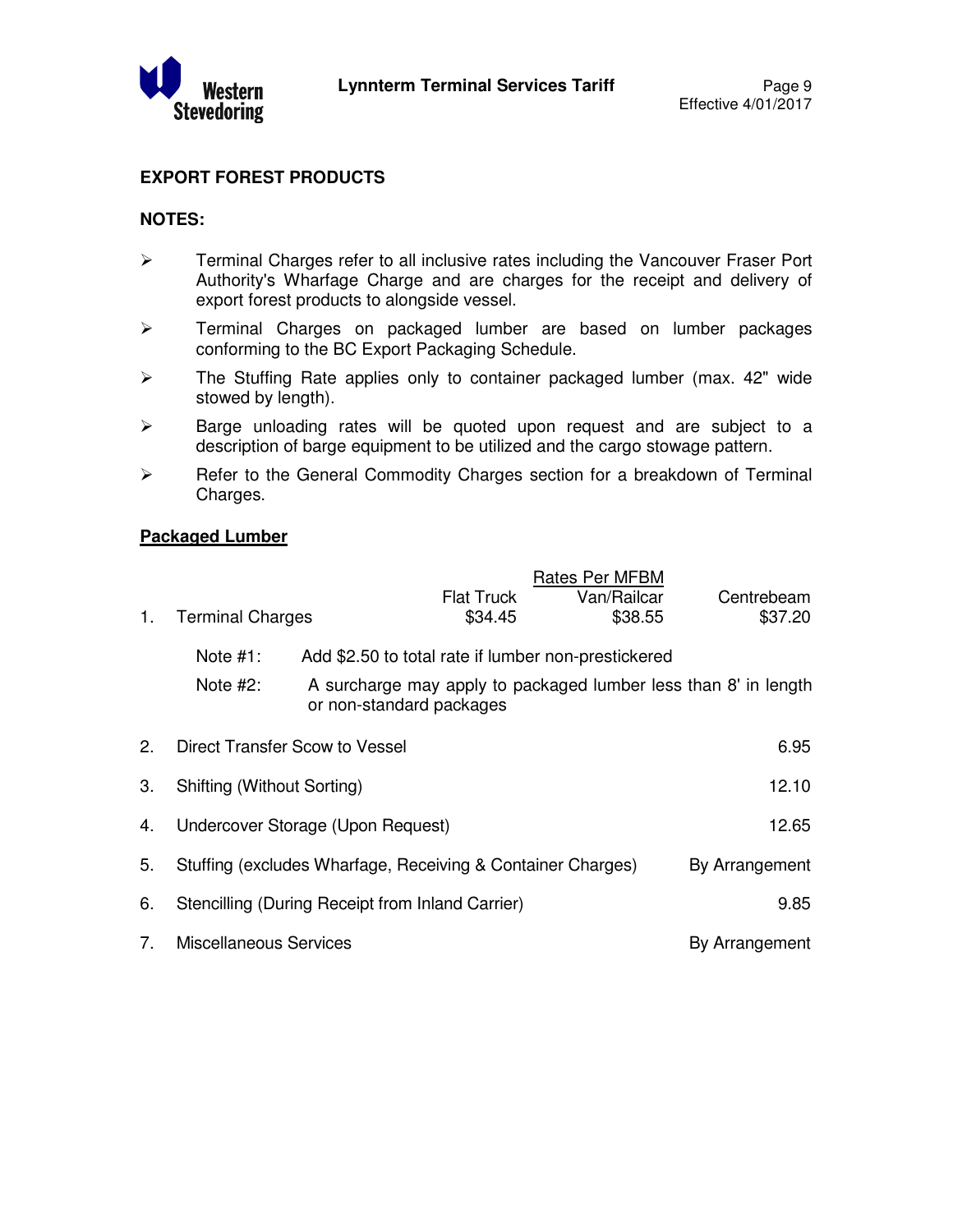

## **Unitized Panel Products (Stickers Attached)**

|                      |                                                                                                                                                                              |                                       | <b>Rates per Metric Tonne</b>                                            |
|----------------------|------------------------------------------------------------------------------------------------------------------------------------------------------------------------------|---------------------------------------|--------------------------------------------------------------------------|
| 1.                   | <b>Terminal Charges</b><br>(a) Plywood<br>(b) Oriented Strand Board (OSB)                                                                                                    | <b>Flat Truck</b><br>\$40.40<br>35.60 | Van/Boxcar<br>\$44.45<br>39.70                                           |
| 2.                   | Shifting (Per M/ton without sorting)                                                                                                                                         |                                       | 12.10                                                                    |
| 3.                   | <b>Miscellaneous Services</b>                                                                                                                                                |                                       | By Arrangement                                                           |
|                      | Woodpulp                                                                                                                                                                     |                                       |                                                                          |
| 1.                   | <b>Terminal Charges</b><br>(a) Loose Bales & Other                                                                                                                           | 30.65                                 | 33.55                                                                    |
| 2.<br>3.<br>4.<br>5. | (b) $1 - 1.5$ tonne units<br>(c) 2 tonne units<br>Unitizing (8 Bale Units)<br>Stencilling (During receipt from Inland Carrier)<br>Direct Transfer Scow to Vessel<br>Stuffing | 29.55<br>26.45                        | Van<br>Rail<br>35.95<br>33.00<br>30.15<br>33.00<br>33.80<br>3.30<br>7.60 |
| 6.                   | (a) Loose Bales & other<br>(b) $1 - 1.5$ tonne units<br>(c) 2 tonne units<br><b>Miscellaneous Services</b>                                                                   |                                       | By Arrangement<br>By Arrangement<br>By Arrangement<br>By Arrangement     |
|                      | <b>Palletized Shingles/Shakes</b>                                                                                                                                            |                                       |                                                                          |
| 1.<br>2.             | <b>Terminal Charges</b><br><b>Miscellaneous Services</b>                                                                                                                     | 49.80                                 | 71.10<br>By Arrangement                                                  |
|                      | <b>Paper Products</b>                                                                                                                                                        |                                       |                                                                          |
| 1.                   | <b>Terminal Charges</b><br>Newsprint/Sackkraft/Linerboard/Pulp<br>(in Rolls)                                                                                                 | 43.75                                 | 50.05                                                                    |
| 2.                   | Stuffing (excludes Wharfage, Receiving &<br><b>Container Charges)</b>                                                                                                        |                                       | 26.55                                                                    |
| 3.                   | <b>Miscellaneous Services</b>                                                                                                                                                |                                       | By Arrangement                                                           |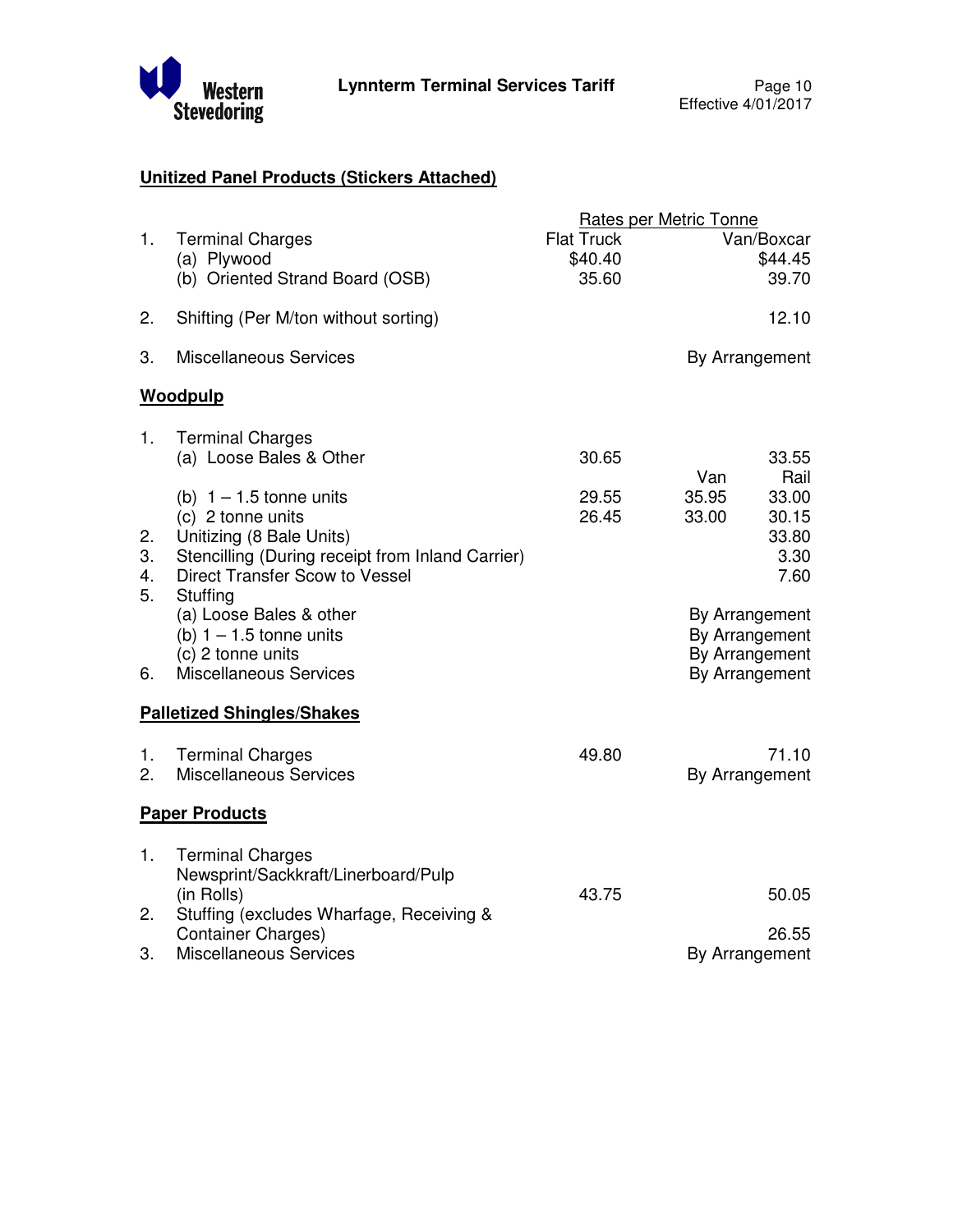

## **STEEL PRODUCTS**

## **NOTES:**

- $\triangleright$  Terminal Charges refer to all-inclusive rates including the Vancouver Fraser Port Authority's Wharfage Charge and are charges for the receipt and delivery of Steel Products.
- $\triangleright$  The following rates are based on normal handling and do not include any service or charge involving the use of special equipment or the special handling of goods.
- $\triangleright$  Cargo will be accepted for inside storage subject to space availability and charges in Item 6 (below). Requests for space must be made to Western Stevedoring in advance of cargo arrival.
- $\triangleright$  Cargo will be sorted by bill of lading and a surcharge may apply to bills of lading under 10 metric tonnes.
- $\triangleright$  If the Main Mark information is not provided prior to the vessel's discharge and is not clearly marked on the cargo (i.e. end tags for pipe) the party responsible for payment of terminal charges may incur additional handling charges.
- $\triangleright$  Steel cargoes ie. bundled pipe arriving to terminal in unsafe stacking / handling condition ie. broken or missing bands will be rebanded to safety handling guidelines at the customers expense.
- $\triangleright$  Motor carriers are responsible for the supply of sufficient loading materials and are responsible for the securing of cargo to their trailers.
- $\triangleright$  Western Stevedoring Co. Ltd. reserves the right to re-handle, block-stow or remove cargo from Lynnterm 30 days after vessel discharge and these charges will be for the account of the consignee.
- $\triangleright$  All other terms and conditions apply as per the Lynnterm Tariff as updated periodically.
- Western Stevedoring accepts no responsibility for any loss or damage occurring as a result of deterioration of goods or breaking of bands on goods which remain on property after 30 days.
- > Unless an express agreement has been reached with Western Stevedoring, storage charges will not be transferable and will be payable by the party responsible for the terminal handling charges.
- $\triangleright$  Canada Shipping Act requires all export cargo to be labelled with accurate weights and omission to adhere to this policy may lead to the refusal of loading said cargo. One two digit gross/theoretical weight is required (ie. 3.9 MT.)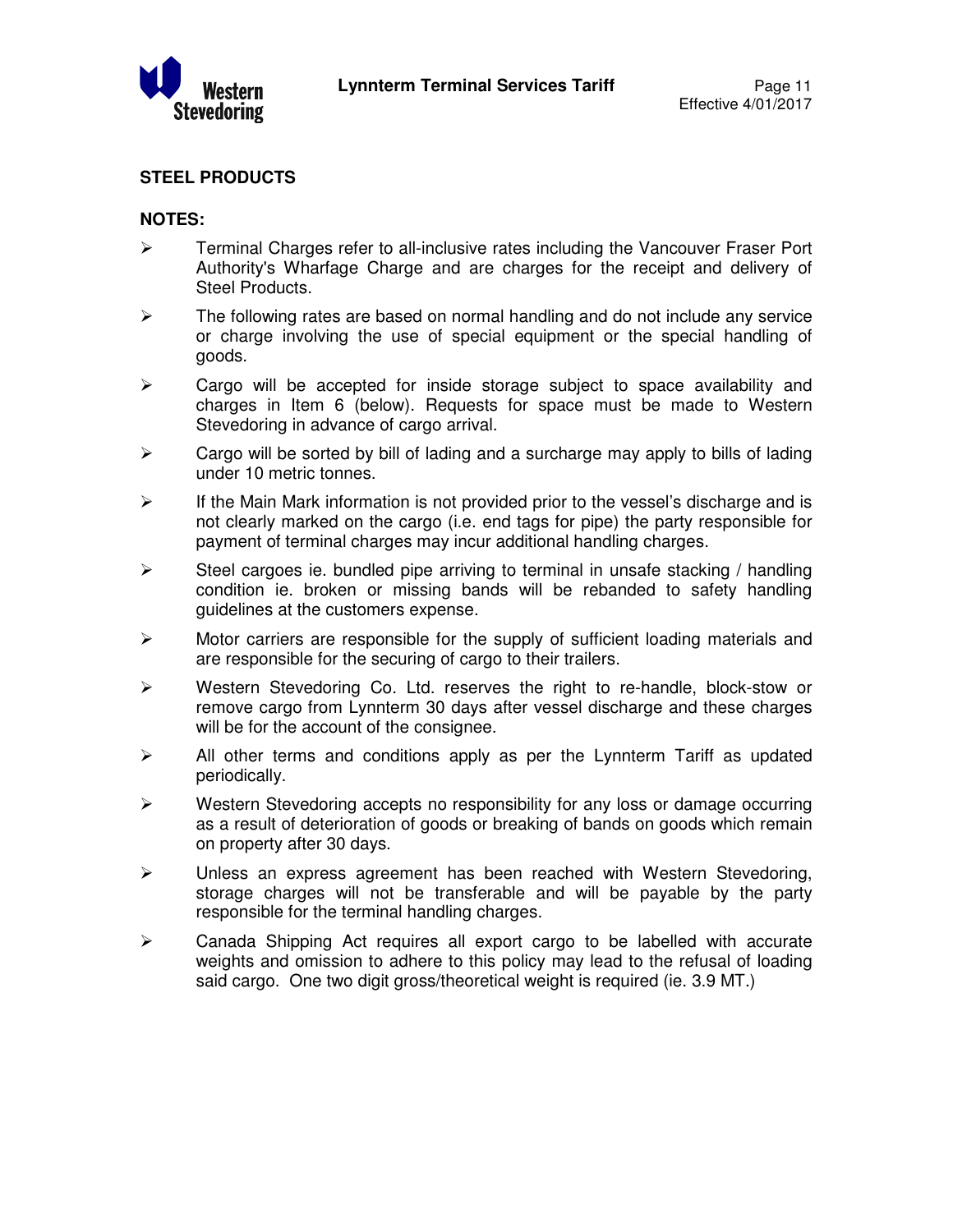

## **Iron and Steel**

|    |                                                                                                                                                                                                             | <b>Rates Per Metric Tonne</b> |
|----|-------------------------------------------------------------------------------------------------------------------------------------------------------------------------------------------------------------|-------------------------------|
|    | 1. Terminal Charges<br>(a) Rebar (bundled) up to 40 ft.                                                                                                                                                     | <b>Truck</b><br>\$41.40       |
|    | (b) Rebar (bundled) over 40 ft.                                                                                                                                                                             | 43.30                         |
|    | (c) Rebar (bundled) under 1.5 tonne                                                                                                                                                                         | 44.65                         |
|    | (d) Rebar or Wire Rod in Coils                                                                                                                                                                              | 38.55                         |
|    | (e) Round Bar / Flat Bar                                                                                                                                                                                    | 46.70                         |
|    | (f) Pipe, Casing, Tubing (bundled) over 1 tonne bundle -<br>to 60 ft. length                                                                                                                                | 41.90                         |
|    | (g) Pipe, Casing, Tubing (bundled) under 1 tonne bundle -<br>to 60 ft. length (based on average weight per bill of lading)                                                                                  | 51.00                         |
|    | (h) Pipe, Casing, Tubing (loose up to 12") to 66 ft. length                                                                                                                                                 | 54.45                         |
|    | (i) Pipe (loose over 12") to 66 ft. length                                                                                                                                                                  | By Arrangement                |
|    | (j) Pipe (bundled or loose) .125" wall thickness or lighter                                                                                                                                                 | 78.30                         |
|    | (k) Coil & Skelp<br>(I) Coil (palletized eye-up)                                                                                                                                                            | 33.95<br>40.20                |
|    | (m) Beam                                                                                                                                                                                                    | 48.55                         |
|    | (n) Plate                                                                                                                                                                                                   | 44.65                         |
|    | Surcharge for sorting plate if received in mixed lifts<br>ex vessel                                                                                                                                         | By Arrangement                |
|    | (o) N.O.S. or Crated Steel                                                                                                                                                                                  | 54.90                         |
|    | Note: Delivery Rates to Rail by arrangement                                                                                                                                                                 |                               |
| 2. | Direct Transfer to Scow - Import                                                                                                                                                                            | 9.85                          |
| 3. | <b>Bracing/Securing of Railcars</b>                                                                                                                                                                         |                               |
|    | (a) Labour, Materials and Equipment                                                                                                                                                                         | M/E                           |
|    | (b) Minimum Dunnage (per railcar)                                                                                                                                                                           | By Arrangement                |
| 4. | Shifting to Storage                                                                                                                                                                                         | By Arrangement                |
| 5. | Storage beyond Free Time by prior agreement                                                                                                                                                                 |                               |
|    | Storage charges                                                                                                                                                                                             | By Arrangement                |
|    | Note: Unless an express agreement has been reached with Western Stevedoring,<br>storage charges will not be transferable and will be payable by the party responsible<br>for the terminal handling charges. |                               |
| 6. | Premium for Undercover Storage                                                                                                                                                                              | 3.60                          |
| 7. | Safety – steel cargoes arriving to terminal in unsafe<br>stacking / handling condition ie. Broken or missing bands will be<br>rebanded to safe handling guidelines at the customers expense                 | By Arrangement                |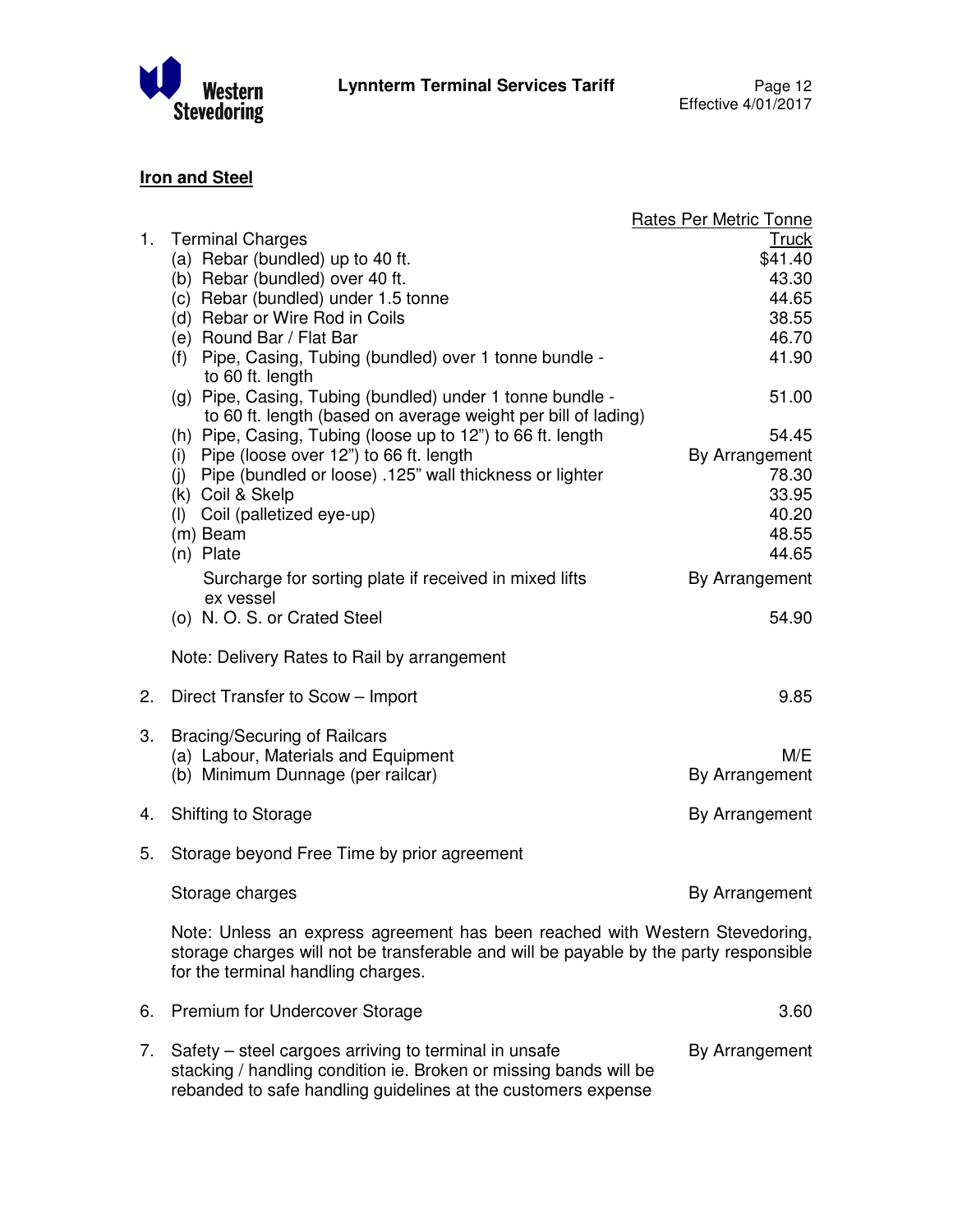

## **GENERAL COMMODITY BREAKBULK CHARGES**

**Explanation of Unit: W** - per 1,000 kgs., **M** - per cubic metre, **M/E** - charged on the basis of man hours and equipment, **MFBM** - Per 1,000 foot board measure.

#### **Notes:**

- $\triangleright$  The charges for Handling Breakbulk Cargo, Stuffing and Destuffing and Load/Unload "A" are reduced by thirty percent (30%) on unitized cargo unless otherwise specified on commodities listed.
- Wharfage charges as per Vancouver Fraser Port Authority Fee Detail Document.
- $\triangleright$  Where there are differences between Wharfage as noted herein and the Vancouver Fraser Port Fraser Authority Fee Detail Document, the Fee Detail Document shall apply
- Load/Unload "A" or "B", refer to Page 21 for explanation
- $\triangleright$  Goods of Extraordinary Value for cargo items of extraordinary value we reserve the right to apply a surcharge or a premium rate that may be higher than what is outlined in our Terminal Services Tariff. Application of a surcharge or premium rate will be determined on a case by case basis.
- $\triangleright$  Export Cargo Shippers are responsible for the following:
	- Ensuring accurate cargo weights and dimensions.
	- Ensuring that cargo is marked with plainly visible weight, dimension, centre of gravity, vessel and destination.
	- Providing the terminal with pictures and/or diagrams depicting lifting points, any special lifting requirements and any abnormalities such as an off-centre Centre of Gravity that may affect the safe handling of the cargo. These details must be received by the Terminal in advance of delivery to ensure proper pre-planning of cargo handling can take place.
	- Shippers/truckers transporting cargo to the terminal for export must provide dock receipts with cargo destination and accurate piece counts, weights and dimensions per piece.
- $\triangleright$  Australian Export Cargo Shippers are responsible for the following:
	- Ensuring cargo is clean and free of any contamination for Australian import regulations please see following Australian government website: http://www.agriculture.gov.au/import/vehicles-machinery/regulations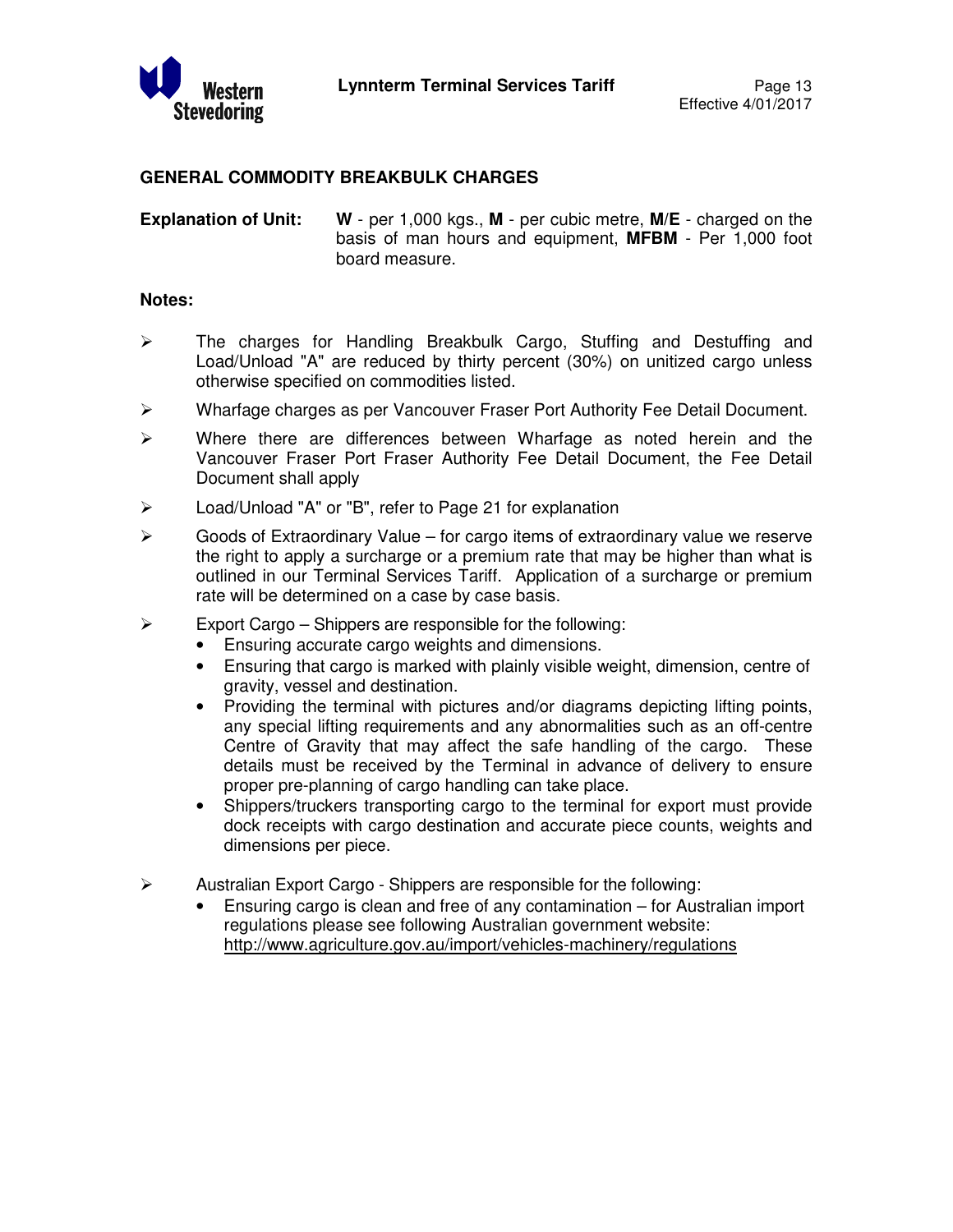

|                                                                                |          | <b>Stuff</b> | <b>B-Blk</b>    | Load/Unload    |                |
|--------------------------------------------------------------------------------|----------|--------------|-----------------|----------------|----------------|
| <b>Commodity</b>                                                               | Whfg     | <b>Destf</b> | <b>Handling</b> | " $A$ "        | "В"            |
| All Goods N.O.S.                                                               |          |              |                 |                |                |
| - Loose                                                                        | W \$2.61 | W \$39.95    | W \$38.08       | W \$44.21      | W \$16.57      |
| - Loose                                                                        | W 2.61   | M 29.85      | M 30.33         | M 33.86        | 12.69<br>М     |
| - Unitized                                                                     | W 2.61   | W 28.00      | W 27.30         | W 30.63        | W<br>16.57     |
| - Unitized                                                                     | W 2.61   | M 20.85      | M 21.16         | M 23.71        | 12.69<br>М     |
| <b>Bagged Products</b> (Incl. grain, fertilizers, &<br>other bulk commodities) |          |              |                 |                |                |
| - Bags less than 45 kg. loose                                                  | $W$ 2.61 | 41.60        | 28.00           | 41.45          | N/A            |
| - Bags less than 45 kg. unitized                                               | W 2.61   | 29.05        | 28.00           | 29.00          | 10.50          |
| - Bags minimum 45 kg. loose                                                    | $W$ 2.61 | 34.20        | 28.00           | 33.20          | N/A            |
| - Bags minimum 45 kg. unitized                                                 | W 2.61   | 23.95        | 28.00           | 23.20          | 10.50          |
| - In 1 K/T & above tote bag                                                    | $W$ 2.61 | 17.55        | 18.65           | 14.55          | 11.20          |
|                                                                                |          |              |                 |                |                |
| Driveable / Self Propelled Equipment                                           |          |              |                 |                | 39.60          |
| Driveable / Self Propelled Equipment<br><b>Minumum Charge</b>                  |          |              |                 |                | 475.00         |
| <b>Towable Equipment / Machinery</b>                                           |          |              |                 |                | By Arrangement |
| <b>Containers, Loaded</b>                                                      |          |              |                 |                | (See Page 23)  |
| <b>Iron and Steel</b> – (unitized allowance is not<br>applicable)              |          |              |                 |                |                |
| Rebar (bundled) up to 40 ft.                                                   | W 2.61   | M/E          | 27.99           |                | 10.80          |
| Rebar (bundled) over 40 ft.                                                    | $W$ 2.61 | M/E          | 28.76           |                | 11.93          |
| Rebar (bundled) under 1.5 tonne                                                | $W$ 2.61 | M/E          | 29.44           |                | 12.60          |
| Round Bar / Flat Bar                                                           | $W$ 2.61 | M/E          | 31.15           |                | 12.94          |
| Pipe, Casing, Tubing under 1 tonne bdls.                                       | $W$ 2.61 | M/E          | 37.70           |                | 10.69          |
| Pipe, Casing, Tubing (bundled)                                                 | $W$ 2.61 | M/E          | 28.46           |                | 10.83          |
| Pipe, Casing, Tubing (loose up to 12")                                         | $W$ 2.61 | M/E          | 38.10           |                | 13.74          |
| Rebar or Wire Rod in Coils                                                     | $W$ 2.61 | M/E          | 27.93           |                | 8.01           |
| Pipe (loose over 12")                                                          | $W$ 2.61 | M/E          |                 | BY ARRANGEMENT |                |
| Pipe (bdl./lse) .125" wall thickness                                           | $W$ 2.61 | M/E          | 56.43           |                | 19.26          |
| Coil & Skelp                                                                   | $W$ 2.61 | M/E          | 23.36           |                | 7.98           |
| Coil & Skelp (palletized eye-up)                                               | $W$ 2.61 | M/E          | 23.72           |                | 13.87          |
| Beam                                                                           | W 2.61   | M/E          | 34.13           |                | 11.81          |
| Plate                                                                          | W 2.61   | M/E          | 29.70           |                | 12.34          |
| N.O.S. or Crated                                                               | W 2.61   | M/E          | 38.54           |                | 13.75          |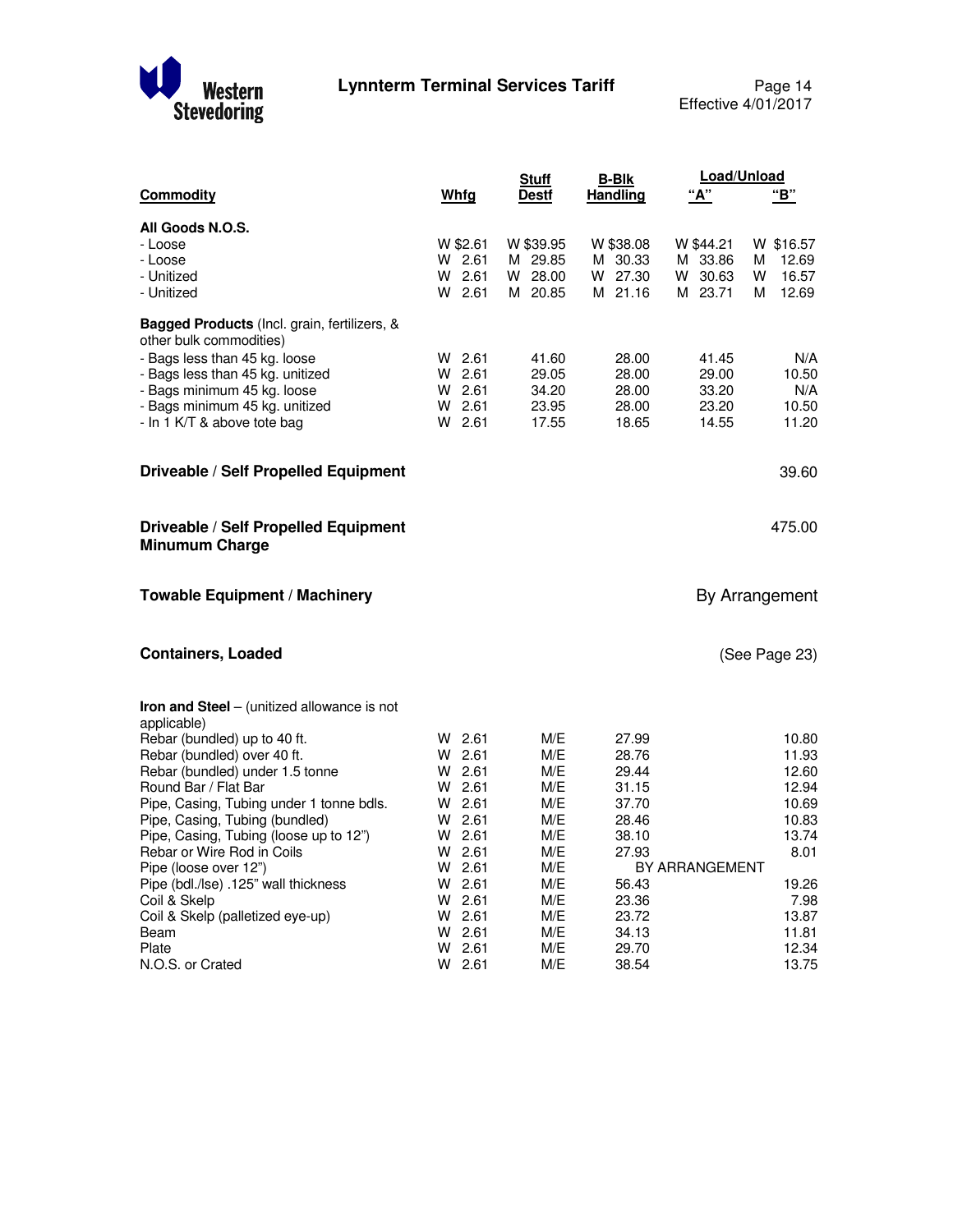

|                                                                                                                                                                                         |                                   | <b>Stuff</b> | <b>B-Blk</b>    | Load/Unload                     |         |
|-----------------------------------------------------------------------------------------------------------------------------------------------------------------------------------------|-----------------------------------|--------------|-----------------|---------------------------------|---------|
| <b>Commodity</b>                                                                                                                                                                        | Whfg                              | <b>Destf</b> | <b>Handling</b> | "A"                             | "В"     |
| Logs, Poles and Pilings                                                                                                                                                                 | <b>MFBM</b><br>5.08<br>(scribner) | M/E          | M 19.65         | M 13.70                         | M 10.50 |
| Lumber<br>Export (common, rough or dressed,<br>packaged))                                                                                                                               | <b>MFBM</b><br>2.81               | By Arr.      | 24.75           | 13.50                           | 9.40    |
| Import (hardwoods & prefinished woods of<br>value, packaged)                                                                                                                            | <b>MFBM</b><br>2.81               | M/E          | 59.99           | M/E                             | 9.72    |
| <b>Paper Products</b><br>Rolls of heavy paper including news-print,<br>sackkraft, linerboard & pulp                                                                                     | W 2.61                            | 26.25        | 28.42           | 19.02                           | 12.72   |
| Plywood - Export<br>Unitized in bundles(stickers attached)                                                                                                                              | W 2.61                            | M/E          | 27.49           | 14.35                           | 10.30   |
| Plywood, Veneers, Particle Board -<br><b>Import Unitized</b><br>Incl. corestock, casings, dowels, door<br>jams, mouldings & door skins (in bundles<br>or skids), woods of value, crated | W 2.61                            | 27.06        | 27.00           | 27.07                           | 13.25   |
| <b>Pulp in Bales</b><br>Loose bales/other                                                                                                                                               | W 2.48                            | 16.00        | 17.14           | 13.93                           | 11.03   |
| $1-1.5$ tonne units                                                                                                                                                                     | W 2.48                            | 15.60        | 16.02           | V 17.45                         | 11.05   |
| 2 tonne units                                                                                                                                                                           | W 2.48                            | 14.21        | 14.37           | R 14.50<br>$V$ 16.15<br>R 13.30 | 9.60    |
| Shingles & Shakes - in bundles<br>on skids/pallets                                                                                                                                      | W 2.61                            | 34.92        | 34.86           | 33.63                           | 12.33   |
| <b>Smelter Products</b><br>Ingots of base metals, i.e. copper, zinc, lead,<br>iron & aluminium, incl. anodes & billets<br>(unitized allowance not applicable)                           | W 2.61                            | 17.63        | 16.76           | 13.26                           | 9.81    |
| Vehicles (empty & assembled),<br>Passenger automobiles                                                                                                                                  | W 2.61                            |              |                 | By Arrangement                  |         |
| Other assembled vehicles incl. trucks,<br>tractors, trailers, campers, bulldozers, lift<br>trucks, road building, excavating & logging<br>vehicles etc.                                 |                                   |              |                 |                                 |         |
| - Driveable / Non-Driveable                                                                                                                                                             | W 2.61                            |              | By              | Arrangement                     |         |
| Minimum Charge per bill of lading                                                                                                                                                       | As<br>Applicable                  | 63.05        | 63.05           | 63.05                           | 63.05   |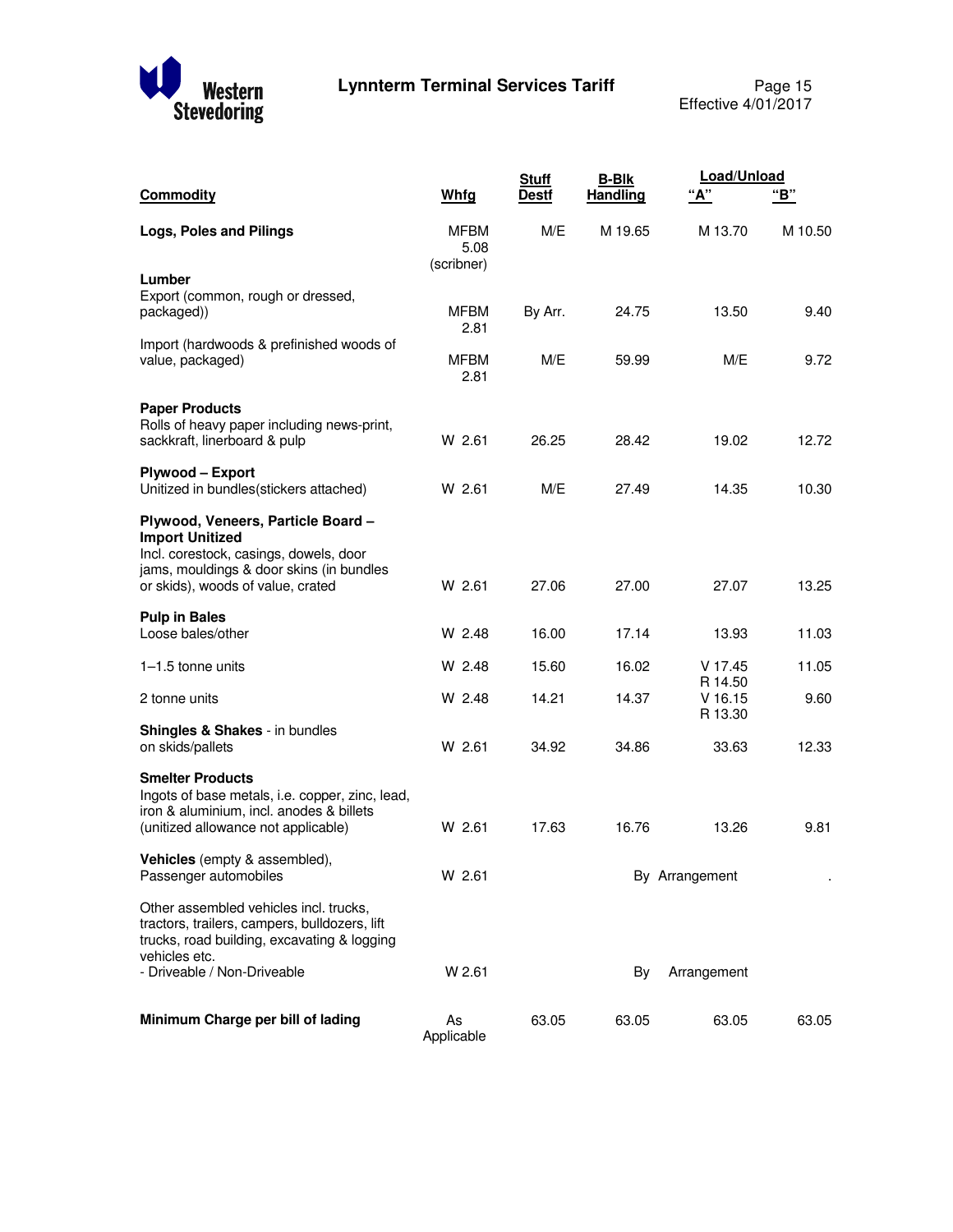

## **EXPLANATION OF GENERAL COMMODITY CHARGES**

### **Wharfage Charges**

Wharfage means a charge assessed in accordance with the Vancouver Fraser Port Authority Fee Detail Document and is solely a charge for the use of Lynnterm and does not include charges for any service and, shall not be imposed more than once in respect of any goods reshipped from Authority Property except goods that:

- 1. Are removed from and later reshipped over Authority Property; or
- 2. Are reshipped over Authority Property after alteration in form or composition on Authority Property.

Wharfage charges shall be imposed in respect of goods, including goods in containers, that are:

- 1. Loaded on or unloaded from a Vessel.
- 2. Transhipped overside from Vessel to Vessel.
- 3. Unloaded overside from Vessel to water or from water to Vessel.
- 4. Landed from or placed in the water.
- 5. Loaded on or unloaded from an Inland Carrier.

Wharfage shall not be imposed in respect of:

- 1. Ship's stores and bunker fuel used solely for a Vessel that is loading or unloading goods or paying berthage in respect of Authority Property where the Vancouver Port Authority does not issue a receipt for the stores and fuel;
- 2. Repair materials, lining or ballast delivered to and for the sole use of a Vessel loading or unloading goods or paying berthage at Lynnterm;
- 3. Empty cargo containers, including I.S.O. 20 foot and 40 foot units, unless carried and charged for by a Vessel.

Where goods are transhipped overside from Vessel to Vessel, unloaded overside from Vessel to water or loaded from water to Vessel, Wharfage on those goods shall be charged at half the rate set out in this Tariff.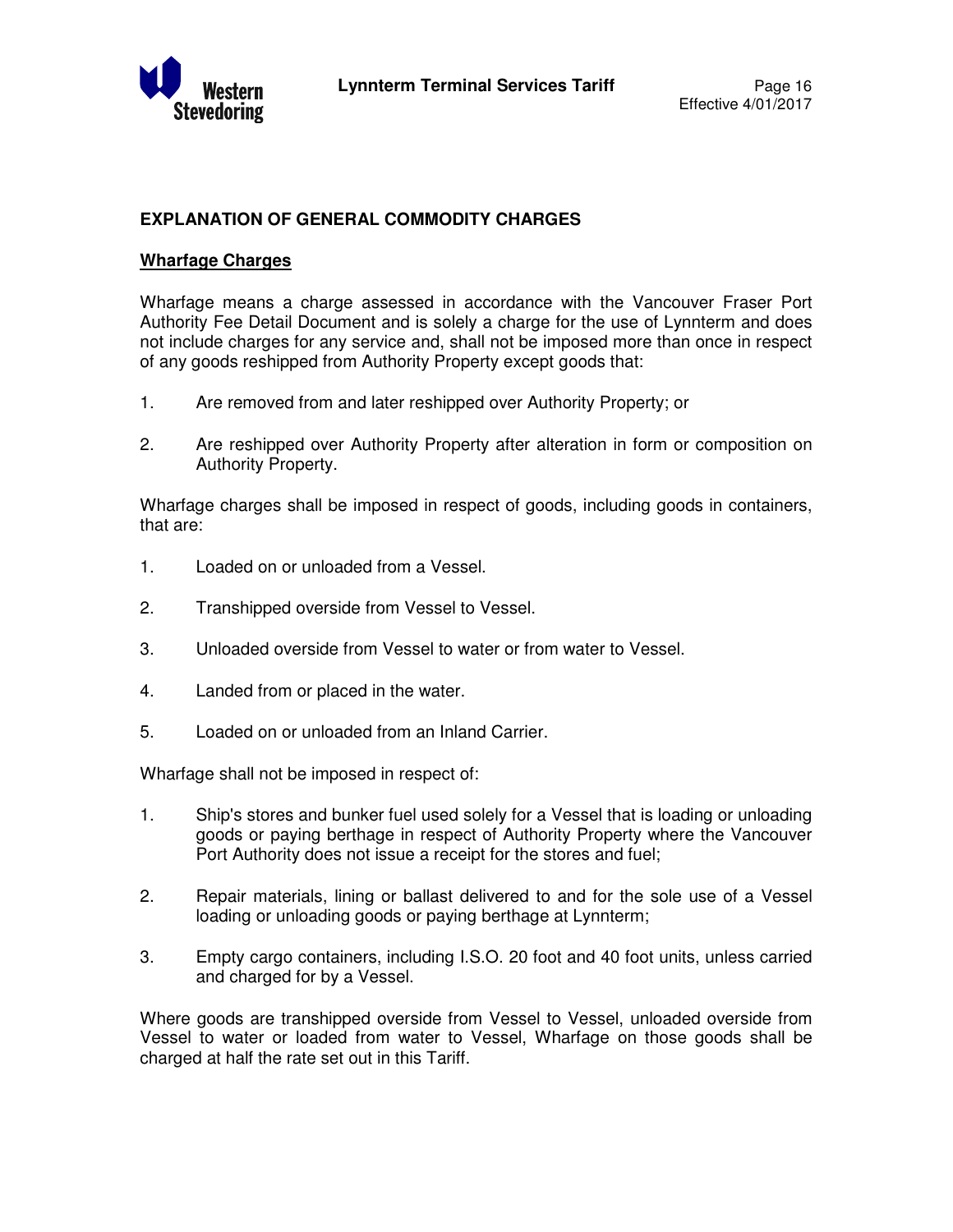

## **Stuffing and Destuffing**

Stuffing and Destuffing covers the packing/unpacking of a container. It includes the sealing/unsealing of a container and recording the seal numbers as required, furnishing a load plan of cargo packed, unpacking cargo and separating to shipment's Main Mark, checking the shipments unpacked for count and package condition, and furnishing a verified outturn report after completion of Destuffing.

Stuffing and Destuffing charges include ordinary sorting, stacking and breaking down of goods but exclude the installation of or the removal of blocking and bracing materials and/or the removal or replacement of roof assemblies and covers of open top type containers. These services will be performed on a man hour and equipment rental basis plus the cost of materials used.

With respect to Destuffing, the Destuffing charges are based on the goods being laden in the container in an orderly manner to permit the goods to be Destuffed by the head mark without the requirement of additional sorting to achieve an orderly separation of the goods to Bill of Lading quantity. When, because of mixing, the goods cannot be Destuffed in Bill of Lading quantity without the involvement of additional sorting, such additional sorting will be performed on a man hour and equipment rental basis.

When cargo is unitized and no unitized charge is specified for Stuffing/Destuffing in the General Commodity Charges, then the charge shall be reduced by thirty percent (30%).

## **Handling – Breakbulk Cargo**

Handling in the case of Breakbulk cargo is the service of physically moving (once only) the cargo from end of ship's tackle to place of rest or from place of rest to within reach of the ship's tackle. The Handling charge shall be imposed on each occasion the service of Handling is performed. It includes ordinary stacking of goods to the Main Mark.

When cargo is Unitized and no unitized charge is specified for Breakbulk Handling in the General Commodity Charges, then the charge shall be reduced by thirty percent (30%).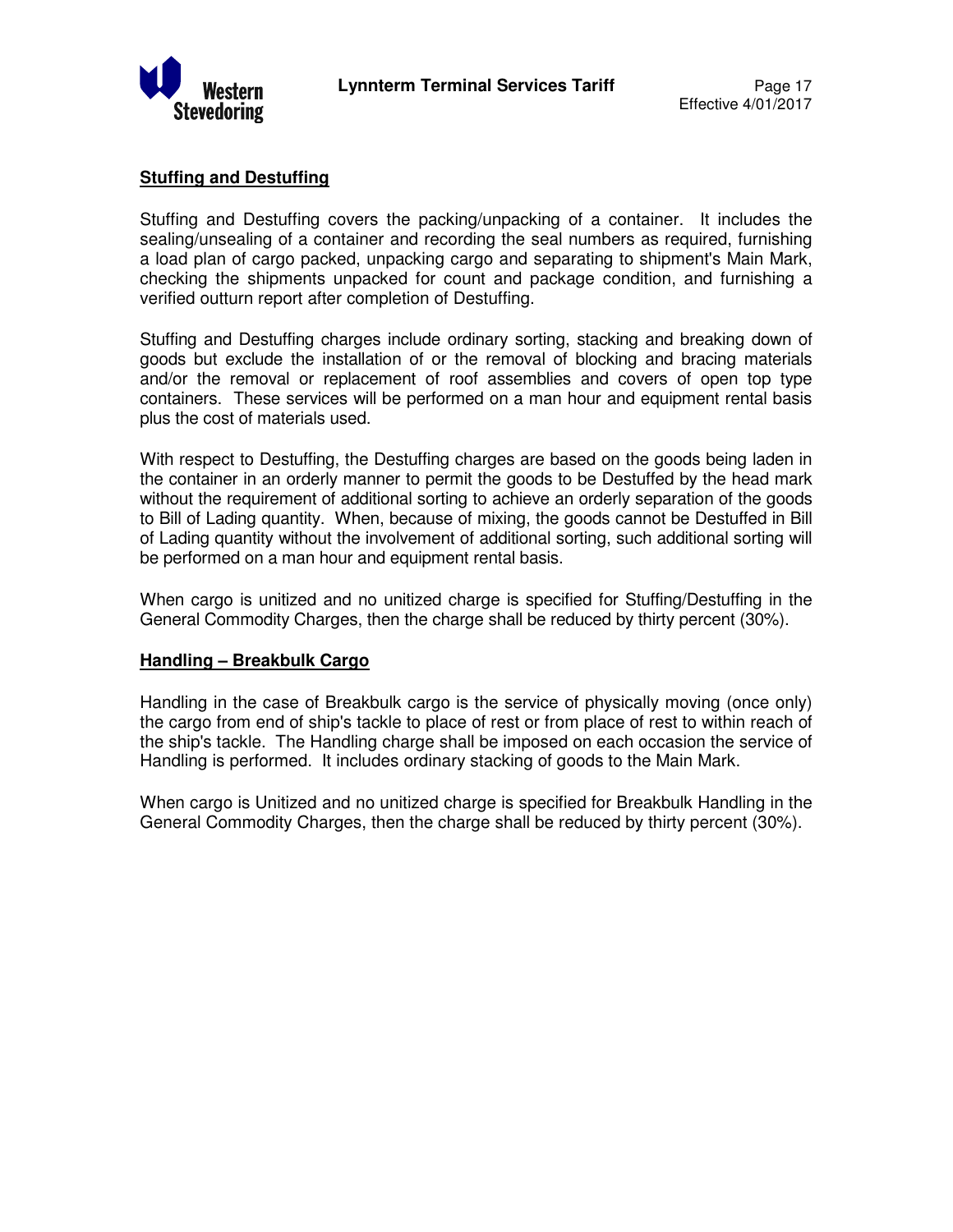

## **Loading/Unloading**

1. "A" Rate:

Denotes the movement of cargo to/from an ordinary place of rest to/from gondola, closed railway car or closed motor transport vehicle. This rate excludes labour and equipment required to place or remove covers, vehicle's side assemblies, bracing and securing materials and labour and materials for blocking and bracing.

 When cargo is unitized and no unitized charge is specified for Load/Unload "A" in the General Commodity Charges then the charge shall be reduced by thirty percent (30%).

2. "B" Rate:

Denotes the movement of cargo to/from an ordinary place of rest to/from railway flatcars, or the tailgate or bed of motor transport vehicles utilizing forklift equipment only. This rate excludes any labour required to place or remove covers, vehicle's side assemblies, bracing and securing materials and labour and materials for blocking and bracing.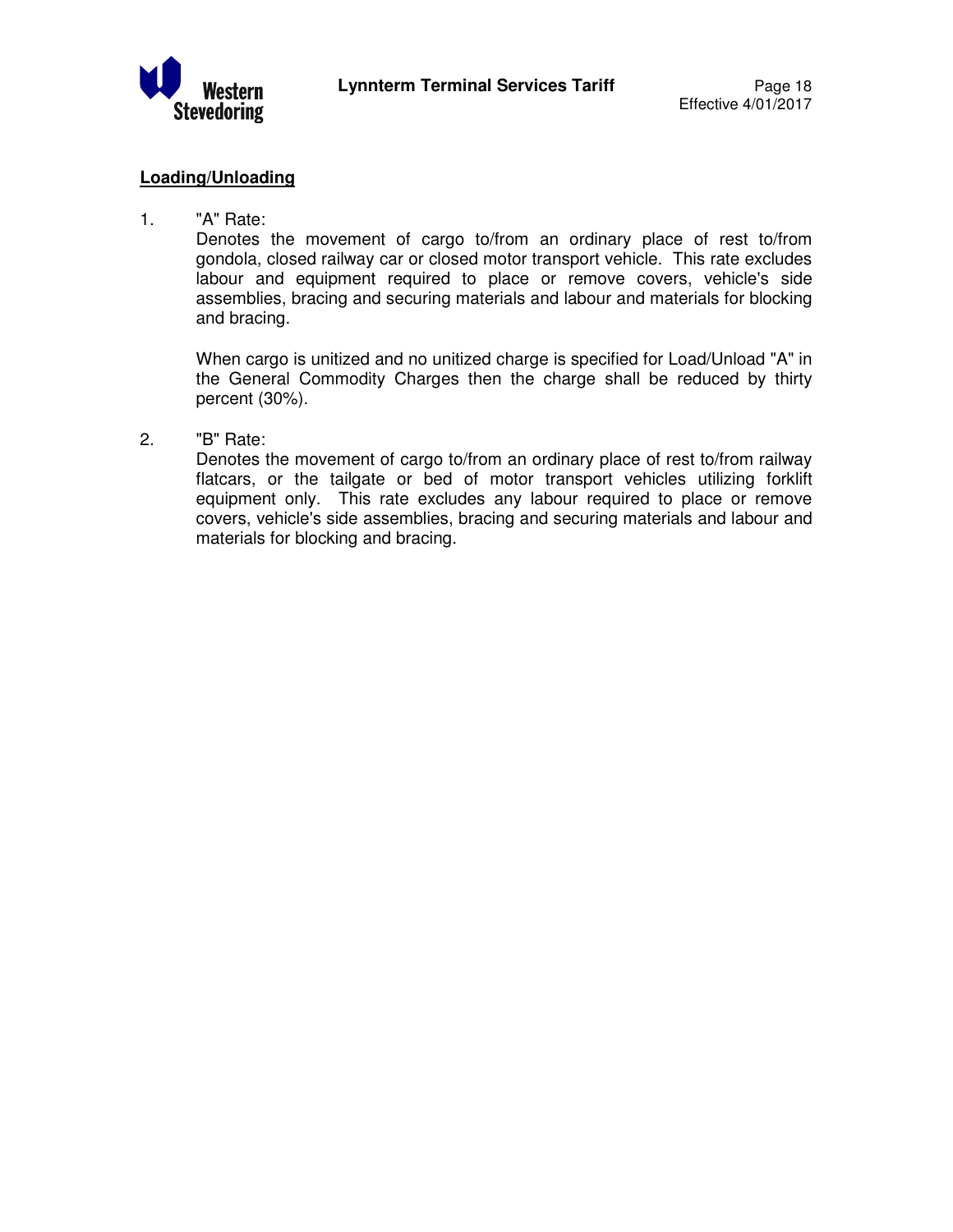

## **MISCELLANEOUS CHARGES**

| 1.         | <b>Distribution Charge</b>                                                                                                               | By Arrangement                                           |
|------------|------------------------------------------------------------------------------------------------------------------------------------------|----------------------------------------------------------|
| 2.         | Labelling                                                                                                                                | By Arrangement                                           |
| 3.         | Sub-Order Delivery Charge                                                                                                                | By Arrangement                                           |
| 4.         | <b>Bracing Charge</b>                                                                                                                    | M/E Plus Cost of Materials                               |
| 5.         | Covering Charge                                                                                                                          | M/E Plus Cost of Materials                               |
| 6.         | Servicing of Self-Propelled Vehicles                                                                                                     | M/E Plus Cost of Materials                               |
| (a)<br>(b) | Passenger Automobiles<br>Other vehicles, including trucks, tractors, campers,<br>bulldozers, lift trucks & road building equipment, etc. | M/E Plus Cost of Materials<br>M/E Plus Cost of Materials |
| 7.         | Re-Documentation Charge                                                                                                                  | By Arrangement                                           |
| 8.         | Anti-Stain Treatment of Lumber<br>Note: Refer to page 24 Explanation of Miscellaneous Charges.                                           | By Arrangement                                           |
| 9.         | <b>Shifting Charge</b>                                                                                                                   | M/E Plus Cost of Materials                               |
| 10.        | <b>Unitizing Charge</b>                                                                                                                  | M/E Plus Cost of Materials                               |
| 11.        | <b>Stencilling Charge</b>                                                                                                                | M/E Plus Cost of Materials                               |
| 12.        | <b>Undercover Storage</b>                                                                                                                | M/E Plus Cost of Materials                               |
| 13.        | All Services N.O.S.                                                                                                                      | M/E Plus Cost of Materials                               |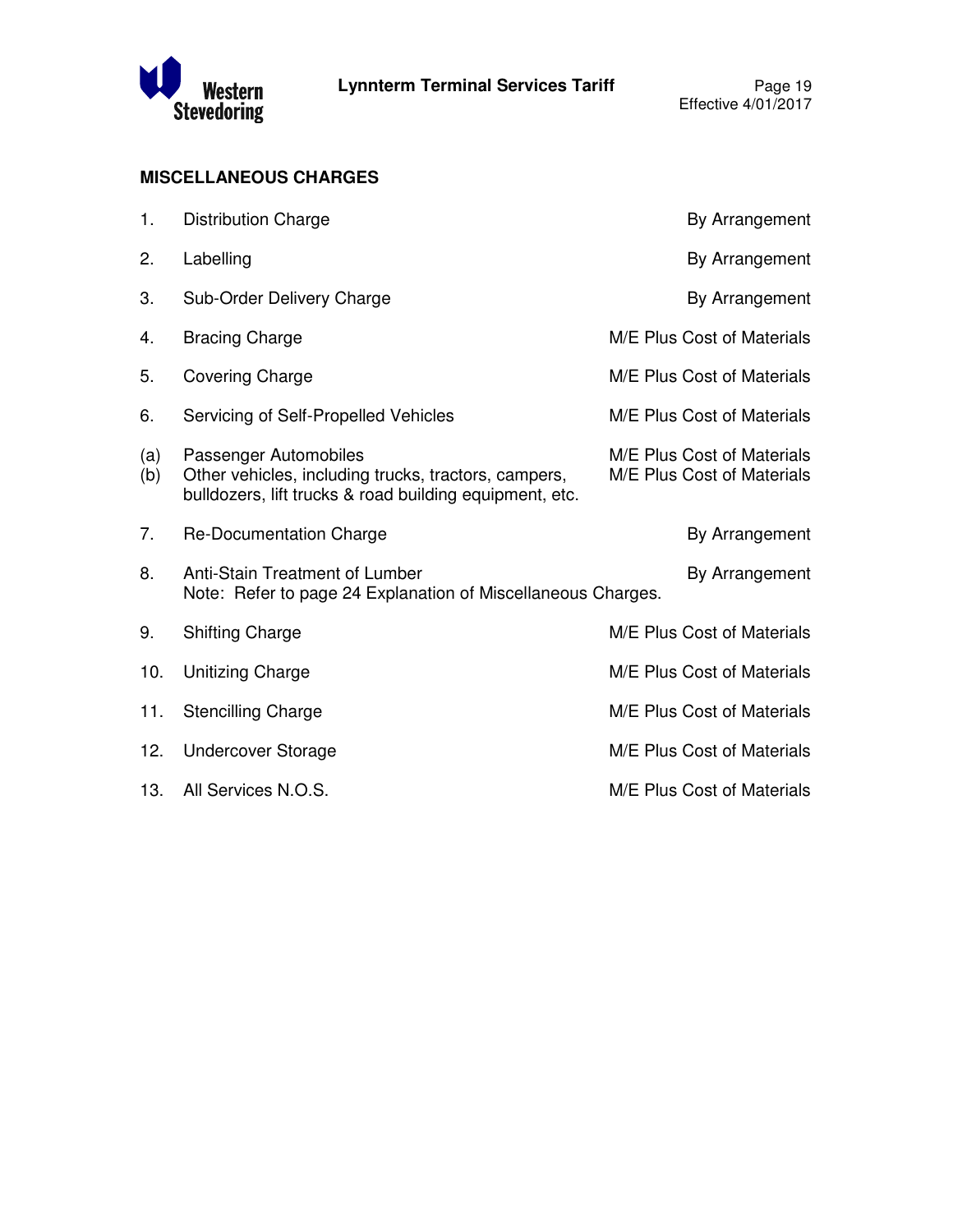

## **DEMURRAGE CHARGES**

The Demurrage charge, as defined, shall apply against all cargo and goods after the expiration of Free Time and shall be payable by the Owner of the goods or the Vessel in respect of which the charges are incurred.

| <b>Import N.O.S.</b> (including goods in cargo containers) | By Arrangement |
|------------------------------------------------------------|----------------|
| <b>Export N.O.S.</b> (including goods in cargo containers) | By Arrangement |

#### **Lumber and Other Forest Products**

| (a) | Lumber | By Arrangement |
|-----|--------|----------------|
| (b) | Pulp   | By Arrangement |

**Automotive Vehicles, Trailers and Tractors on Own Wheels** (outside storage)

By Arrangement

**NOTE: Term Storage by arrangement and subject to space availability**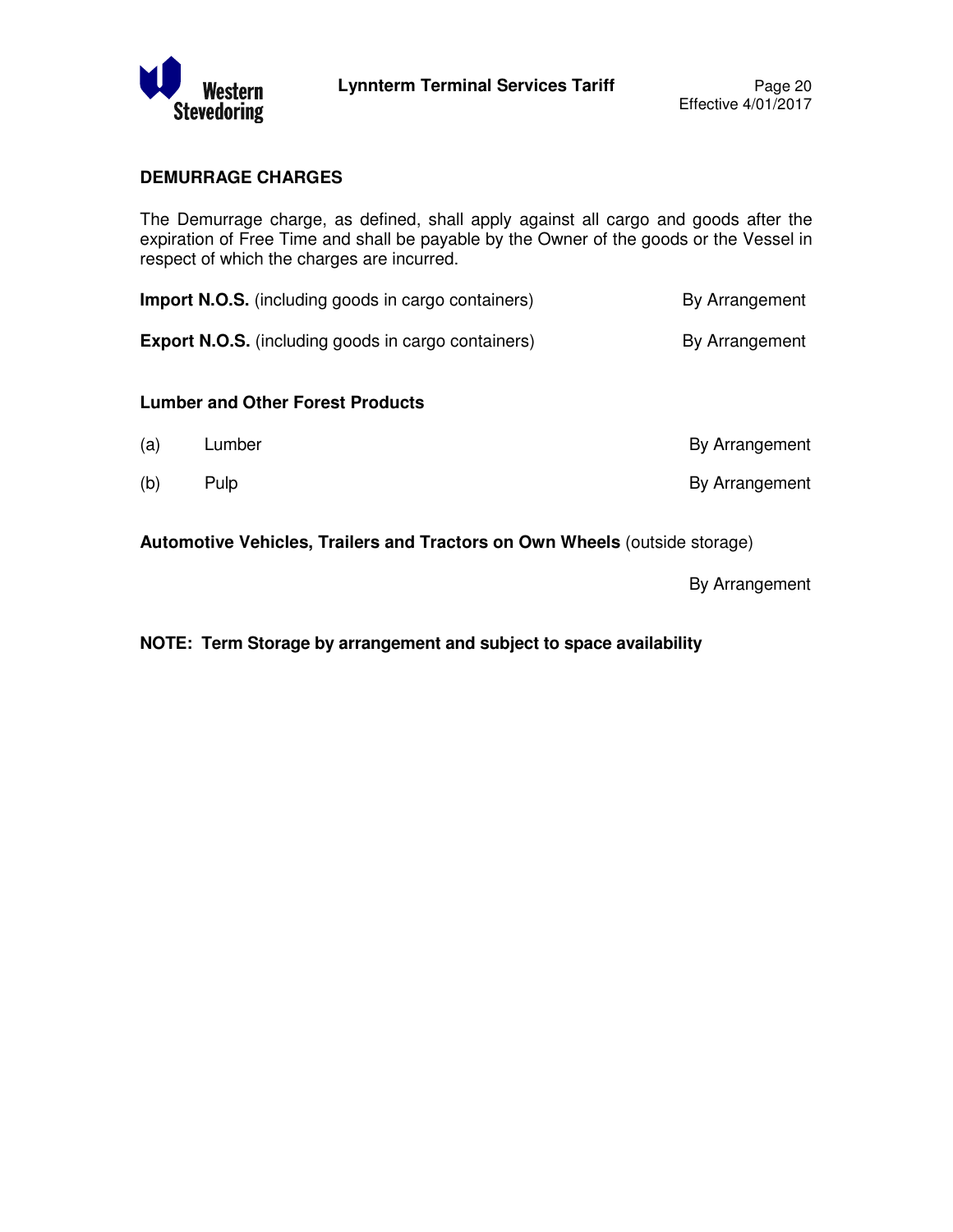

## **EXPLANATION OF MISCELLANEOUS CHARGES**

### **1. Distribution Charge**

Means a charge on goods for:

- 1. Sorting the goods within the Main Mark or other than to the Main Mark, or
- 2. Breaking down piles of the goods to reach certain marks, sizes, or specifically numbered packages.

### **2. Labelling**

Covers the service of attaching a customer supplied label to cargo as instructed.

### **3. Sub-Order Delivery Charges**

 Means a charge for the delivery of part of the goods shown on one Bill of Lading to a person other than the original consignee.

## **4. Bracing, Blocking and Securing Services**

 Loading and Unloading charges do not include Blocking and Bracing. Blocking and Bracing services will be provided at Man Hour and Equipment Rental Rates, as shown in this rate schedule plus materials supplied which will be charged at cost plus 15%. Blocking and Bracing services will be carried out in accordance with the specifications of the carrier.

## **5. Covering Charge**

 Means a charge for covering or protecting goods loaded to open railway cars, trucks or containers or which are stored on Lynnterm, where Western Stevedoring is required to furnish labour and materials.

#### **6. Servicing of Self-Propelled Vehicles**

 Covers the service of preparing the vehicle for carriage by sea to comply with the requirements of the Ocean Carrier and includes disconnecting battery cables and draining excess fuel or vice versa.

## **7. Redocumentation Charge**

 Is a charge for reissuing or making changes to the documentation and/or billing of inbound cargo arising from changes in original manifests, split delivery of shipments, forwarding instructions or services.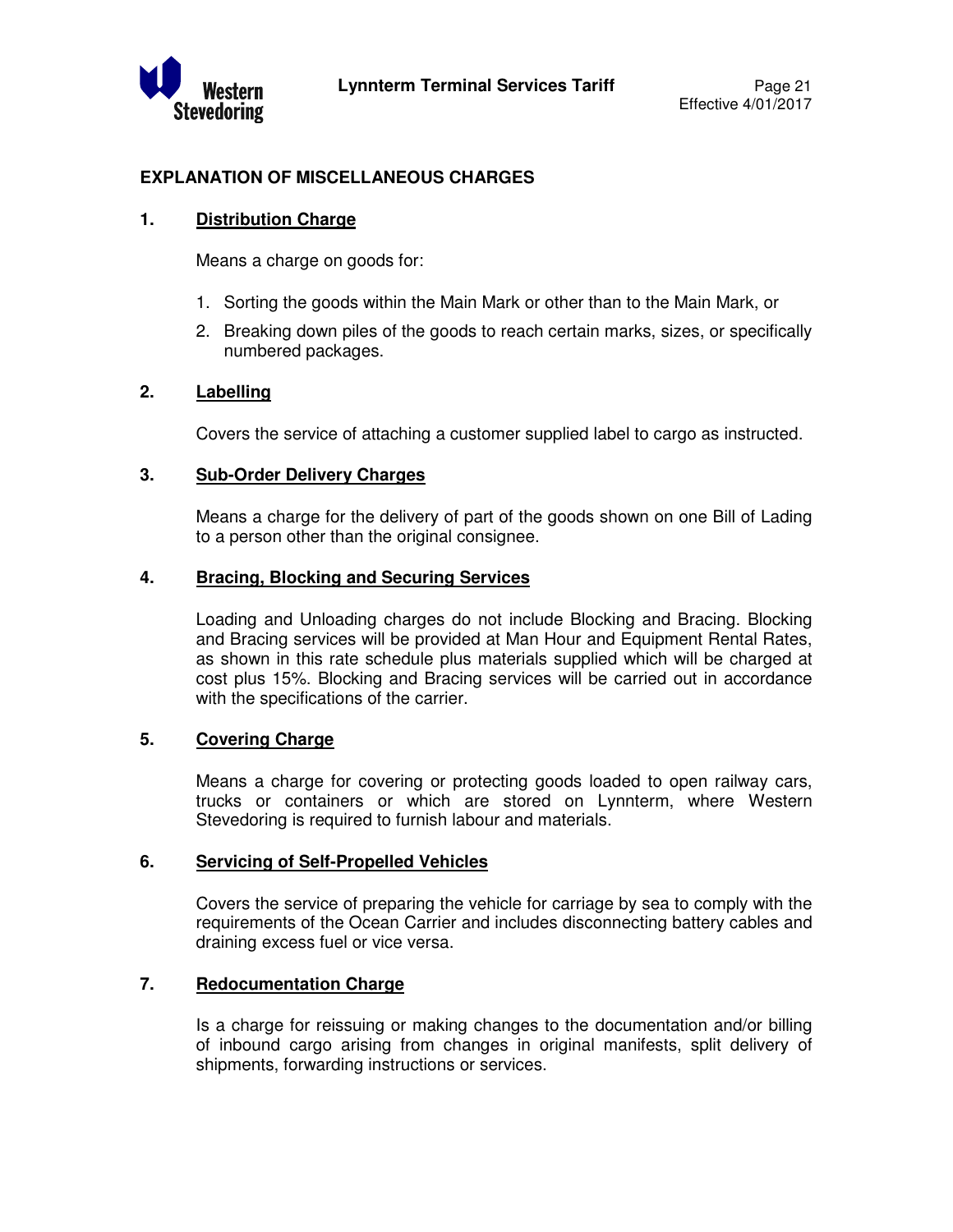

## **8. Anti-Stain Treatment**

 Anti-stain treatment can be arranged through Lynnterm to be done off-site by an external service provider. As such, Western Stevedoring will no longer be responsible nor liable for any claims or effectiveness of this treatment. All costs for this treatment are for the account of the party requesting this service.

## **9. Shifting**

 Means the physical movement within the Terminal area of any cargo, mark or lot but does not apply if additional sorting is required.

## **10. Unitizing**

 Means the consolidation of goods into a single lifting unit and the securing of such units, packages or bales with steel lifting bands or straps.

## **11. Stencilling**

 Means the application of an identifying mark to a package by the use of stencil ink or paint.

### **12. Lumber Covering**

 Means the physical covering of packaged lumber on Lynnterm with polyethylene or customer supplied tarps or the transfer of packaged lumber to under cover storage when space is available.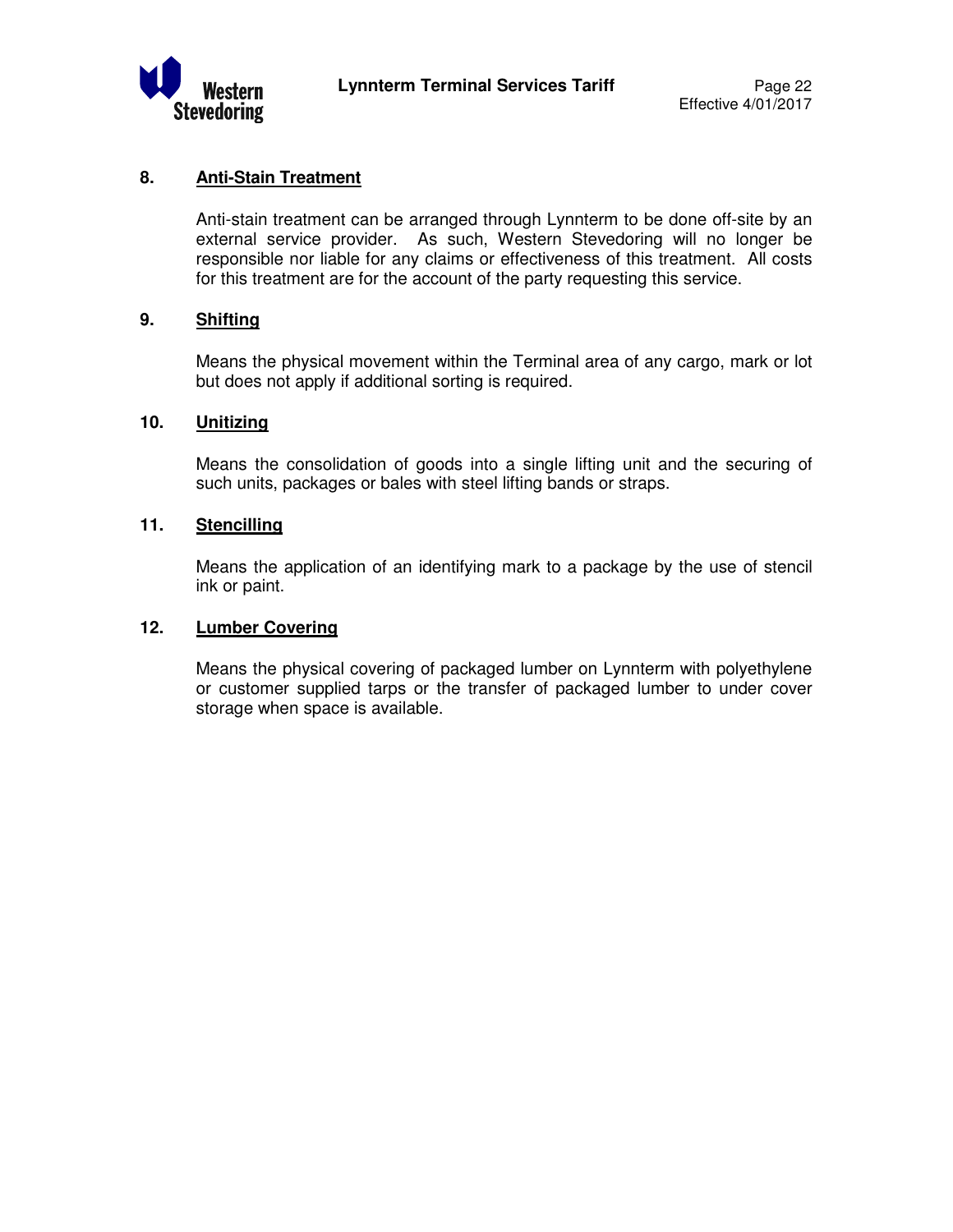

## **CONTAINER CHARGES**

| 1. |              | Wharfage – effective January 1, 2018                      |              |         |                 |               |
|----|--------------|-----------------------------------------------------------|--------------|---------|-----------------|---------------|
|    |              |                                                           |              | 20 Ft.  | <u>40 Ft.</u>   | <u>45 Ft.</u> |
|    |              | Import Containers - loaded - \$40.27 per T.E.U.           | Each         | \$40.27 | \$80.54         | \$90.61       |
|    |              | Export Containers - loaded - \$28.72 per T.E.U.           | Each         | 28.72   | 57.44           | 64.62         |
| 2. |              | <b>Container Operations</b>                               |              |         |                 |               |
|    | (a)          | <b>Loaded Container Handling</b>                          |              |         |                 |               |
|    | (b)          | (includes gate charge)<br><b>Empty Container Handling</b> | Each         |         | \$375.00        |               |
|    |              | (excludes gate charge)<br>Gate Charge                     | Each<br>Each |         | 295.15<br>84.45 |               |
|    | (c)<br>(d)   | Vessel Container Repositioning Charge                     | Per Move     |         | 79.85           |               |
|    | (e)<br>(f)   | <b>Yard Rehandling</b><br>Vessel Gear Container Handling  | Per Move     |         | 79.85           |               |
|    |              | To/From Truck                                             | Per Move     |         | 84.45           |               |
|    |              | To/From Vessel                                            | Per Move     |         | 79.85           |               |
| 3. |              | <b>Storage of Empty Containers</b>                        |              |         |                 |               |
|    | Daily Charge |                                                           | Per TEU      |         | By Arrangement  |               |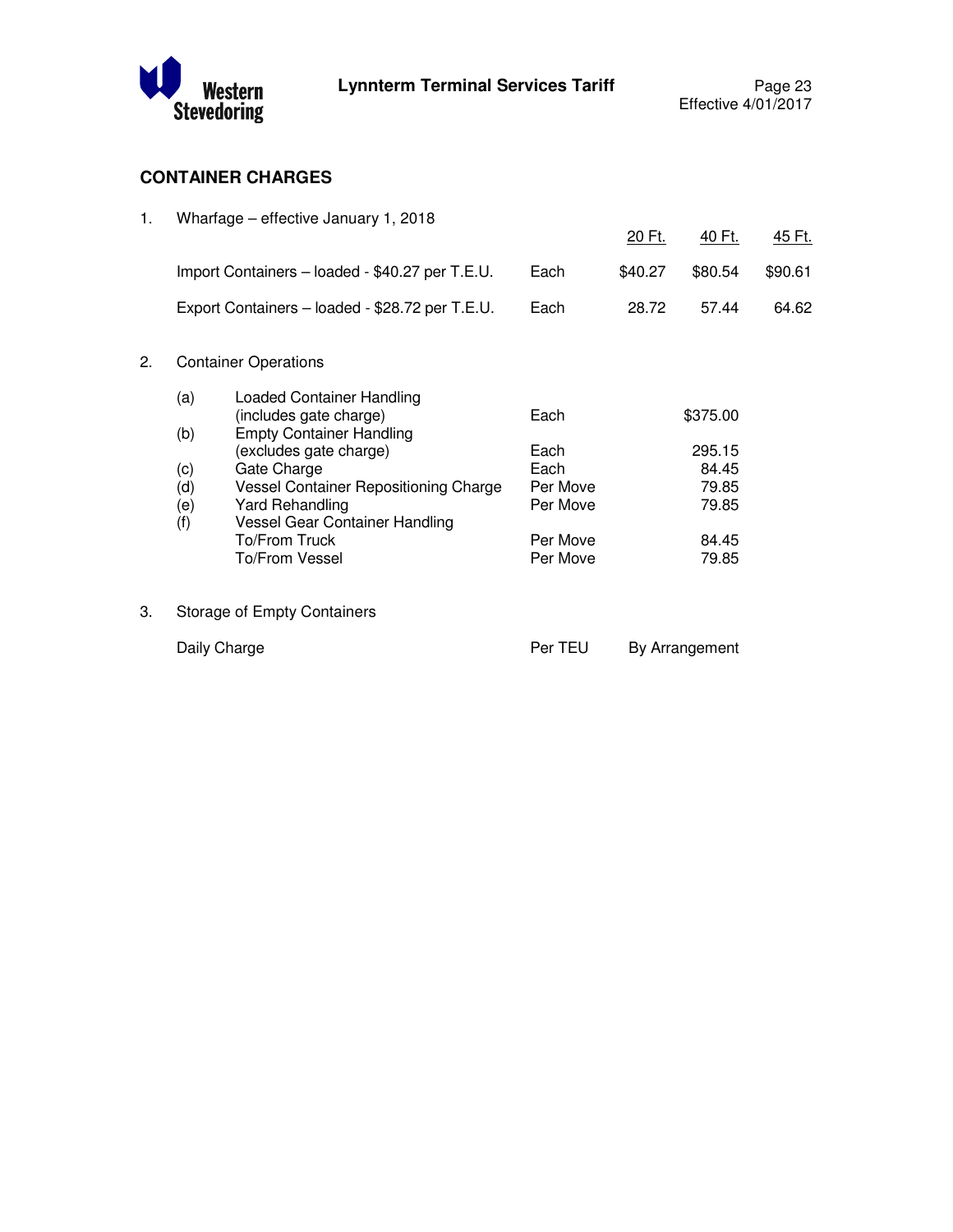

## **EXPLANATION OF CONTAINER CHARGES**

## **Container Operations**

(a) Loaded Container Handling

This service covers the single movement of loaded inbound or outbound containers between the dock apron, as placed by a crane or Vessel's own gear, and the place of rest. It includes sorting containers once in accordance with instructions from the Ocean Carrier and stacking them in the Container Yard. In the case of containers transiting Lynnterm intact, it includes the mounting/demounting of containers to or from Inland Carriers. For containers which are Stuffed or Destuffed, it includes the movement between the Container Yard and Container Freight Station and the repositioning of the empty container to or from the Container Freight Station or Container Storage Area.

(b) Empty Container Handling

This service covers the single movement of empty inbound or outbound containers between the dock apron as placed by a crane or Vessel's own gear and place of rest in the Container Yard or Container Storage Area including ordinary sorting and stacking. The service of loading empty containers to or from Inland Carriers is not included in empty container handling but is covered by the Container Gate Charge.

#### **Container Handling includes the Following Services**

- (i) Sorting containers once in the Container Yard in accordance with instructions from the Vessel.
- (ii) Preparing a discharge/loading sequence list, outbound dangerous cargo list, an outbound reefer container list, an exceptions list, an inbound outturn report and a rehandling report.
- (iii) Planning the layout of containers in the Container Yard.
- (iv) Providing liaison with Inland Carriers

Containers shall be received and placed in the Container Yard in accordance with instructions from the Owner of the Vessel and where instructions are not received or are changed after they are received, as a result of which rehandling of containers is necessary, the Owner shall be charged for the Yard Rehandling.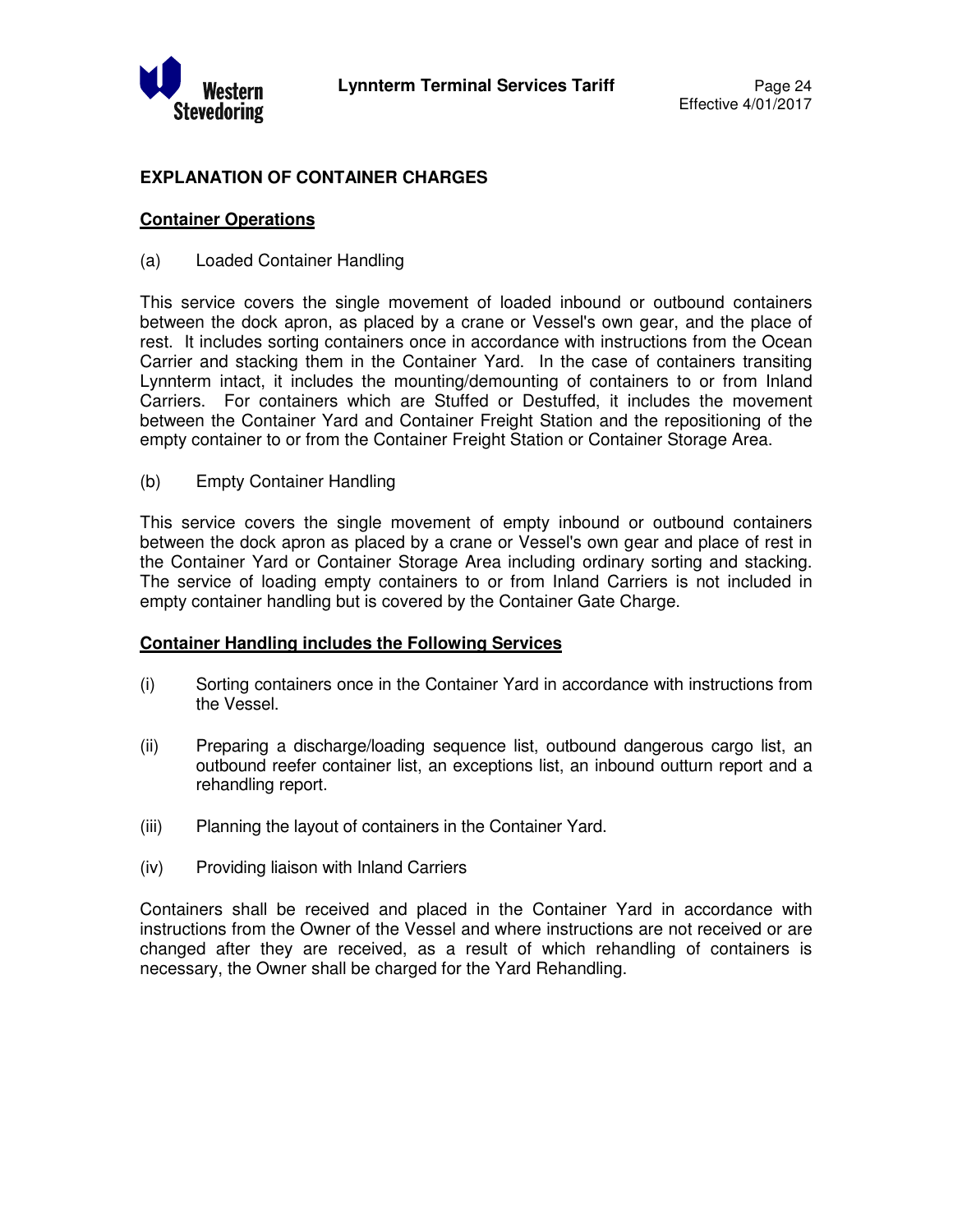

Western Stevedoring and the Vancouver Fraser Port Authority shall not be responsible for damage to containers or contents caused by the weather while in outside storage or in transit at Lynnterm.

Loaded and Empty Container Handling shall be imposed on each occasion the service is performed and shall be paid by the Ocean Carrier.

(c) Gate Charge

Means a charge for the receipt/delivery and the mounting/demounting of a container (generally empty) to or from the Container Yard or Container Storage Area. It includes the visual inspection of the container for general condition and the exchange of Equipment Interchange Receipts. The Gate Charge applies in the case of loaded containers which are received or delivered at the gate or Container Yard when the service is not included as part of Loaded Container Handling.

(d) Vessel Container Repositioning Charge

This service covers each container move incurred in repositioning containers when performed for Vessel stowage purposes at Lynnterm. It is applied as a single move cell to cell or double move cell to terminal area to cell.

(e) Yard Re-Handling

This service covers the additional handling of a container not provided for in the definition of Loaded or Empty Container Handling Charge, resulting from a request by the Owner or required as a result of unusual circumstances beyond the control of Western Stevedoring necessitating the movement of a container at Lynnterm and includes, but is not limited to, extra sorting, stacking or unstacking, moving containers from one location to another on Lynnterm in order to retrieve a container by number, or resulting from the need to position containers for the purpose of cleaning, pretripping, repairing, installation of grain doors, or caused as a result of a change in the disposition status or designation of a container. A Yard Rehandling charge shall be imposed for each movement of a container.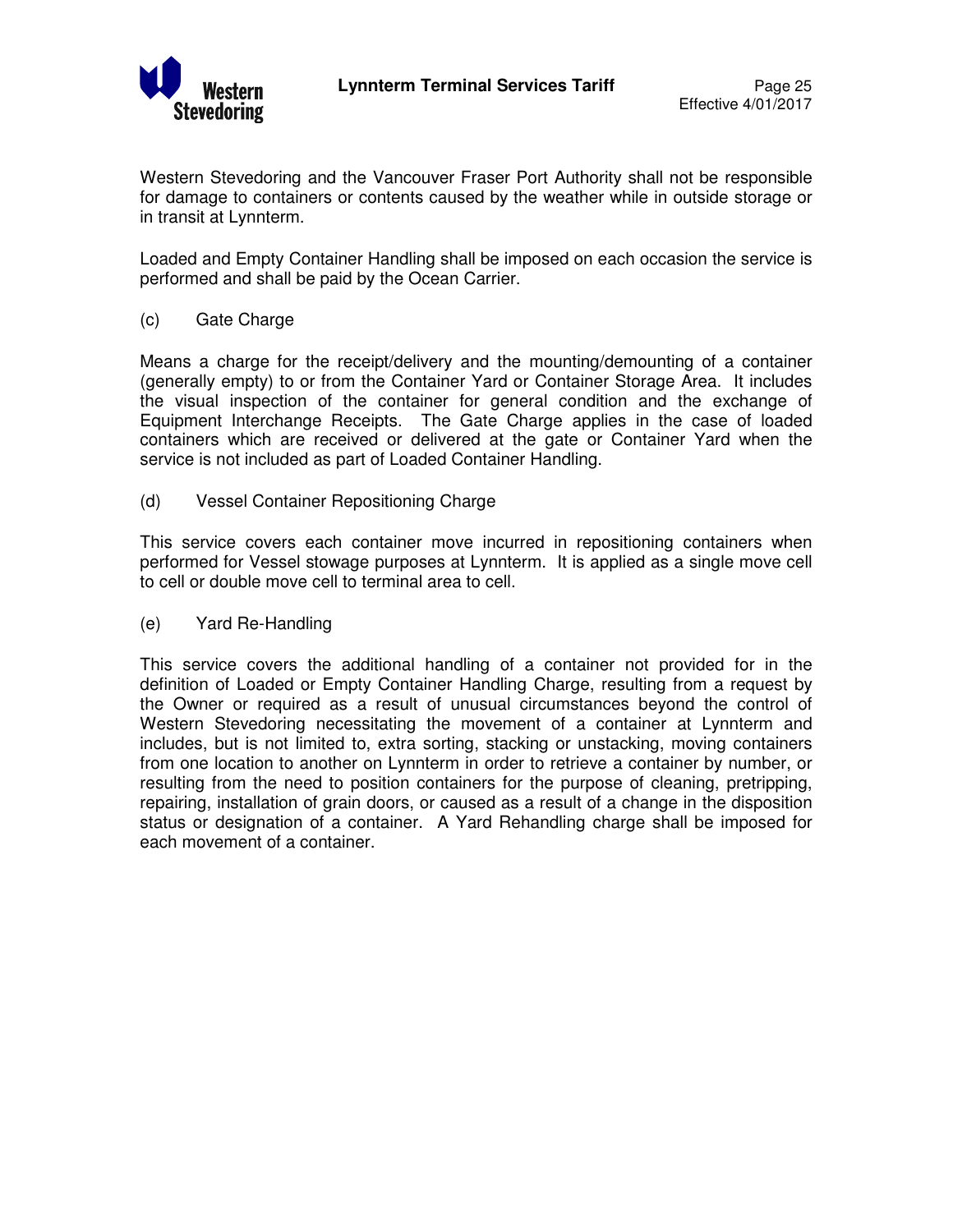

## **Container Services**

(a) Equipment Interchange Receipts

The reporting by Lynnterm of the condition of containers and chassis on equipment interchange receipts is limited to reporting external damage and exceptions that can be readily seen by the human eye which are deemed sufficient to cause the equipment to be unserviceable for further use in connection with the safe carriage of cargo unless repaired.

Normal wear and tear caused to containers or chassis, such as minor scrapes, dents and abrasions which do not interfere with the serviceability of the equipment, and hidden damage which cannot be seen at the time the inspection is made, such as hairline cracks, pin holes, etc. and the condition of floors, undercarriage and the tops of containers is specifically excluded.

### **Storage of Empty Containers**

Covers the service of providing open space in the Container Storage Area for empty containers in idle status.

Containers accepted for storage will be assembled in a block stow configuration separated by Owner, size and general type only. Normal retrieval of containers when effecting redelivery will be conducted on the basis of first container available from the storage pile with due diligence and care being taken to maintain as far as is possible a revolving inventory. When requests are received to retrieve containers by specific series or number or by any other special identifying feature which may result in the need to dig within the storage pile to retrieve the container requested, an additional Yard Rehandling charge will be assessed for each additional container move required in order to retrieve the container requested.

Empty Containers will only be accepted for storage subject to there being sufficient available space at Lynnterm to accommodate same and providing such space is not otherwise required to accommodate loaded containers or other cargoes which may be designated to transit Lynnterm.

Acceptance of empty containers at Lynnterm is made with the full understanding by the Ocean Carrier that in the event the space being occupied by the empty containers should be later required to accommodate cargoes or containers intended to transit Lynnterm, the Ocean Carrier will at its own cost relocate the empty containers from Lynnterm forthwith.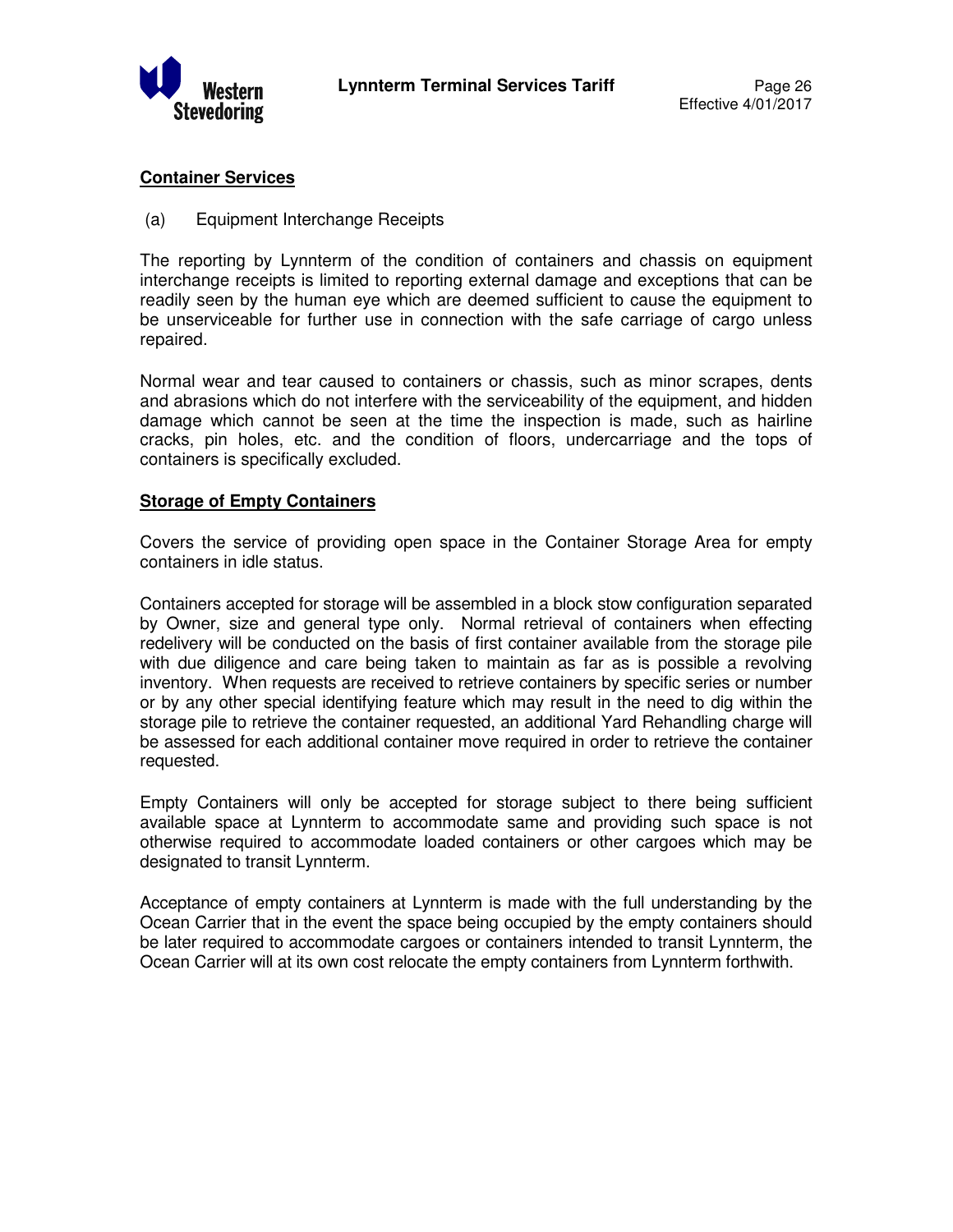

# **DIRECT TRANSFER CHARGES**

## **1. Between Vessel and Inland Carriers**

|                       | (a) | Inward goods from Vessel                                                                                                               | <b>Or</b> | Tonne W<br>Tonne M                                   | \$21.15<br>18.35             |
|-----------------------|-----|----------------------------------------------------------------------------------------------------------------------------------------|-----------|------------------------------------------------------|------------------------------|
|                       |     | Maximum Charge                                                                                                                         |           | Tonne W                                              | 42.30                        |
|                       | (b) | Outward goods to Vessel                                                                                                                | Or        | Tonne W<br>Tonne M                                   | 14.50<br>11.95               |
|                       |     | Maximum Charge                                                                                                                         |           | Tonne W                                              | 29.00                        |
|                       |     | Yachts and Boats Minimum Charge                                                                                                        |           |                                                      | 930.00                       |
| 2.                    |     | Between Vessel and Barge or to/from Water                                                                                              |           |                                                      |                              |
|                       | (a) | Inward goods to barge or to water<br>All goods N.O.S<br>Iron and steel goods                                                           |           | Tonne W<br>Tonne W                                   | 22.85<br>8.30                |
|                       | (b) | Outward goods from barge or from water<br>All goods N.O.S.<br>Lumber<br>Pulp<br>$\qquad \qquad \blacksquare$<br>Logs<br>$\blacksquare$ |           | Tonne W<br>1000 FBM<br>Tonne W<br>1,000 FBM Scribner | 8.50<br>5.30<br>6.10<br>7.25 |
|                       |     | Yachts and Boats Minimum Charge                                                                                                        |           |                                                      | 930.00                       |
| 3.                    |     | <b>Empty Cradle Handling</b>                                                                                                           |           |                                                      |                              |
|                       |     | Receiving / Delivery to/from Vessel                                                                                                    |           |                                                      | 500.00                       |
| <b>NOTE:</b>          |     |                                                                                                                                        |           |                                                      |                              |
| $\blacktriangleright$ |     | Add Wharfage as charged by the Vancouver Fraser Port Authority as follows -<br>effective January 1, 2018:                              |           |                                                      |                              |

| Lumber               | <b>MFBM</b>   | \$2.81 |
|----------------------|---------------|--------|
| Woodpulp             | w             | 2.48   |
| Logs                 | MFBM scribner | 5.08   |
| All Cargoes – N.O.S. | w             | 2.61   |

- In the instance of Direct Transfer between Vessel and barge or scow, or to/from water, Wharfage will be assessed at one-half the published rate.
- $\triangleright$  The direct transfer charge in item 1 above will be the greater of per Tonne W or per Tonne M with a maximum charge of two times per Tonne W.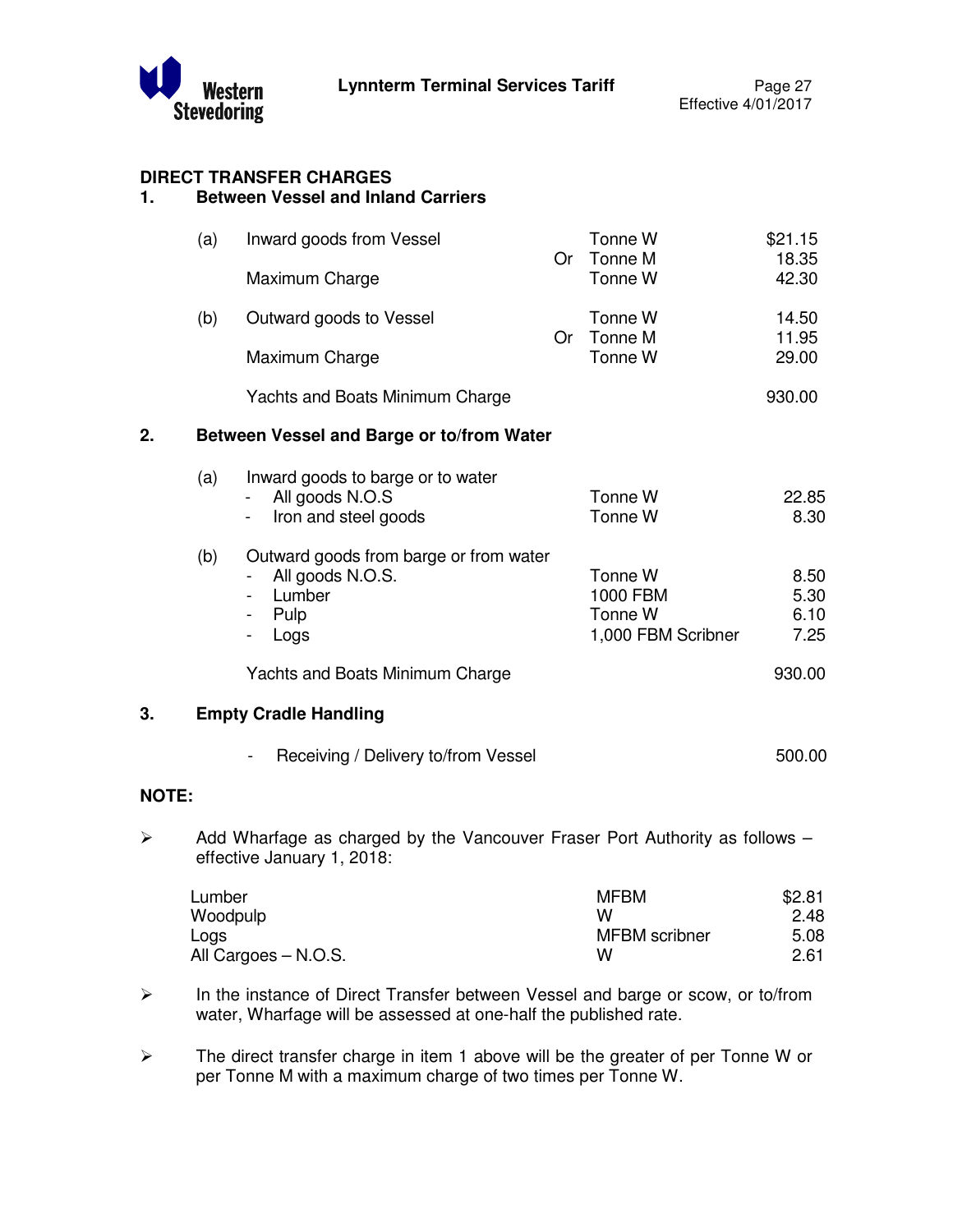

## **EXPLANATION OF DIRECT TRANSFER CHARGES**

Direct Transfer is the operation of direct loading or discharging cargo with Vessel's gear, shore crane or other mechanical equipment in a direct movement between Vessel and:

- 1. Railway tank, gondola or flat cars or other flat or open topped Inland Carrier spotted alongside Vessel.
- 2. Water, raft, barge, lighter or other Vessel.

Cargo loaded or discharged by Direct Transfer will not be checked by Western Stevedoring. Western Stevedoring will not be responsible for care and custody or for overloading, improper loading, condition, or outturn of cargo loaded or discharged. Nor will Western Stevedoring accept responsibility for:

- (a) The amount, condition, marks, or type of goods discharged by the Vessel.
- (b) Delays to Vessel's gangs, etc., due to positioning of railway cars and motor vehicles, or lack of such equipment.

A request for Direct Transfer shall be deemed as acceptance of the conditions named herein. Checking service, if requested, will be subject to charges in accordance with Man Hour Rates.

Western Stevedoring reserves the right to refuse Direct Transfer services of all or part of a shipment when in the sole opinion of Western Stevedoring normal Breakbulk Handling operations are sufficient.

Where goods are transferred by means of Vessel slings between a Vessel and a closed railway car or a closed motor transport vehicle in a direct movement, the goods shall be regarded as having occupied an ordinary place of rest in the course of the movement and Loading and Unloading charges shall be imposed in respect of such transfer in addition to Handling charges.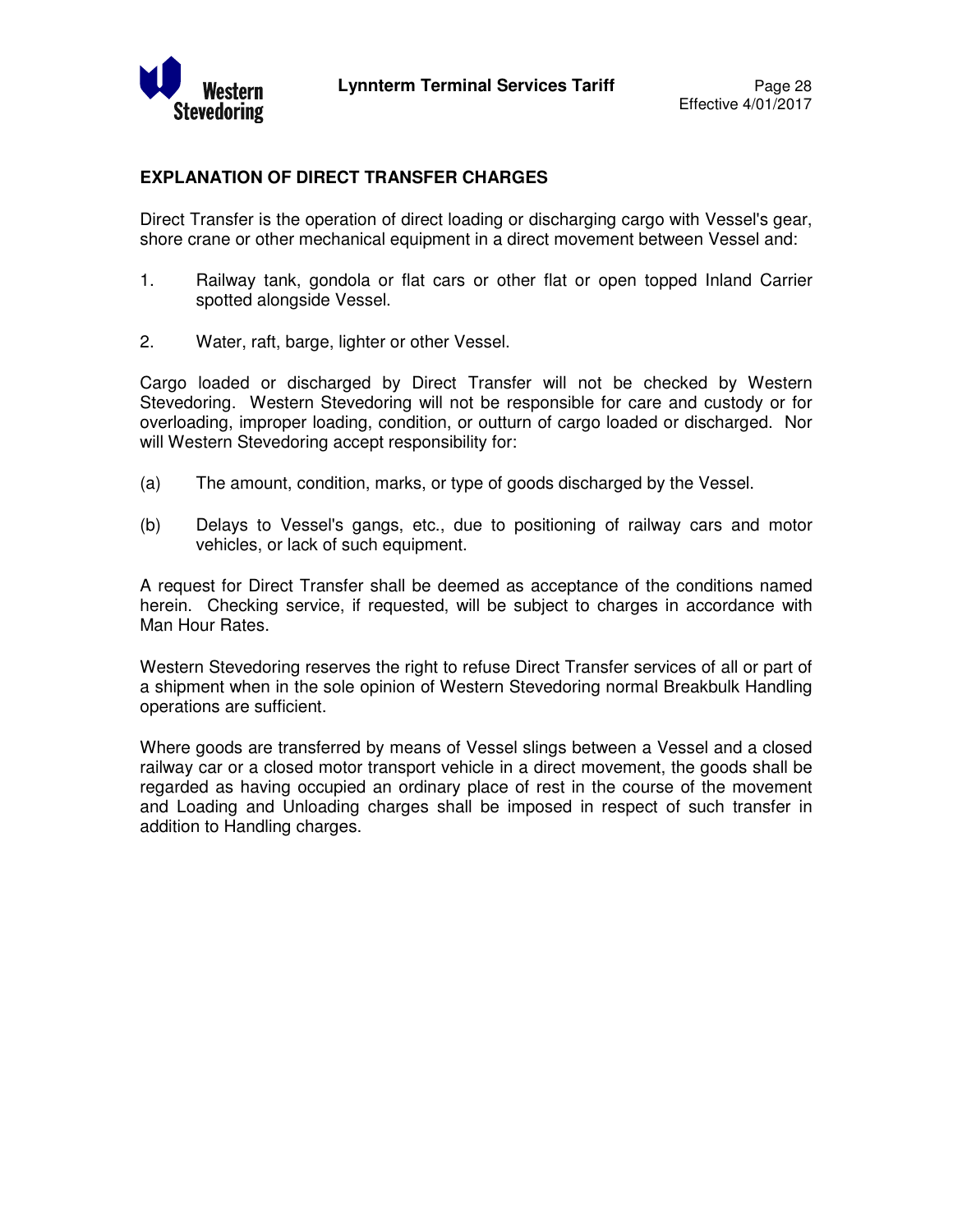

0.19

## **VESSEL SERVICES**

#### **Handling Vessel Lines**

|                |                                          | TIE UP     | <b>LET GO</b> |
|----------------|------------------------------------------|------------|---------------|
| $\mathbf{1}$ . | 0800 - 1630 Monday to Friday inclusive   | \$1,816.00 | \$1,212.00    |
| 2.             | 1630 - 0100 Monday to Friday inclusive   | 2,247.00   | 1,500.00      |
| 3.             | 0100 - 0800 Monday to Friday Inclusive   | 2,739.00   | 1,828.00      |
| 4.             | 0800 - 1630 Saturday                     | 2,281.00   | 1,522.00      |
| 5.             | 0100 - 0800 Saturday to Sunday inclusive | 2,812.00   | 1,877.00      |
|                | 1630 - 0100 Saturday to Sunday inclusive | 2,812.00   | 1,877.00      |
| 6.             | Recognized Holiday at any time           | 3,476.00   | 2,319.00      |
|                |                                          |            |               |

### **NOTE:**

- $\triangleright$  Charges are computed on a 4-hour basis. Should any line call go beyond a 4 hour call, such time in excess of 4 hours shall be charged on the basis of 25% of the above charge for each hour or part thereof.
- $\triangleright$  When more than one vessel is tied up or let go by the same gang within the same 4 hour period, a 30% reduction will be allowed to each vessel.
- $\triangleright$  The charges are based on actual hours paid to lines crew. When a line call straddles a shift change, the applicable charge shall be determined by adding the pro-rata rate in effect for the initial shift with the pro-rata rate in effect for the subsequent shift.

#### **Berthage**

Berthage shall be assessed on the overall length of each vessel commencing when the first line is made fast, and terminating when the last line is cast off, at rates per vessel as follows: PER METRE (\$)

A. Coastal vessel operating:

| 1. Between the Harbour of New Westminster, B.C. and Puget |  |
|-----------------------------------------------------------|--|
| Sound ports and within the waters of British Columbia     |  |
|                                                           |  |

(a) For each hour or part thereof (b) Minimum charge - \$141.00

B. Vessels not otherwise specified:

| 1. For Working Periods |                                                     |      |
|------------------------|-----------------------------------------------------|------|
| (a)                    | For each 8 hours or part thereof                    | 5.20 |
| (b)                    | For each hour the berth is occupied for less than 4 |      |
|                        | hours following any 8 hour period.                  | 0.66 |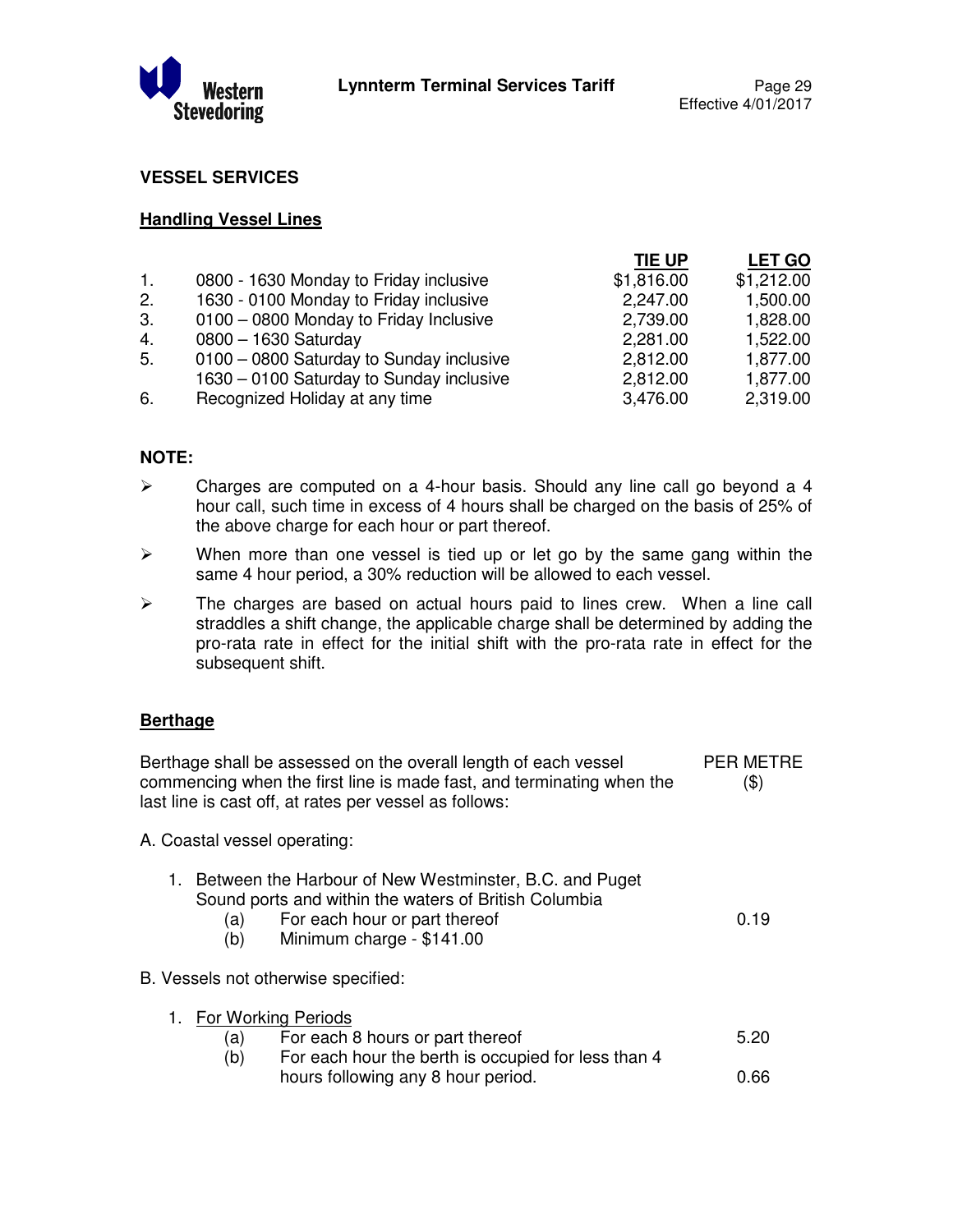

|    |     | B. Vessels not otherwise specified - con't.                                                                                                                                               |                  | <b>PER METER</b><br>\$ |
|----|-----|-------------------------------------------------------------------------------------------------------------------------------------------------------------------------------------------|------------------|------------------------|
|    |     | 2. For Non-Working Periods<br>Only on days defined as non-working days in the Agreement<br>between the I.L.W.U. and the B.C.M.E.A. (ie. Labour Day,<br>Christmas Day and New Year's Day). |                  |                        |
|    |     | (a) For each 8 consecutive hours or part thereof<br>(b) For each hour the berth is occupied for less than 4                                                                               |                  | 2.64                   |
|    |     | hours, following any 8 hours period.<br>(c) Minimum charge $-$ \$731.00                                                                                                                   |                  | 0.37                   |
|    |     | <b>Miscellaneous Vessel Services</b>                                                                                                                                                      |                  |                        |
| 1. | (a) | <b>HAND RADIOS</b><br>Rental per day                                                                                                                                                      |                  | \$23.20                |
|    | (b) | Supply Charge                                                                                                                                                                             |                  | 58.20                  |
| 2. | (a) | <b>WATER</b><br>Vessel Connection - includes rental of 100 ft. of                                                                                                                         |                  |                        |
|    |     | hose                                                                                                                                                                                      | Per Connection   | 151.00                 |
|    | (b) | Rental of additional hose per 50 ft. length                                                                                                                                               | Each             | 30.61                  |
|    | (c) | Water                                                                                                                                                                                     | Per Metric Tonne | 5.35                   |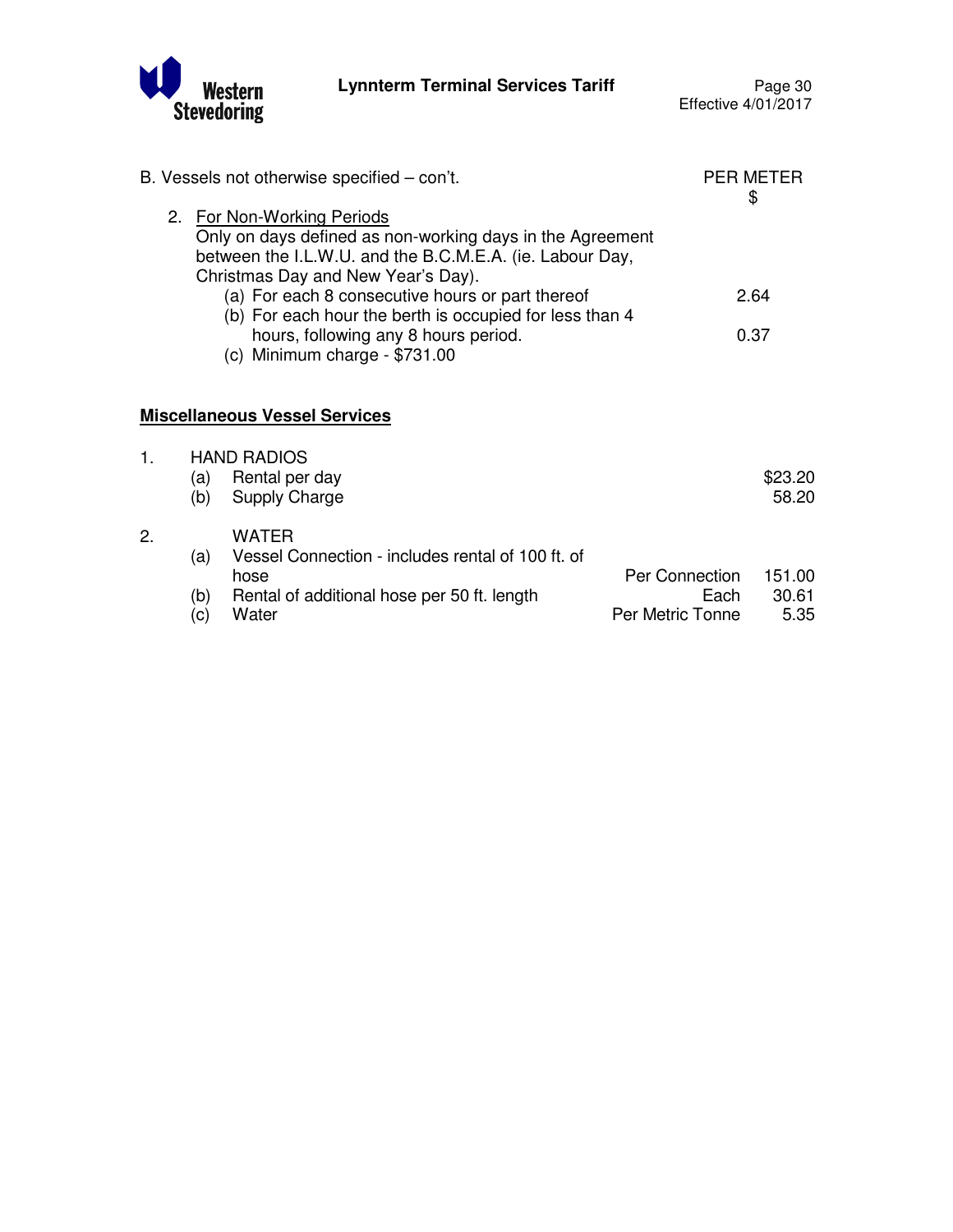

## **EXPLANATION OF BERTHAGE CHARGES**

Berthage shall be imposed commencing from the time when the first line is made fast and will terminate when the last line is cast off.

Berthage charges shall be paid by the Owner of the Vessel.

Berthage shall be imposed against all Vessels berthed at Lynnterm except the following:

- 1. a Vessel that, in the opinion of the Vancouver Fraser Port Authority is not of a commercial type or design and belongs to Her Majesty or to a foreign government,
- 2. a tug that is docking or undocking another Vessel,
- 3. a lighter that is loading or unloading goods to or from any Vessel that is paying Berthage charges to Western Stevedoring or at any other Authority Property.
- 4. a barge that is loading, at Lynnterm, goods that have been received from an ocean Vessel at Lynnterm, or
- 5. a barge that is unloading goods at Lynnterm for reshipment from Lynnterm by ocean Vessel, if that Vessel, tug, lighter or barge is moored at Lynnterm with the permission of Western Stevedoring/Vancouver Fraser Port Authority.
- 6. a passenger Vessel that is subject to berthage charges pursuant to the Vancouver Fraser Port Authority's Fee Detail Document.

#### **BASIS FOR ESTABLISHING THE VESSEL'S LENGTH**

Berthage charges shall be based upon the Vessel's length overall as published in "Lloyd's Register of Ships" or as available on "*Fairplay*'s" computerized system. Length overall shall be construed to mean the linear distance, expressed in metres, from the most forward point of the bow to the aftermost point on the stern of the Vessel, measured parallel to the baseline of the Vessel. If the length overall of the Vessel does not appear in "Lloyd's" or "Fairplay", Western Stevedoring may obtain the length overall from the "Classification Society", or measure the Vessel.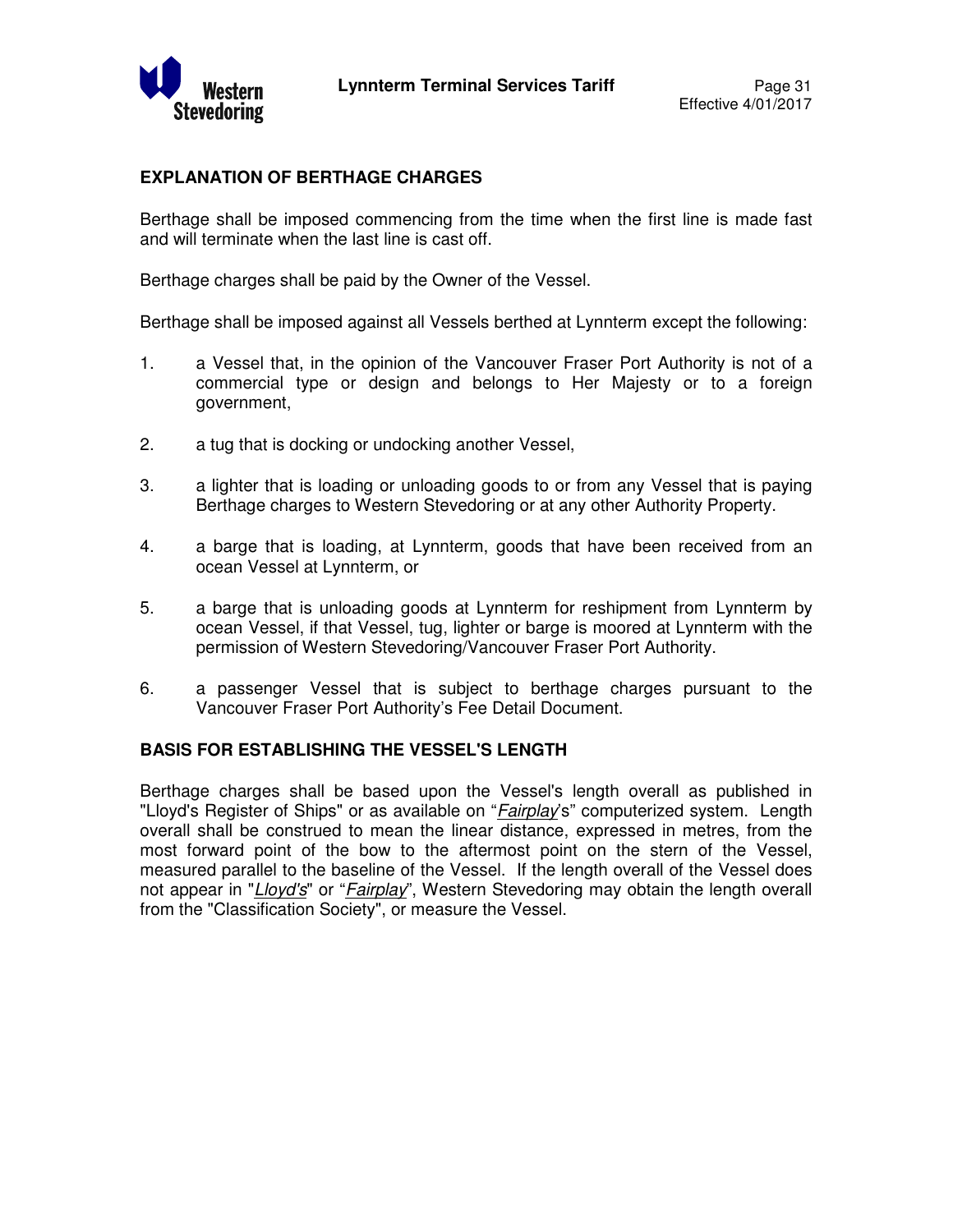

## **BERTHING POLICY**

Vessels will be allocated berths on a first come/first serve basis subject to operational factors which may dictate that a vessel may unload or discharge at a specific berth on the Terminal.

During normal times, the vessels' working programs, subject to labour and equipment availability, will be at the ships' discretion. During peak periods of congestion, where there may be a conflict between vessels for the berth, those vessels occupying the berths may be required to work to their fullest capabilities, in order to clear the berth at the earliest possible opportunity and minimize the delay to the waiting vessel; or failing this be required to vacate the berth to permit a waiting vessel willing to work all available shifts the opportunity to commence loading or discharging.

The Terminal reserves the right to ensure an equitable treatment for all carriers and the quickest dispatch of vessels to the trade in general.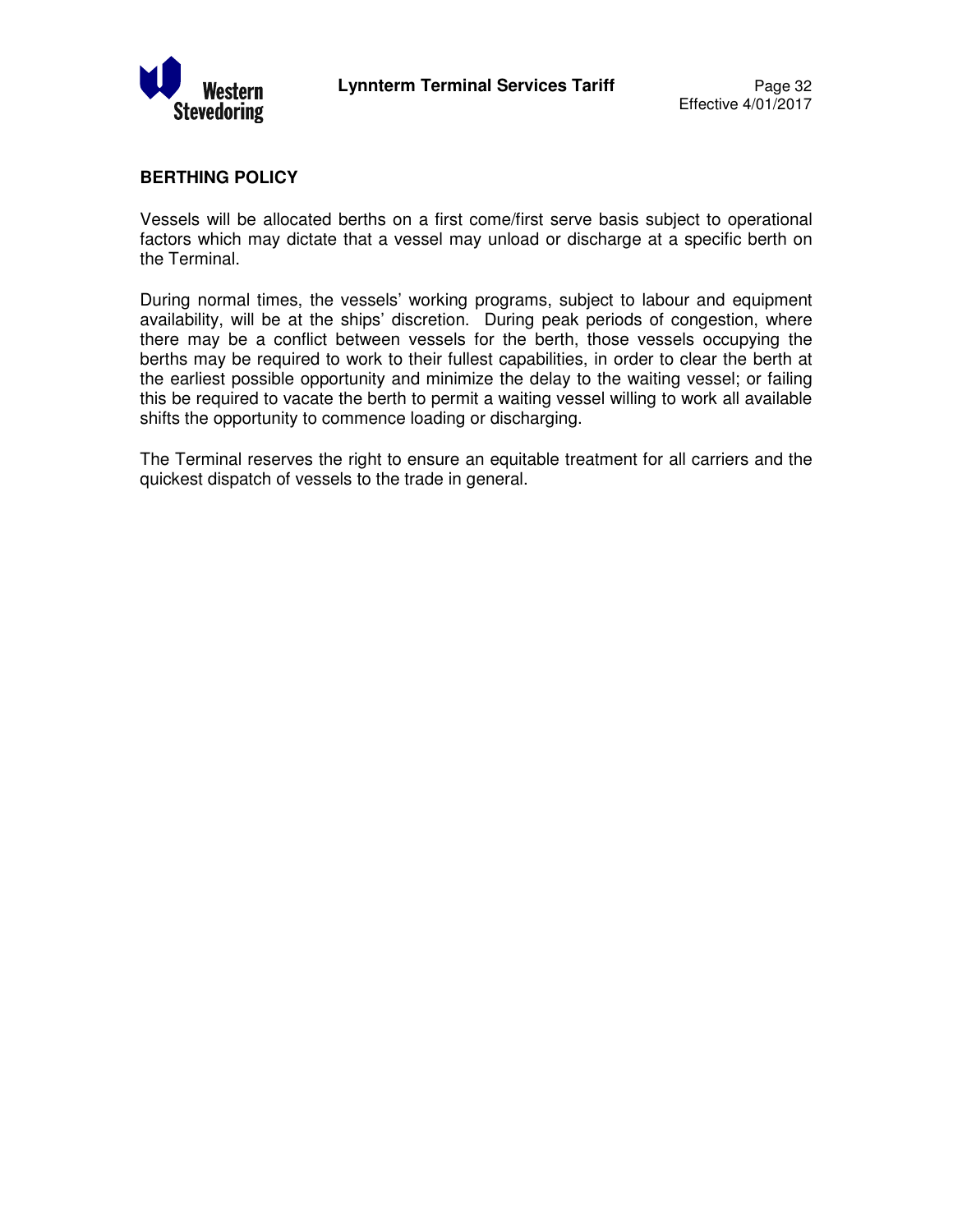

## **MAN HOUR RATES AND EQUIPMENT RENTAL RATES**

#### **1. Man Hour Rates**

## **(a) Straight Time and Shift Differentials**

|                    | <b>Straight Time</b> |          |         | <b>Shift Differentials</b> |         |         |          |
|--------------------|----------------------|----------|---------|----------------------------|---------|---------|----------|
|                    | A                    | в        | С       | D                          |         |         | <u>G</u> |
| Head Foreman       | \$121.80             | \$140.07 | \$25.13 | \$26.98                    | \$53.60 | \$57.67 | \$94.46  |
| Foreman            | 119.20               | 137.08   | 23.91   | 25.76                      | 51.14   | 55.20   | 91.99    |
| Longshoreman #1    | 78.33                | 90.08    | 17.96   | 19.37                      | 38.47   | 41.52   | 69.17    |
| Longshoreman #2    | 77.08                | 88.64    | 17.96   | 19.37                      | 38.47   | 41.52   | 69.17    |
| Longshoreman #3    | 76.51                | 87.99    | 17.96   | 19.37                      | 38.47   | 41.52   | 69.17    |
| Longshoreman #4    | 76.26                | 87.70    | 17.96   | 19.37                      | 38.47   | 41.52   | 69.17    |
| Longshoreman Basic | 75.44                | 86.76    | 17.96   | 19.37                      | 38.47   | 41.52   | 69.17    |

- A = Delay Rates
- B = Extra Labour Cost Plus (i.e. normal charge-out rate)
- $C = 1630 0100$  Monday to Friday
- $D = 0800 1630$  Saturday
- $E = 0100 0800$  Monday to Friday
- $F = 1630 0100$ , 0100 0800 Saturday; Sunday all shifts
- G = Recognized Holiday all shifts
- #1 Tradesman (Certified)
- #2 Dock Gantry Driver, Locomotive Engineer, Straddle Carrier & Bulk Operator
- #3 Switchman, Paperman, Ship & Dock Mobile Equipment Operator (Other than defined in #4), Lead Hand, Tradesman (Uncertified), Head Checker
- #4 Lift Truck Operator (14,000 lb. & under), Checker, Truck Driver (Air Brake Certificate) and First Aid Attendant

#### **(b) Shift Extensions and 1/2 Meal Hour Penalty Differentials**

|              |         |         |         |       | E.           |        |                                             |        |
|--------------|---------|---------|---------|-------|--------------|--------|---------------------------------------------|--------|
| Head Foreman | \$47.23 | \$94.46 | \$84.93 |       |              |        | \$87.73 \$127.65 \$133.72 \$148.44 \$188.90 |        |
| Foreman      | 46.00   | 91.99   | 81.85   |       | 84.66 122.72 | 128.80 | 143.51                                      | 183.98 |
| Longshoreman | 34.59   | 69.17   | 61.54   | 63.64 | 92.30        | 96.85  | 107.90                                      | 138.35 |

- A = Mon.-Fri. 0800-1630; 1 Hour Shift Extension & 1/2 Hour Meal Penalty
- B = Mon.-Fri. 0800-1630; 3 Hour Minimum, 4 Hour Maximum Shift Extension, Head Foreman and Foreman Double Shift Rate
- C = Mon.-Fri. 1630-0100; All Shift Extensions & 1/2 Hour Meal Penalty
- D = Sat. 0800-1630; 1 Hour Shift Extension 1/2 Hour Meal Penalty
- E = Mon.-Fri. 0100-0800; All Shift Extensions & 1/2 Hour Meal Penalty
- $F =$  Saturday 1630-0100; 0100-0800; Sunday all shifts; All Shift Extensions & 1/2 Hour Meal Penalty
- G = Saturday 0800-1630; 3 Hour Minimum; 4 Hour Maximum Shift Extension
- H = Recognized Holiday All shifts; All Shift Extensions & 1/2 Hour Meal Penalty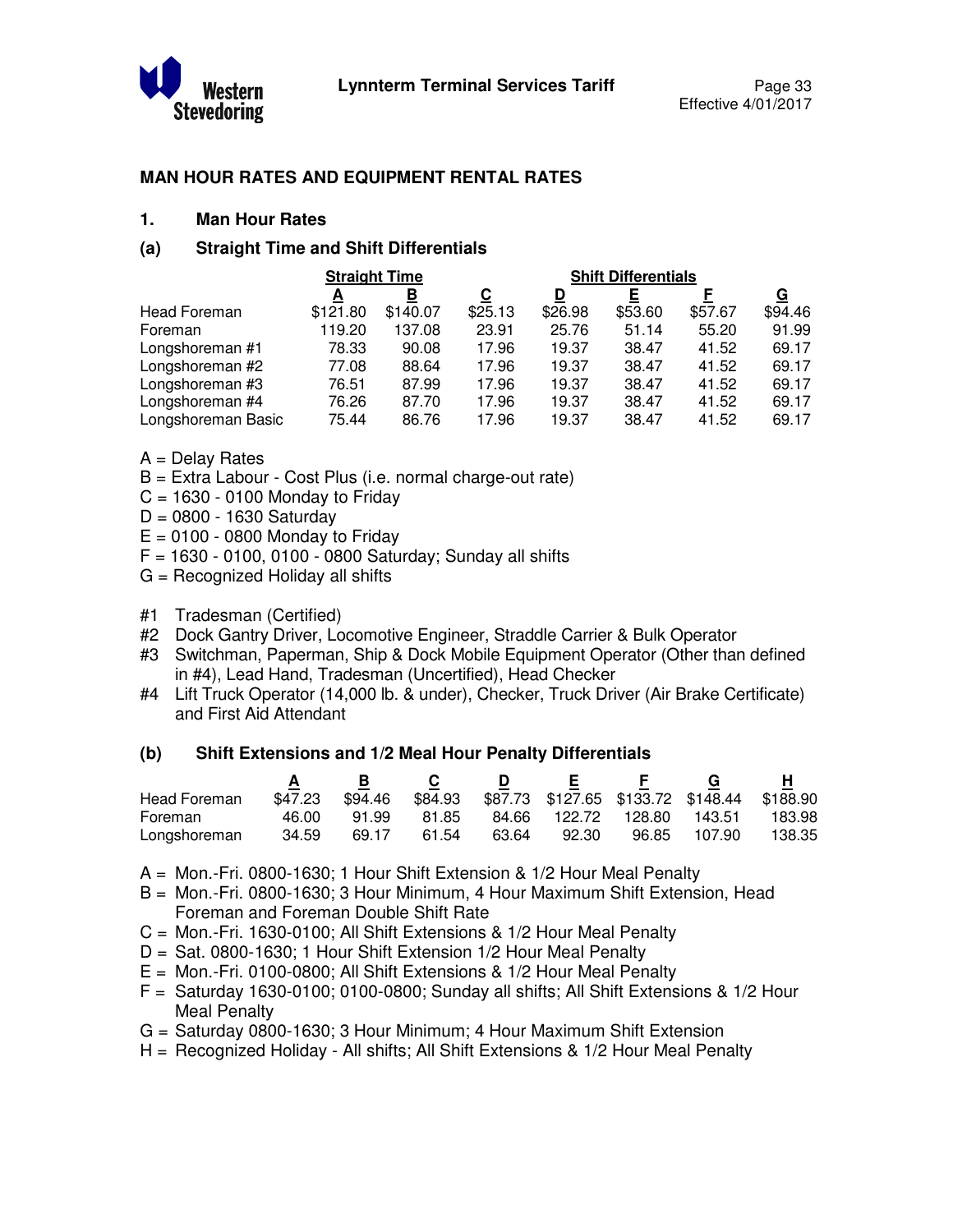

## **2. Equipment Rental Rates**

| Lift Truck Under 3,629 Kgs. (Under 8,000#)                                 | Per Hour       | \$72.50 |
|----------------------------------------------------------------------------|----------------|---------|
| Lift Truck 3,629 Kgs. to 4,536 Kgs.<br>(8,000# to 10,000#)                 | Per Hour       | 88.00   |
| Lift Truck Over 4,536 Kgs. up to 7,258 Kgs.<br>(Over 10,000 to 16,000#)    | Per Hour       | 129.00  |
| Lift Truck Over 7,258 Kgs. up to 15,875 Kgs.<br>(Over 16,000# to 35,000#)  | Per Hour       | 198.00  |
| Lift Truck Over 24,948 Kgs. up to 40,824 Kgs.<br>(Over 55,000# to 90,000#) | Per Hour       | 303.50  |
| Specialized Equipment and/or Attachments                                   | By Arrangement |         |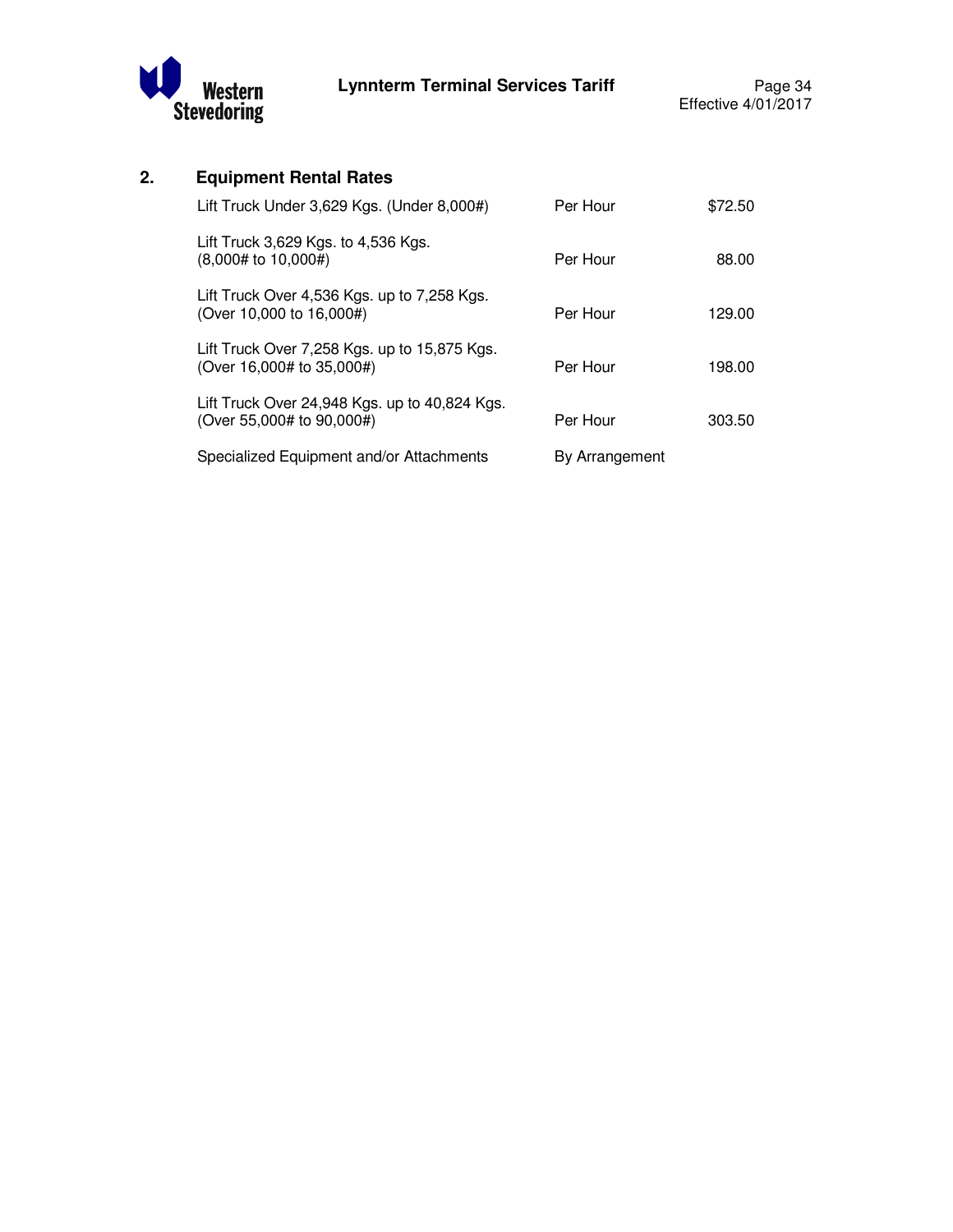

## **LABOUR AND EQUIPMENT**

## **Application of Man Hour Rates and Equipment Rental Rates**

Unless otherwise provided, Man Hour Rates and Equipment Rental Rates will be charged for:

- 1. Services not specifically described in this Tariff.
- 2. Services of loading, unloading or transferring goods for which no specific commodity rates are provided and which in the opinion of Western Stevedoring cannot be performed at the rates named under N.O.S.; and goods in packages or units of such unusual bulk, size, shape, or weight as to preclude performing such services at rates named under individual items of this Tariff.
- 3. Services of loading or unloading goods and any other Terminal service for which specific charges are named in the Tariff, but which, in the opinion of Western Stevedoring, because of unusual conditions or requirements not normally incidental to such services, preclude the performance of such services at rates named.
- 4. Services of sorting, special checking, inspection, recouping, reconditioning, or for any operation delayed on account thereof.
- 5. Services in connection with consolidating damaged cargo for inspection and recouping.
- 6. Services of cleaning or preparing rail cars, trucks or containers for loading.
- 7. Services of cleaning Lynnterm of dunnage, stevedore gear, and other equipment or material when the stevedore fails to clear Lynnterm of such gear promptly upon completion of loading or discharging Vessels and it is necessary for Western Stevedoring to perform this operation.

#### **Minimum Number of Hours**

When labour is ordered for a specific service and the service is completed before the expiration of the minimum time defined in a Collective Agreement, the person requesting the service shall be charged the cost of labour for that minimum time at the Man Hour Rates set forth in this Tariff.

#### **Overtime and Premium Time**

All rates named in this Tariff for services involving labour are based upon Straight Time wages. In addition to these rates, when any services are performed during periods involving the payment of overtime or premium wages to the labour force, the difference between Straight Time and premium wages paid to labour and supervision, will be assessed against the party or parties authorizing the service to be carried out during overtime in accordance with the Man Hour Rates set forth in the rate schedule of this Tariff.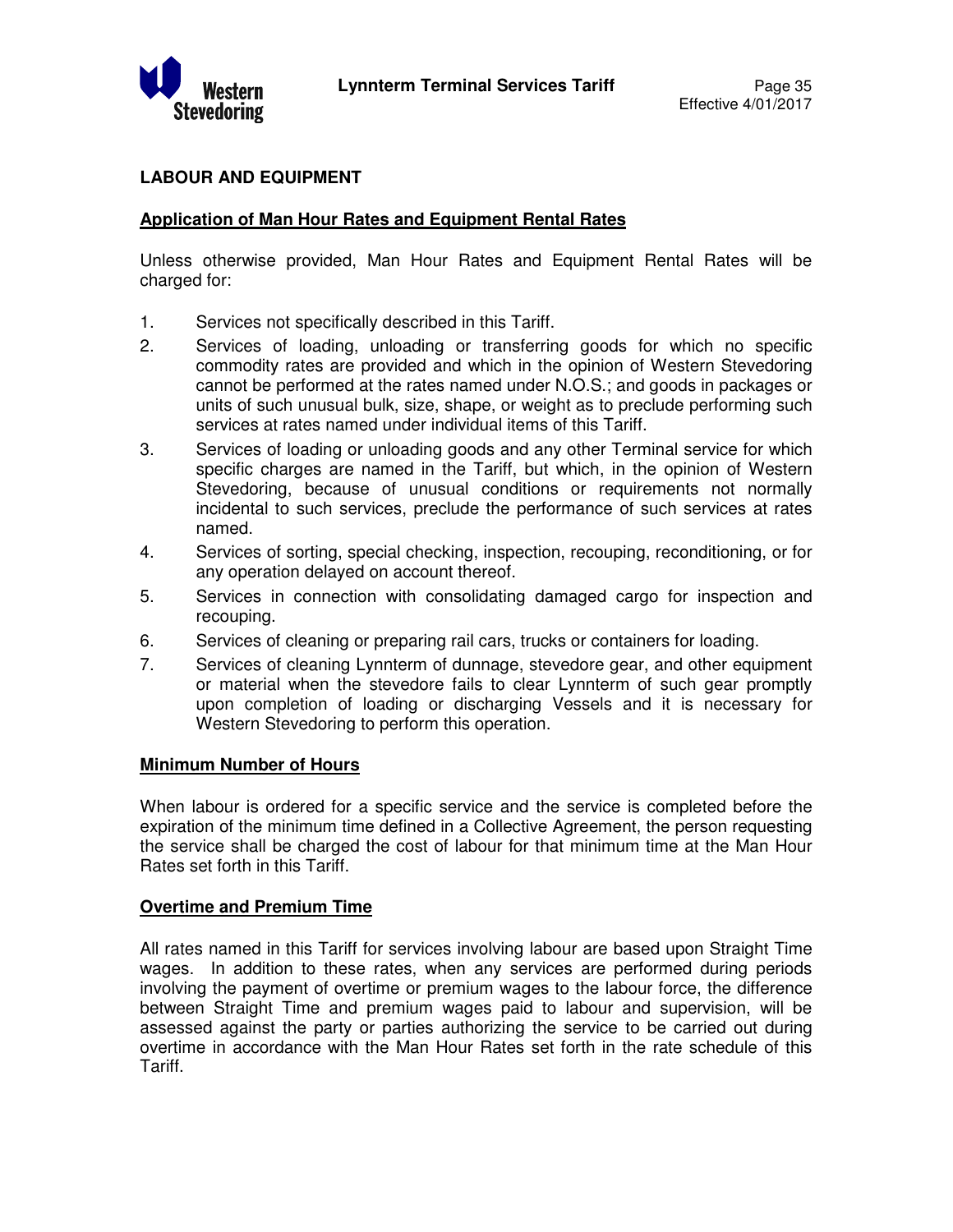

## **Standby or Waiting Time**

When dock labour is ordered for a specified time, and is on the job ready for work, or having started work, is delayed, such delays being caused through no inability or fault of Western Stevedoring, the standby time of the dock labour will be charged at the Man Hour Delay Rates set forth in the rate schedule of this Tariff against the party for whom the labour force was ordered.

### **MATERIALS SUPPLIED**

Charges for any materials supplied in connection with any services performed by Western Stevedoring will be based on the cost of the materials, plus fifteen (15) percent for handling.

## **USE OF MOBILE CRANE – HEAVY LIFT/SPECIAL EQUIPMENT TO LOAD AND UNLOAD GOODS**

When because of the size or weight of the goods the Loading and Unloading of the goods between Inland Carriers and Lynnterm must be performed utilizing a mobile crane or other heavy lift type equipment, Western Stevedoring will supply all such equipment and the costs for the use and hire of the mobile crane and/or other heavy lift equipment including the crane and equipment operators will be charged as an addition to the Loading and Unloading Charges published in this Tariff.

## **CHARGES GENERALLY (IN ALPHABETICAL ORDER)**

#### **Absorption of Terminal Charges by Ocean Carriers**

On import and export traffic moving in connection with Ocean Carriers via Lynnterm, provisions for complete or partial absorption of terminal charges are contained in ocean tariffs. Shippers or consignees are urged to consult with the carriers or refer to carrier tariffs for accurate determination of applicable terminal charges, if any, for the account of cargo.

#### **Calculation of Charges – 4 to 1 Rules, Weight vs. Measurement**

Where a charge imposed in respect of All Cargoes N.O.S. is calculated on the basis of either weight or measurement:

- 1. It shall be calculated on whichever of the weight or measurement of the goods yields the greater revenue;
- 2. A charge calculated on the basis of measurement shall not exceed four times the charge calculated on the basis of weight.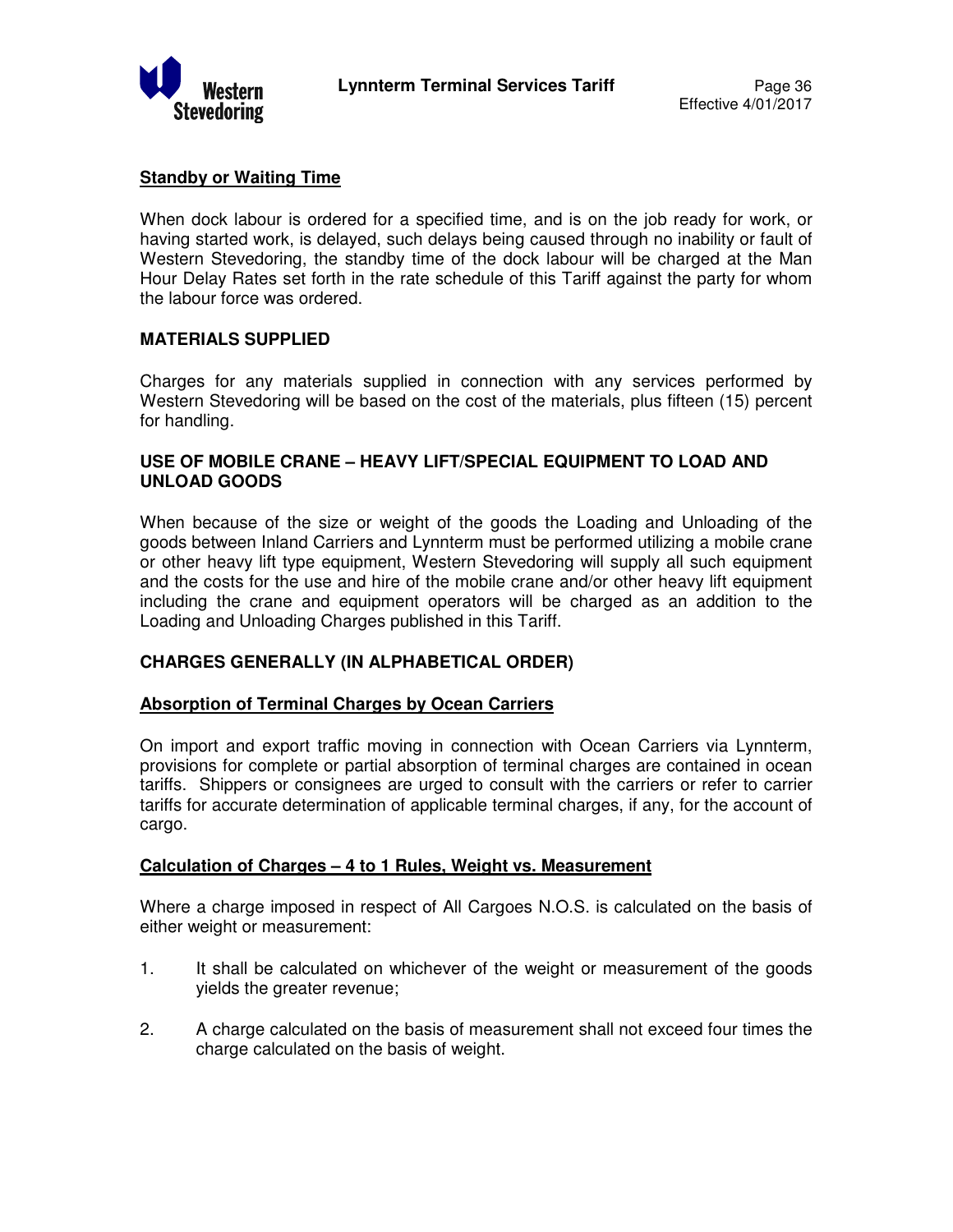

## **Charges Payable by Whom**

Except as otherwise indicated or when otherwise absorbed by the Ocean Carrier, all charges are due and payable by the Owner of the goods as soon as they are incurred and shall be paid to Western Stevedoring Company Limited at the address shown on the invoice.

#### **Charter Party Agreements, Sales Contract, Etc.**

The existence of any agreement in connection with a charter party, sales contract, or otherwise, which purports to relieve a Vessel, its Owner, agent or operator, of any charge properly assessable against same under this Tariff, will not relieve said Vessel, its Owner, agent, or operator from liability for the payment of such charge.

#### **Goods and Services Tax**

All charges in this Tariff are exclusive of Goods and Services Tax. Customers, shall in addition, pay to Western Stevedoring all Goods and Services taxes for Goods and Services supplied by Western Stevedoring as and when required by Law.

#### **Minimum Billing Charge**

All invoices issued by Western Stevedoring for any service, or combination of services, as provided in this Tariff, shall be subject to a minimum billing charge of \$25.00 per invoice.

#### **Payment of Charges**

Where any charges prescribed by this Tariff are owing in respect of any goods, those goods shall not be removed from Lynnterm until the charges have been paid or arrangements for payment have been made with Western Stevedoring.

When credit approval is granted by Western Stevedoring, the charges prescribed by this Tariff are payable within seven (7) days from the date of invoice and past due accounts are subject to an interest charge of eighteen (18%) percent per annum calculated monthly for the period or portion thereof during which the account remains unpaid, or cancellation of credit without notice or subsequent third party collection action.

Western Stevedoring reserves the right to require payment of charges in advance, as follows:

- 1. By the Vessel, its Owners or agents, before Vessel commences it's loading or discharging operations.
- 2. By the Owner, shipper, or consignee before cargo leaves the custody of Western Stevedoring.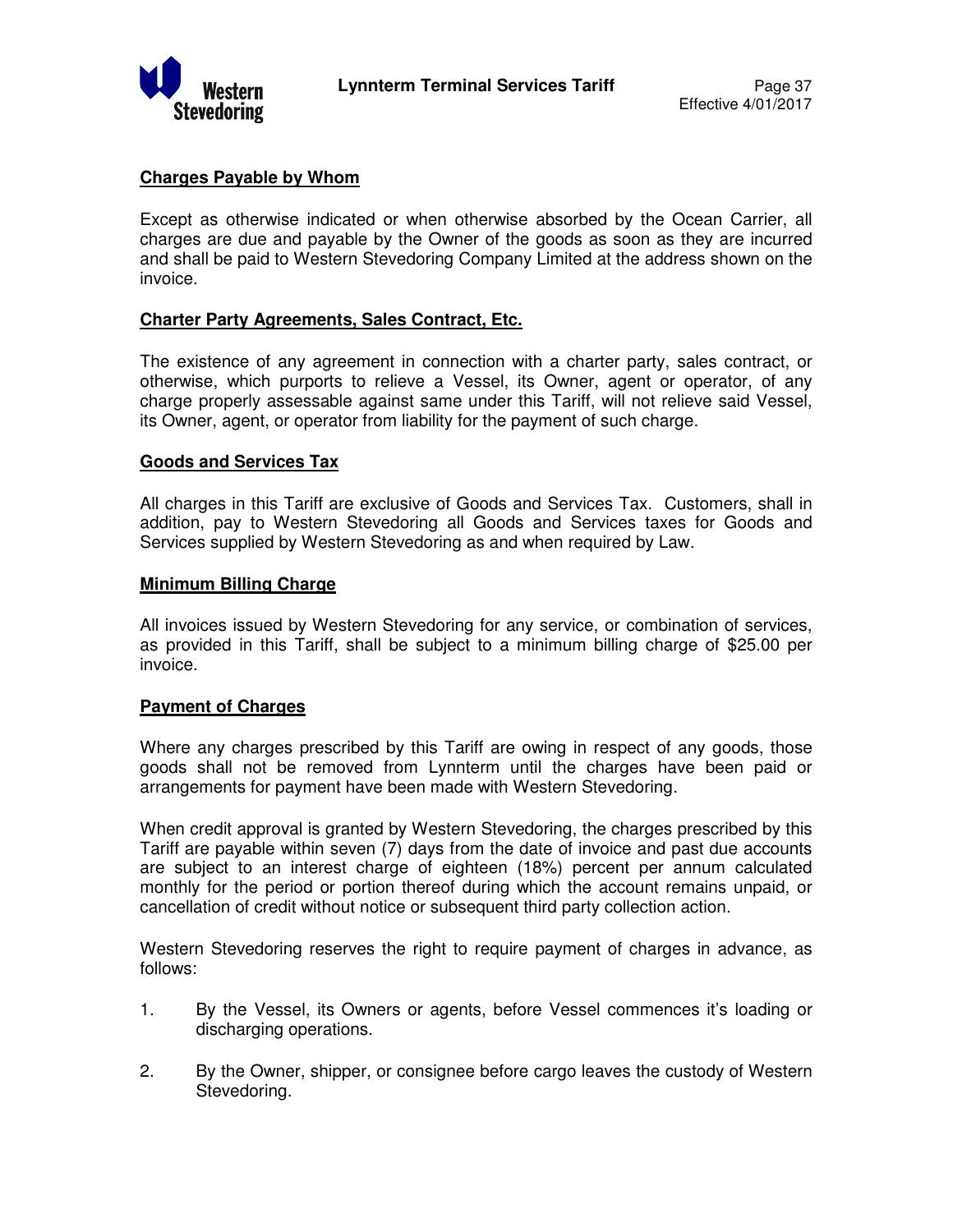

3. Right is reserved by Western Stevedoring to require prepayment of all charges on perishable cargo or cargo of doubtful value and on household goods.

All charges must be paid in full before any claims for damage can be processed.

No invoice shall be issued where the amount of the charges incurred is less than \$25.00.

#### **Rates Subject to Change**

The charges named in this Tariff, revisions or supplements thereto, are based upon ordinary traffic and labour conditions. If and when these conditions change because of demands of labour for increased wages, strikes, congestions or other causes not reasonably within the control of Western Stevedoring, resulting in an increased cost of service, the rates are subject to change without notice, or the charge for services may be assessed on the basis of man hours and equipment.

#### **Reduction of Charges**

No reduction of charges provided for in this Tariff shall operate to reduce the amount payable for any service below any minimum charge for that service set out in this Tariff.

#### **Terminal Charge**

Terminal Charge refers to an all-inclusive rate including Vancouver Fraser Port Authority's Wharfage Charge and is a charge for the receipt and delivery of export/import cargo to/from alongside Vessel.

#### **Weights and Measurements**

Shipping weights and measurements shown on shipping documents are subject to checking by Western Stevedoring and the actual scale weight or measurement of the shipment as determined by Western Stevedoring will govern rating and billing.

Except as otherwise provided, rates named on a weight basis are to be applied to actual gross weight of the freight, and rates named on a measurement basis to the gross cubic measurement of the freight, but in no case shall the amount be less than the minimum to which the rates are subject.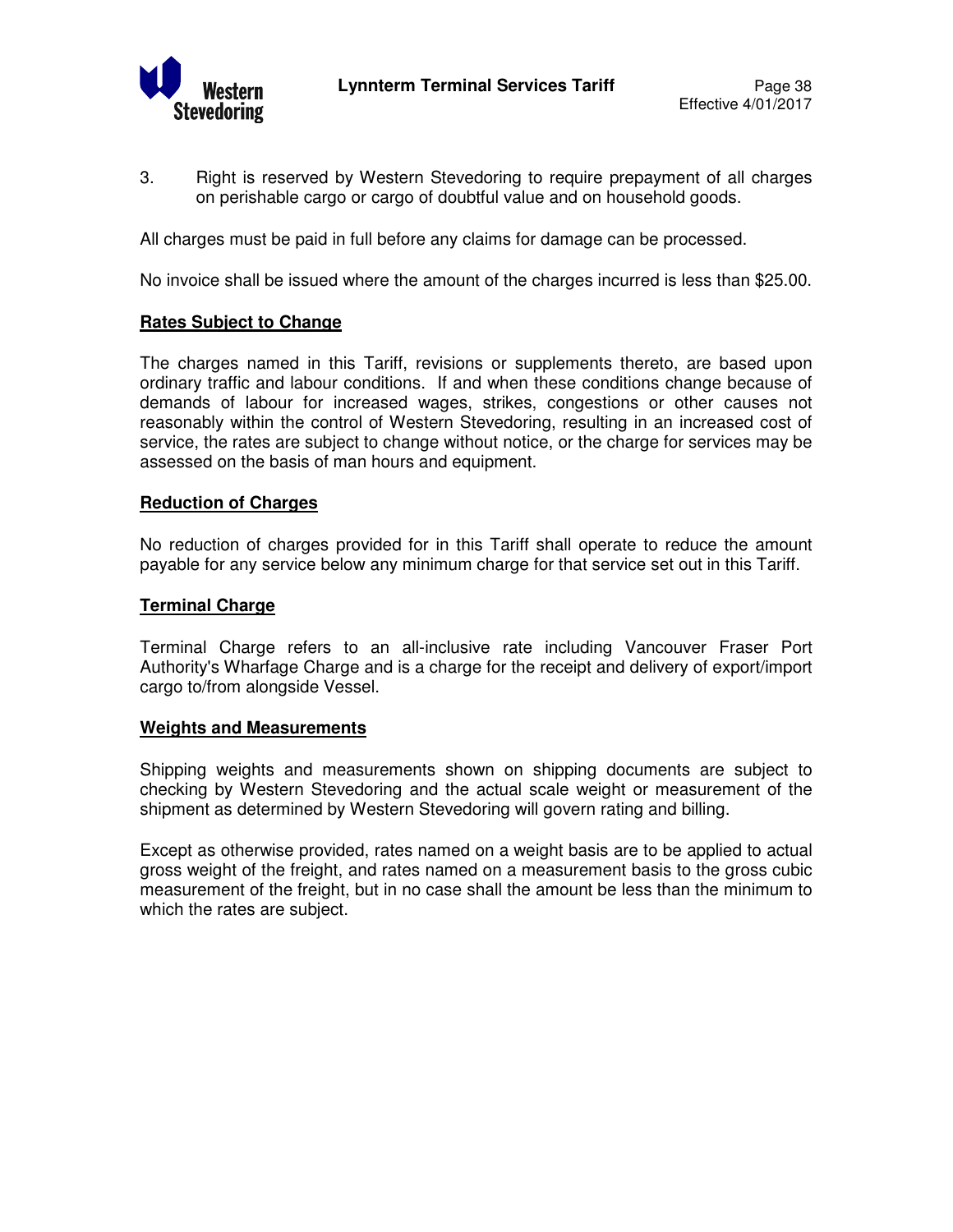

## **DEFINITIONS**

#### **Western Stevedoring**

Means Western Stevedoring Company Limited, the party providing terminal service to users at Lynnterm and includes Western Stevedoring's employees, agents and others for whom it is in law liable.

#### **Lynnterm East Gate**

Means Lynnterm East Gate Terminal located at 15 Mountain Highway, North Vancouver, BC, which is owned by the Vancouver Fraser Port Authority.

### **Authority Property**

Means the Lynnterm East Gate which are owned by the Vancouver Fraser Port Authority.

### **DEFINITIONS (IN ALPHABETICAL ORDER)**

### **Bill of Lading**

Means a contract in writing for the ocean carriage of goods for a certain freight.

#### **Breakbulk Cargo**

Means cargo received, not in containers, which is in transit between Vessel or the on-dock CFS and Inland Carriers.

#### **Cargo, Goods and Freight or Merchandise**

Means all cargo, goods, freight, merchandise, personal property, effects and movables other than Vessels and containers.

#### **Collective Agreement**

Means an agreement in writing between an employer and an organization of "employees" that concerns conditions of employment and includes the Collective Agreement's between the British Columbia Maritime Employers Association and Waterfront Foremen's Employers Association and International Longshoremen's and Warehousemen's Union.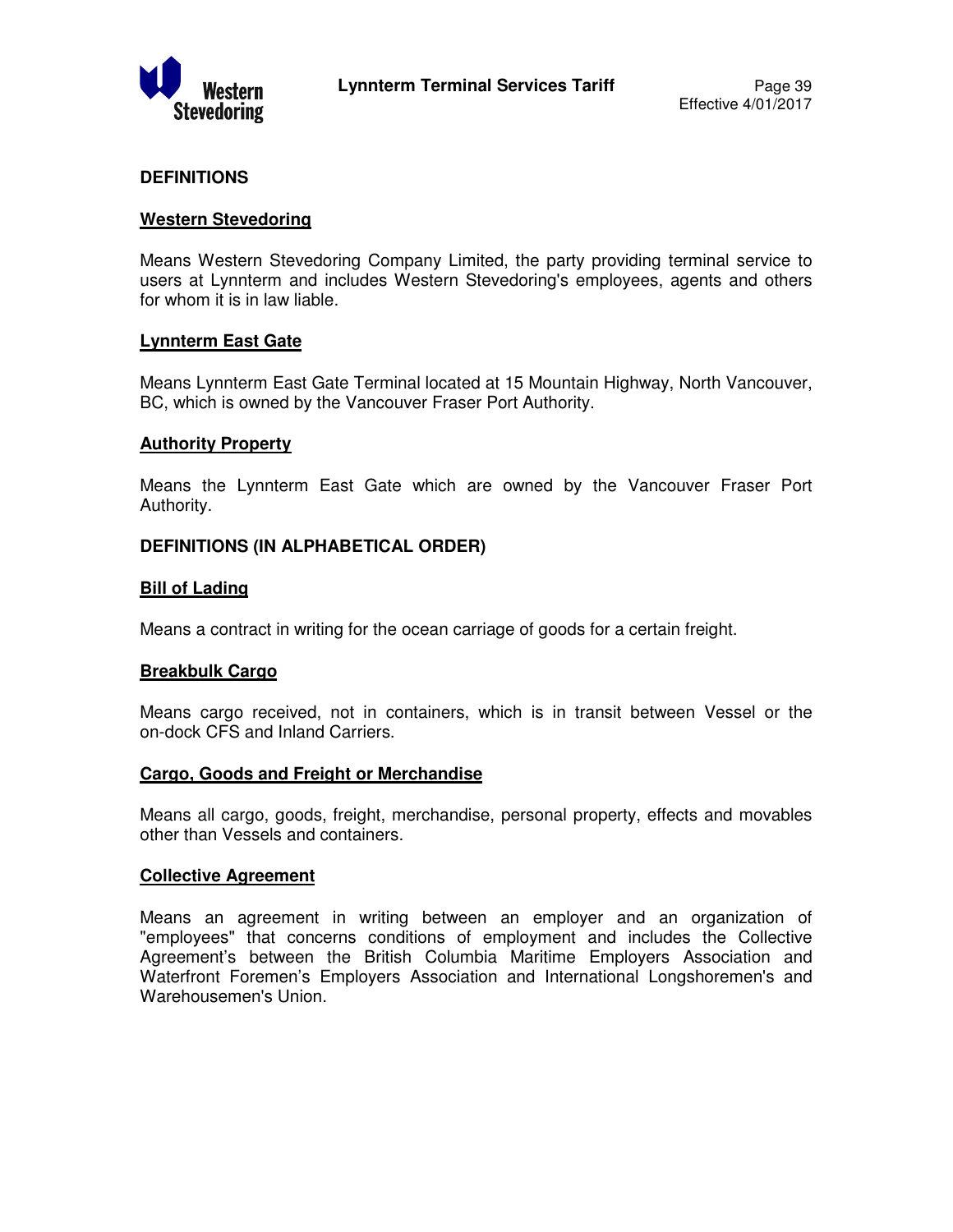

## **Container**

Means a single I.S.O. standard container, rigid, dry cargo, insulated, refrigerated, flat rack, liquid tank, or open-top, demountable, without wheels or chassis attached, furnished or approved by Ocean Carriers for the transportation of goods aboard its Vessels. Containers will have construction, fittings, and fastenings compatible with lift beams and able to withstand, without permanent distortion, all of the stresses that may be applied by container lifting and handling equipment.

#### **Container Freight Station (CFS)**

Means a location at Lynnterm used for Unloading and Loading goods and for Stuffing and Destuffing containers.

#### **Container Storage Area**

Means an area on Lynnterm of open space for storing inbound or outbound containers of idle status.

#### **Container Yard (CY)**

Is the area designated on Lynnterm where containers in transit between Vessel and Inland Carrier or between Vessel and the on-dock CFS are temporarily held or assembled.

#### **Containerized Cargo**

Means cargo received in a container which is in transit, intact, between Vessel and Inland Carrier or between Vessel and the on-dock CFS or vice versa.

#### **Demurrage**

Means a charge payable on goods in transit remaining on Lynnterm after the expiration of Free Time.

#### **Dock Apron**

Means the area on Lynnterm adjacent to a Vessel where goods and containers are interchanged between Lynnterm and the Vessel or vice versa, which, in the case of inbound movements, is the position as landed by the Vessel's own gear or a shoreside crane and in the case of outbound movements the position from which the goods or containers are loaded to the Vessel using the Vessel's gear or a shoreside crane.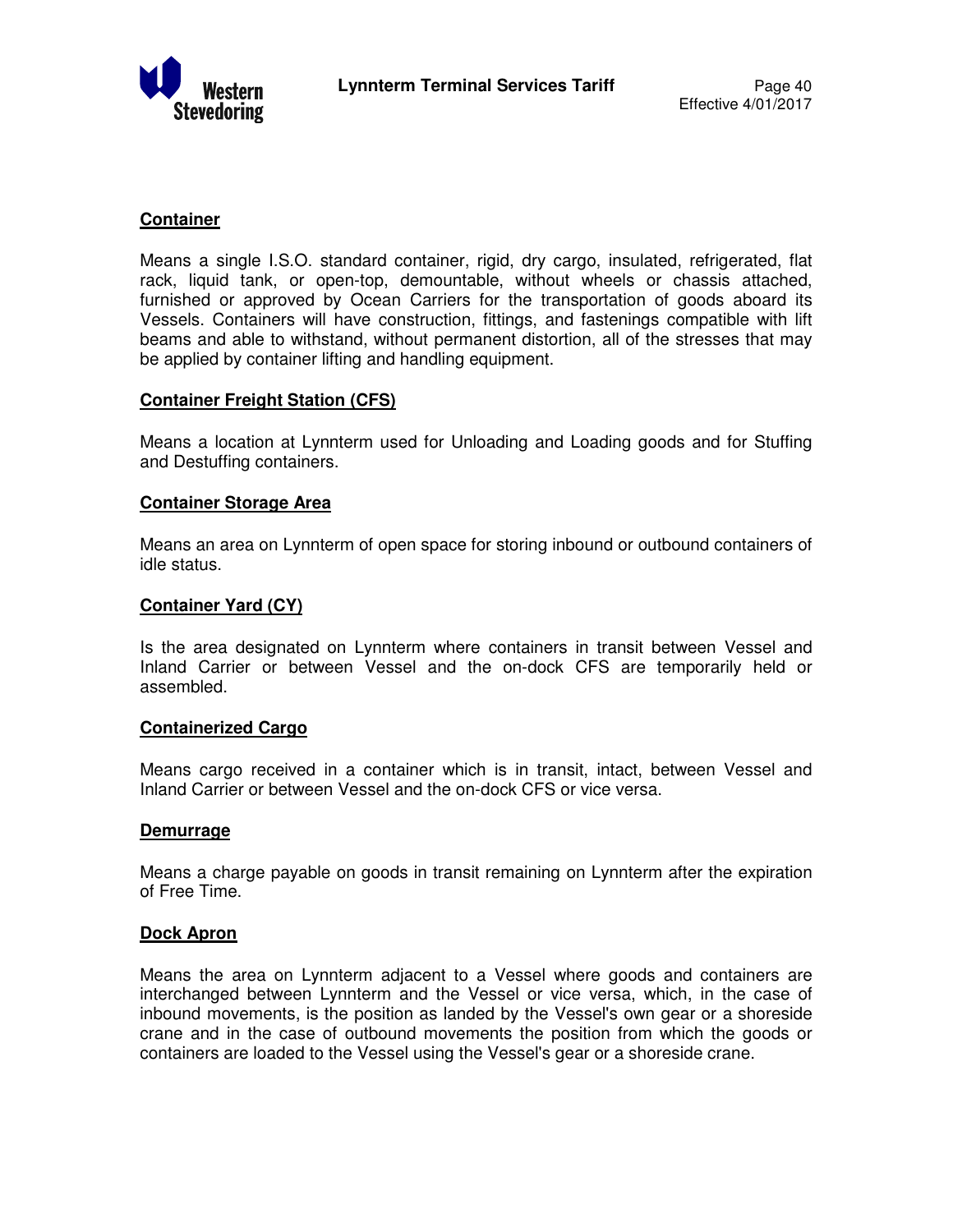

## **Free Time**

Means a period of time during which goods may be left on Lynnterm without Demurrage Charges being incurred either before loading or after unloading the Vessel and unless otherwise specified shall be as follows:

- $\triangleright$  in the case of inbound goods landed by a Vessel, seven (7) days following the completion of unloading by the Vessel of all goods and containers designated for discharge at Lynnterm.
- $\triangleright$  Saturdays, Sundays and Holidays are counted in computing Free Time.
- $\triangleright$  in the case of outbound goods, fourteen (14) days prior to the loading of the Vessel of all goods and containers designated for that Vessel.

### **Hirer**

Means a person who hires a crane or other equipment from Western Stevedoring Company Limited.

## **I.S.O.**

Means International Standards Organization.

#### **Inland Carrier**

Means a railroad, truck line, cartage company, private carrier or inland water carrier that receives or delivers containers, cargoes or other goods by railcar, chassis, pipeline, other vehicle or inland waterway craft, including barges and scows.

## **M/E**

Means that the charge is based on man-hour rates and charges for equipment rental as set out in the Man Hour Rates And Equipment Rental Rate schedule included in this Tariff.

#### **Main Mark**

Means the mark by which a particular Bill of Lading quantity can be readily identified from other Bill of Lading quantities, and is exclusive of package numbers, order numbers, brands or other sub-marks.

## **N.O.S.**

Means Not Otherwise Specified.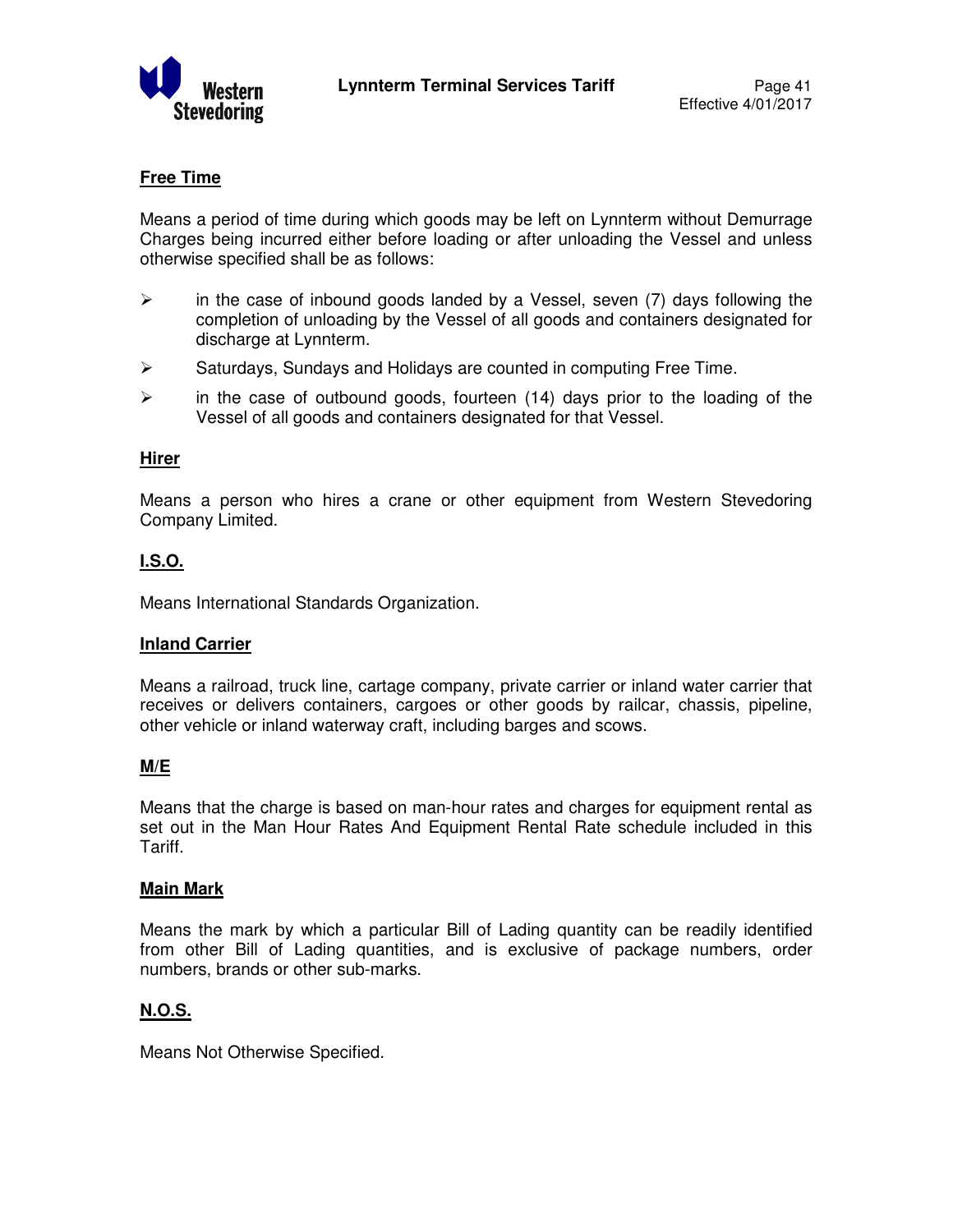

## **Non-Working Period**

Means a period defined as a non-working period in the Collective Agreement between the British Columbia Maritime Employers Association and the Waterfront Foremen's Employers Association and the International Longshoremen's and Warehousemen's Union.

## **Ocean Carrier**

Refers to Vessel Owners, their agents, employees, operators or charterers.

### **Overtime/Premium Time**

Means hours of work in excess of Straight Time.

### **Owner**

Includes:

- (a) in the case of a Vessel, the Owner, the agent, charterer by demise or master of the Vessel and,
- (b) in the case of goods, the agent, sender, consignee or bailee of the goods and,
- (c) the carrier of goods to, upon, over or from any Corporation Property.

#### **Packaged Lumber**

Means in the case of Export - Lumber of uniform lengths which are in unit loads properly packaged and strapped for handling by mechanical means. Each unit must conform to BC Export Lumber Packaging Schedule and be not less than 24" high x 40 to 48" wide (approximately), and minimum 8' lengths. Non-conforming packages may be subject to a surcharge.

Means in the case of Import - Hardwoods and woods of value which are strapped into units each containing a minimum of 400 FBM per unit (approximately) for handling by mechanical means.

## **Place of Rest – Breakbulk Cargo**

In respect of Breakbulk Cargo, place of rest is defined as that area at Lynnterm which is assigned by Western Stevedoring for the receipt of inbound cargo from the Vessel and from which inbound cargo may be delivered to the consignee and that area which is assigned for the receipt of outbound cargo from shippers for Vessel loading.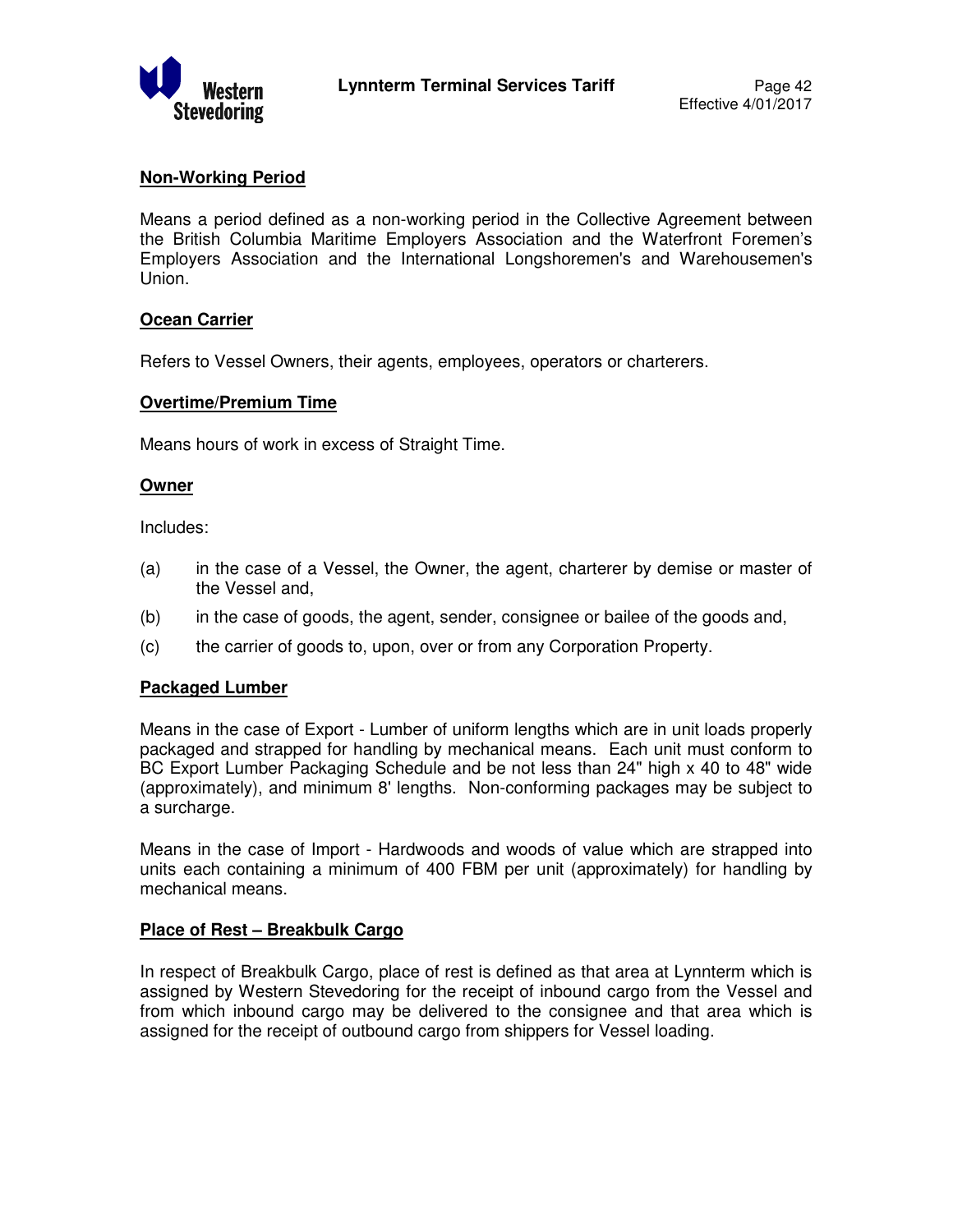

## **Shipment**

Means a single quantity of goods tendered on one shipping document at one time from one point of origin by one shipper for one consignee to one point of destination.

## **Storage**

Means a charge payable on goods in transit remaining on Lynnterm after the expiration of Free Time.

## **Straight Time**

Means the hours of work defined in a Collective Agreement as regular straight time hours.

## **T.E.U.**

Means a twenty foot container or a container unit that is the equivalent of a twenty foot container.

### **Tonne M**

Means that the number of tonnes is calculated by measurement per cubic metre.

#### **Tonne W**

Means that the number of tonnes is calculated by weight per 1000 Kgs.

#### **Unitized Goods**

Means goods in packages that are consolidated, palletized, shrink-wrapped, banded or otherwise securely held together to form a single shipping unit in order to facilitate mechanical handling, and that remain intact until removed from Lynnterm.

#### **Vessel**

The term "Vessel" means:

- 1. Any water craft, barge or raft that is presented for berthing, and
- 2. Reference to Vessel, includes, without exception, its Owner, charterer, agents, operators and employees.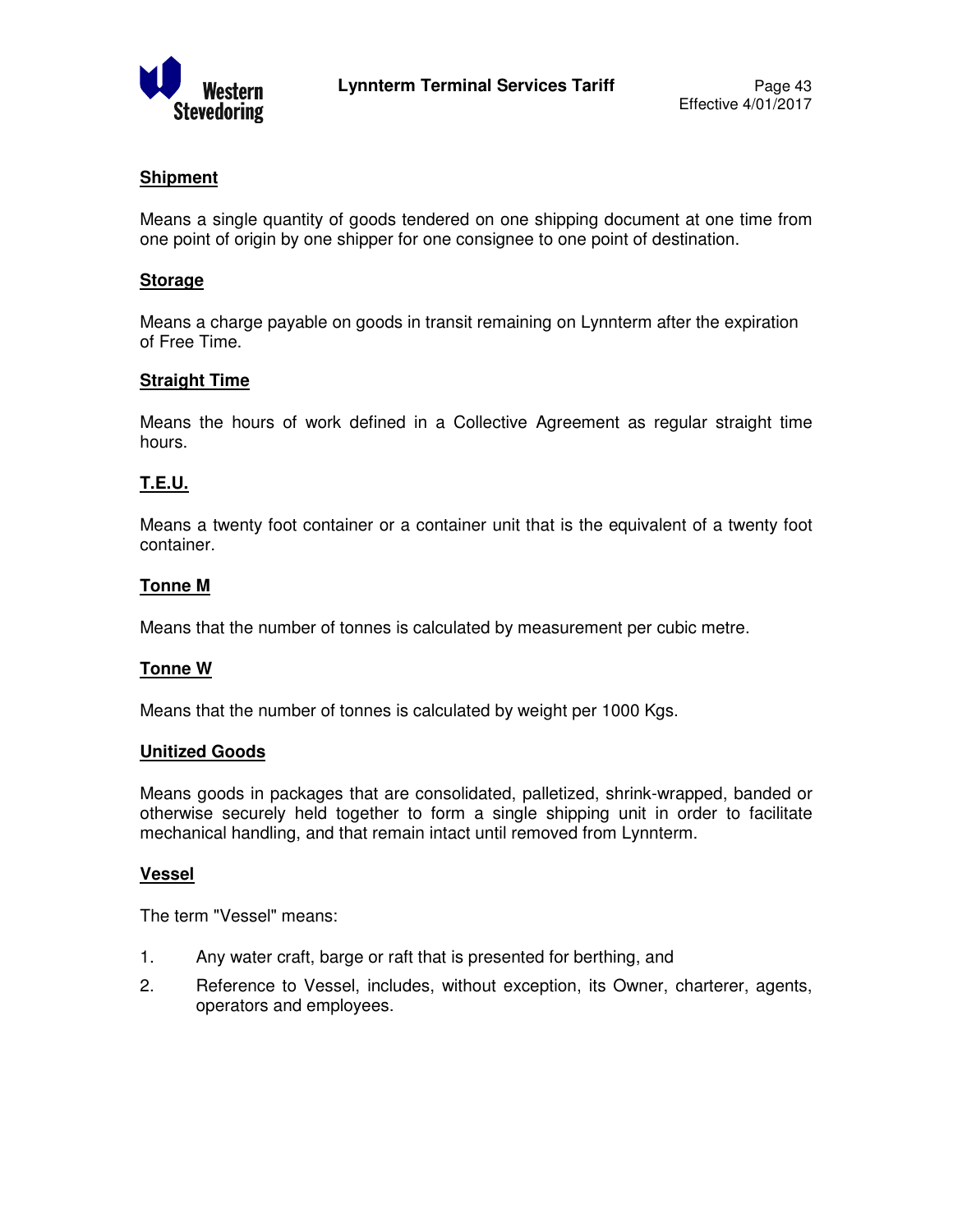

## **GENERAL TERMS AND CONDITIONS, LIMITATIONS AND EXCLUSION OF LIABILITY**

## **Short Title**

This Tariff may be cited as the "Terminal Services Tariff", and is generally referred to herein as the "Tariff".

#### **Publication**

This Terminal Services Tariff is published by Western Stevedoring Company Limited and incorporates provisions of the Vancouver Port Authority Fee Detail Document and obligations arising therefrom.

#### **Relationship and Acceptance**

Western Stevedoring provides terminal services at Lynnterm to the users thereof, upon and subject to all the terms and conditions of this Tariff, which terms and conditions shall govern the relationship between Western Stevedoring and such users.

Western Stevedoring reserves the right to furnish all equipment, supplies and materials, and to perform all services, in connection with the operation of Lynnterm, upon and subject to the rates, charges, terms, conditions, rules and regulations contained in this Tariff.

Use of Lynnterm constitutes complete acceptance by the user of this Tariff and all its terms and conditions.

#### **Effective Date and Changes**

This Tariff and all rates, charges, terms, conditions, rules and regulations contained herein shall apply to all traffic and cargo at Lynnterm. This Tariff shall be subject to change without specific notice, and such changes will be effective from the dates specified therefore. Please contact Western Stevedoring at 15 Mountain Highway, North Vancouver, BC regarding the currency of the provisions of this Tariff.

This Tariff is issued in loose leaf form and all changes will be made by reprinting an entire page. Each revised page will bear a revised page number and the effective date.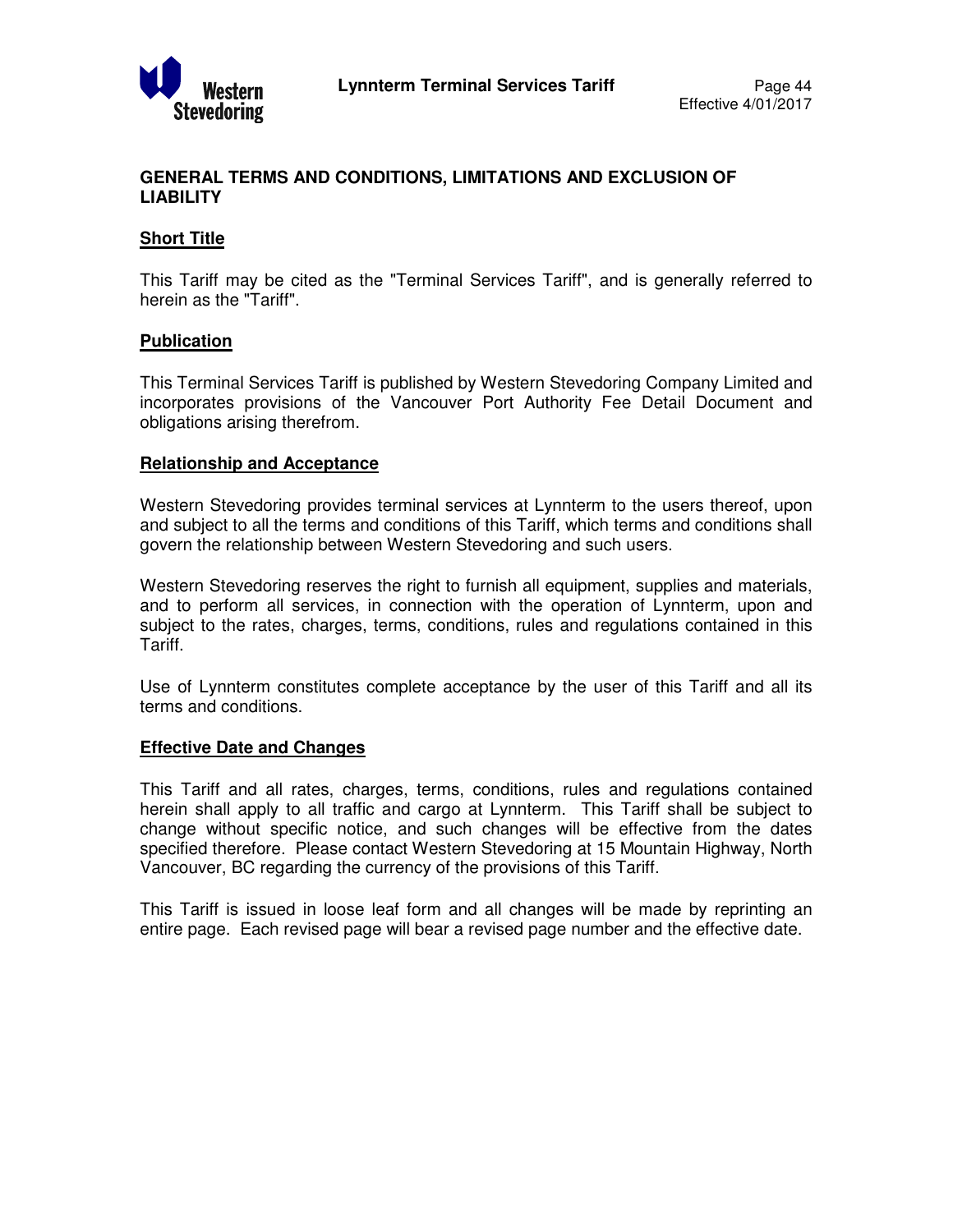

## **GENERAL TERMS AND CONDITIONS (IN ALPHABETICAL ORDER)**

### **Cargo, Received or Delivered**

Cargo is received for shipment when the dock receipt or other document, approved or issued by Western Stevedoring, has been acknowledged by Western Stevedoring. Cargo is delivered when delivery order or, other document approved by Western Stevedoring, has been acknowledged. Cargo received in or on Lynnterm awaiting delivery to Vessel or Inland Carrier is in transit until other specific arrangements for its care and custody are made by the cargo Owner and Vessel or Inland Carrier with Western Stevedoring. Notwithstanding terms of sale and other considerations or agreements, cargo in transit on Lynnterm is under the control of the Vessel involved and subject to the full force and terms of its Bill of Lading or Contract of Affreightment until loaded on board, released by acknowledgement of delivery or released to and accepted by Western Stevedoring for other custody.

### **Demurrage – Rail Cars or Vessels**

In furnishing the service of ordering, billing out, loading or unloading railcars, and of handling to and from Vessels, Western Stevedoring shall have no responsibility for and no liability for any Demurrage whatsoever, on either railcars or Vessels.

#### **Explosives and Hazardous Cargo**

The acceptance, handling, or storage of explosives or excessively inflammable or hazardous materials will be subject to the Owner obtaining prior approval from the Vancouver Fraser Port Authority and to making special arrangements with Western Stevedoring and will be governed by the rules and regulations of the Transportation of Dangerous Goods Act and Canada Shipping Act, and satisfying the appropriate regulatory bodies.

Hazardous cargoes must be prepared for shipment in accordance with International Maritime Organization regulations and a detailed description of the goods, including its I.M.O. code and rating must be provided to Western Stevedoring in advance by the agent of the Vessel.

## **Goods Requiring Refrigeration**

With the exception of power connections for reefer containers, Lynnterm offers no facilities for special handling of goods requiring refrigeration after discharge or before loading of goods to Vessel. Western Stevedoring shall not be responsible for and shall have no liability for the costs of special handling of goods that require refrigeration or for additional services provided plus any special handling of goods, overtime costs or deterioration in respect of those goods unless specifically promised by Western Stevedoring.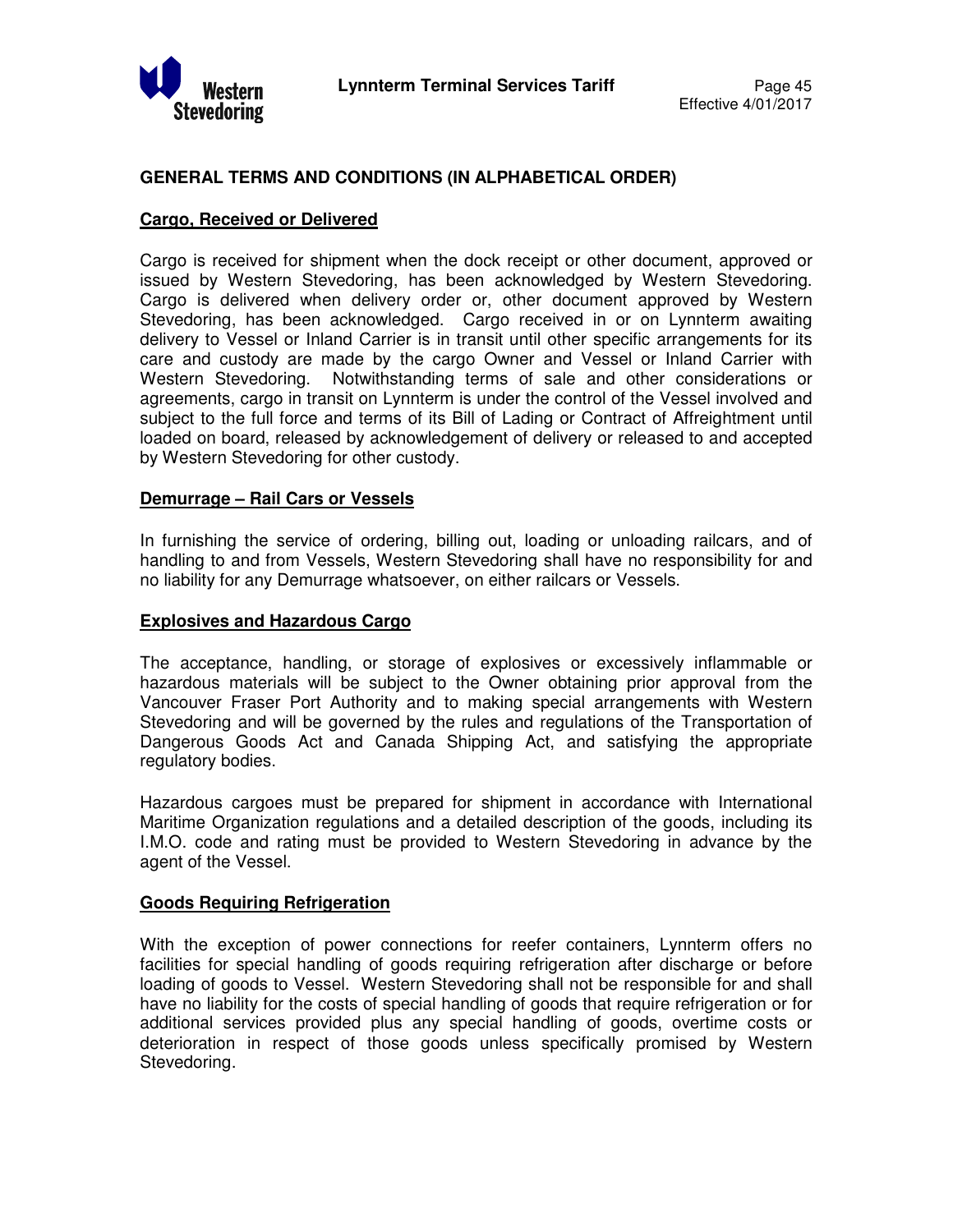

Where refrigerated goods are to be Loaded on or Unloaded from a Vessel, the Owner of the Vessel shall:

- 1. Arrange for the consignee of the goods to take immediate delivery of the goods when they are unloaded, **or**
- 2. Arrange for delivery of the goods for outward movement at a proper time in order to permit the handling and loading of said goods onto the Vessel without delay, whichever is appropriate.

### **Information to be Supplied to Western Stevedoring**

- 1. Cargo Documents and Manifests Masters, Owners, agents, or operators of Vessels are required to furnish Western Stevedoring with one complete copy of Vessels' manifests showing cargo descriptions, names of consignees or consignors, and the weights and measurements of all cargo loaded or discharged at Lynnterm. In lieu of manifests, certified cargo lists, copies of ocean Bills of Lading, or "boat notes" or "mates' receipts" containing all information required above may be accepted. With respect to inbound loaded containers, two copies of detailed Container Load Plans are also to be supplied along with a summary instruction list to identify the disposition of each container. The disposition of a container is the designation given to a container to indicate whether the container is to be Destuffed at the on-dock CFS or is to transit Lynnterm intact between the Vessel and an Inland Carrier.
- 2. The above information must be received by Western Stevedoring within: in the case of cargo loaded to a Vessel, seven (7) days after the Vessel's departure from Lynnterm, and in the case of cargo discharged at Lynnterm a minimum of three (3) working days prior to the Vessel's arrival to enable Western Stevedoring to prepare invoices.
- 3. Where documentation in respect of the inbound cargo of a Vessel is not provided by the Vessel to Western Stevedoring within the time specified in sub-section 1, as a result of which Western Stevedoring incurs additional expenses in the calculation of charges for the preparation of cargo documentation, Container Load Plans on behalf of the Vessel, the Owner of the Vessel shall pay such costs.
- 4. Western Stevedoring is not required to perform any service in respect of cargo/containers to be discharged from Vessel until three (3) working days after it receives complete documentation in respect of the cargo/containers of the Vessel.
- 5. The cost of supplying checkers, labour, materials, and equipment for the checking and sorting of goods which have not been delivered separated according to Bill of Lading quantity by the Vessel at the time they were unloaded from the Vessel and/or Destuffed from the container will be charged to the Vessel.

## **Owner's Risk**

Cargo which, because of its inherent nature, is subject to deterioration, shrinkage, oxidization, wastage, rust, tarnish, discoloration, breakage, leakage, chafing or any other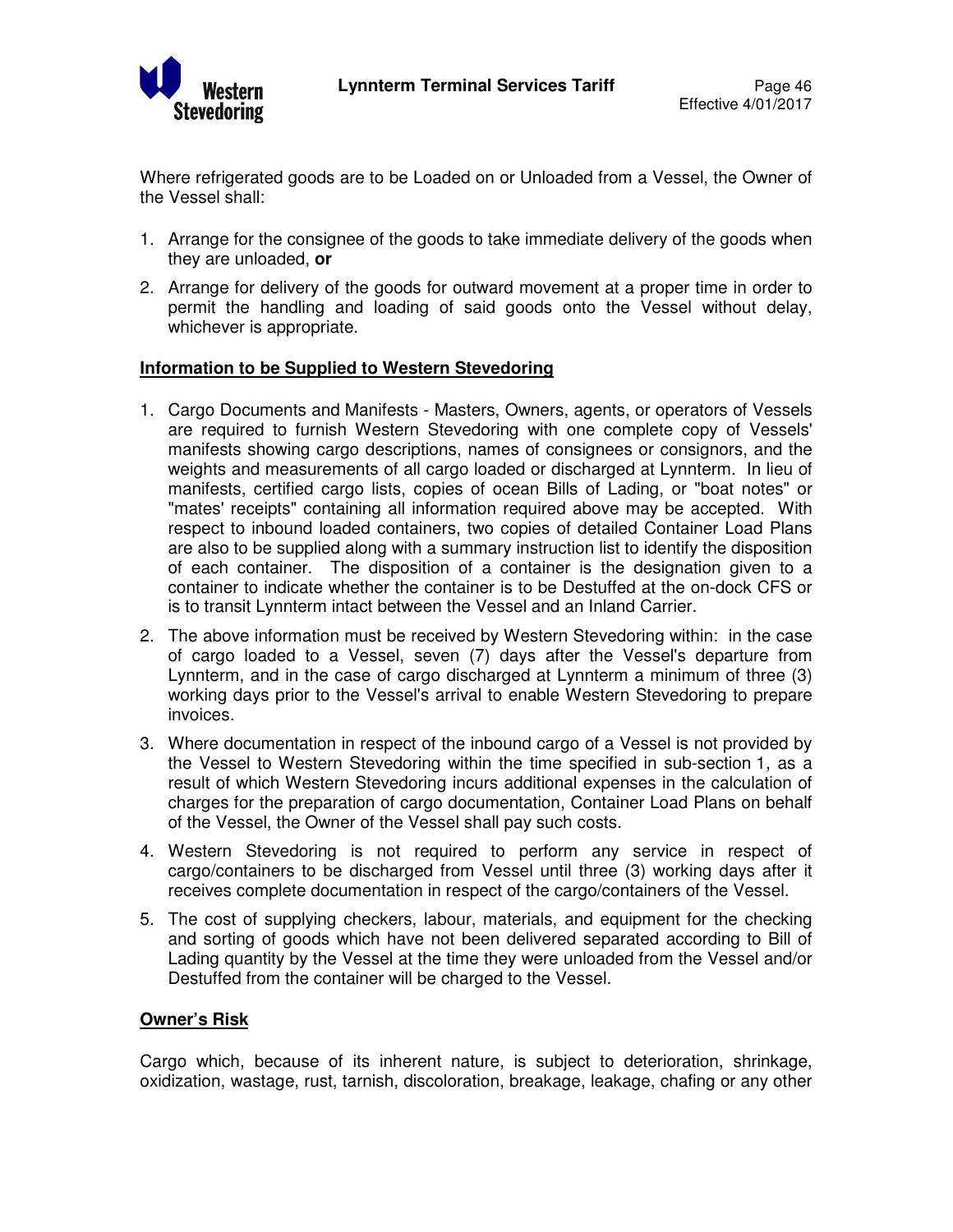

peculiar loss or damage that may occur despite accepted practices for the care of cargo, or glass, liquids, and fragile articles, will be accepted only at Owner's risk.

Timber and log or lumber rafts and all water craft, if and when permitted by Western Stevedoring to be moored at dolphins, at wharves, or alongside Vessels, are at Owner's risk for loss or damage.

## **Redelivery and Transhipment of Cargo**

In the case of cargo received at Lynnterm for delivery to a Vessel which due to conditions unforeseen at the time of receipt must be redelivered to a land carrier, or similarly, cargo received at Lynnterm intact in containers or which is Stuffed into containers at Lynnterm and which is subsequently diverted for transhipment by the Vessel operator in lieu of a direct call of a Vessel to Lynnterm, the charge or charges on the cargo and containers so handled shall be the same as that applicable to cargo handled to a Vessel making a direct call.

In the case of cargo which is trans-shipped through Lynnterm via separate terminal facilities, i.e. received at one terminal for reloading to a Vessel at Lynnterm, with the exception of wharfage which will be imposed once only, all other charges at Lynnterm will be in accordance with the rates and charges as defined in this Tariff for inbound and outbound goods respectively.

#### **Responsibility Limited on Leased Equipment**

Upon written request and instructions from Ocean Carriers, Western Stevedoring may accept custody of equipment to be returned to leasing companies. Western Stevedoring will act only as custodian for the parties and will not be responsible or liable for any conditions of transfer except the giving and taking of receipts. All charges that may accrue against the leased equipment while in Western Stevedoring custody must be guaranteed and paid directly by the Ocean Carriers.

#### **Right to Refuse Cargo, Containers, or Chassis**

Right is reserved by Western Stevedoring without responsibility for Demurrage, loss, or damage attaching, to refuse to accept, or unload or to permit Vessel to discharge:

- 1. Cargo, containers, or chassis for which previous arrangements for space, unloading, or removal from Lynnterm have not been made by shipper, consignee, or Vessel.
- 2. Cargo deemed extra offensive, perishable, or hazardous.
- 3. Cargo, the value of which may be determined as less than the probable terminal charges.
- 4. Cargo not packaged suitably for standing the ordinary handling incident of its transportation. Such cargo, however, may be repacked or reconditioned and all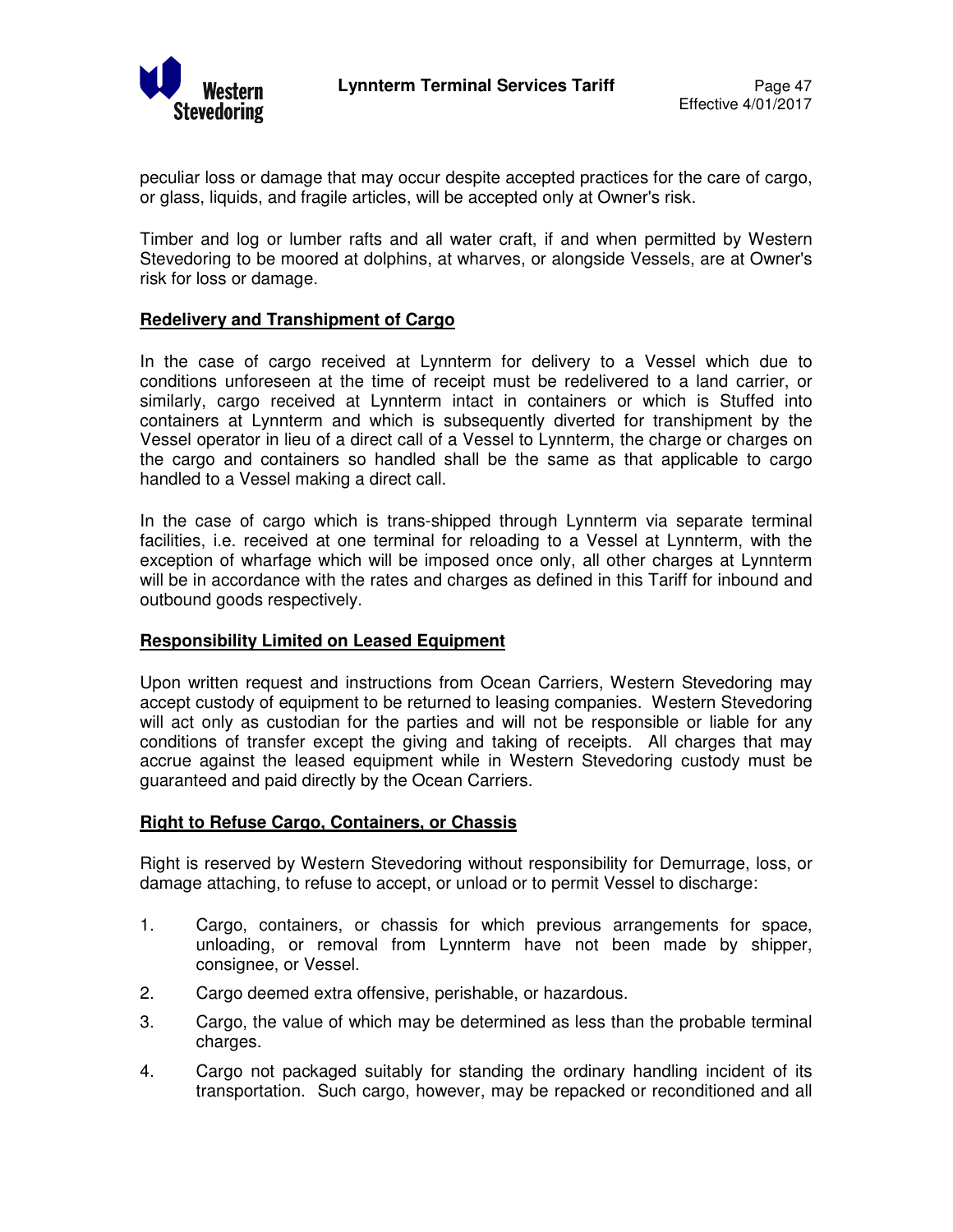

expense, loss, or damage incident thereto shall be for the account of the shipper, consignee, Owner, Vessel or Inland Carrier.

- 5. Cargo, containers, or chassis during a period of severe congestion or other emergency, when, in the judgement of Western Stevedoring, the circumstances then prevailing will prevent Lynnterm from providing usual care and custody.
- 6. Cargo delivered to the terminal for export without a dock receipt listing destination, piece count, weights per piece and dimensions of cargo.

### **Right to Remove, Transfer or Warehouse**

Hazardous or offensive cargo or cargo which, by its nature, is liable to damage other cargo, is subject to immediate removal either from the premises or to other locations within said premises with all expense and risk of loss or damage being for the account of Owner, shipper, or consignee.

Cargo remaining on Lynnterm after expiration of Free Time, as defined herein, and cargo shut out at clearance of Vessel, may be piled or re-piled to make space, transferred to other locations or receptacles within the Lynnterm facility, or after appropriate notice, removed to public or private warehouses with all expense and risk of loss or damage for account of the Owner, shipper, consignee or Vessel as responsibility may appear.

#### **Right to Sell for Unpaid Charges**

Cargo on which unpaid Terminal Charges have accrued may be sold to satisfy charges and costs provided the Owner has been given notice to pay charges and to remove said cargo and has neglected or failed to comply.

#### **Right to Withhold Delivery of Freight**

Right is reserved by Western Stevedoring to withhold delivery of freight until all accrued Terminal Charges, ocean charges and/or advances against said freight have been paid in full.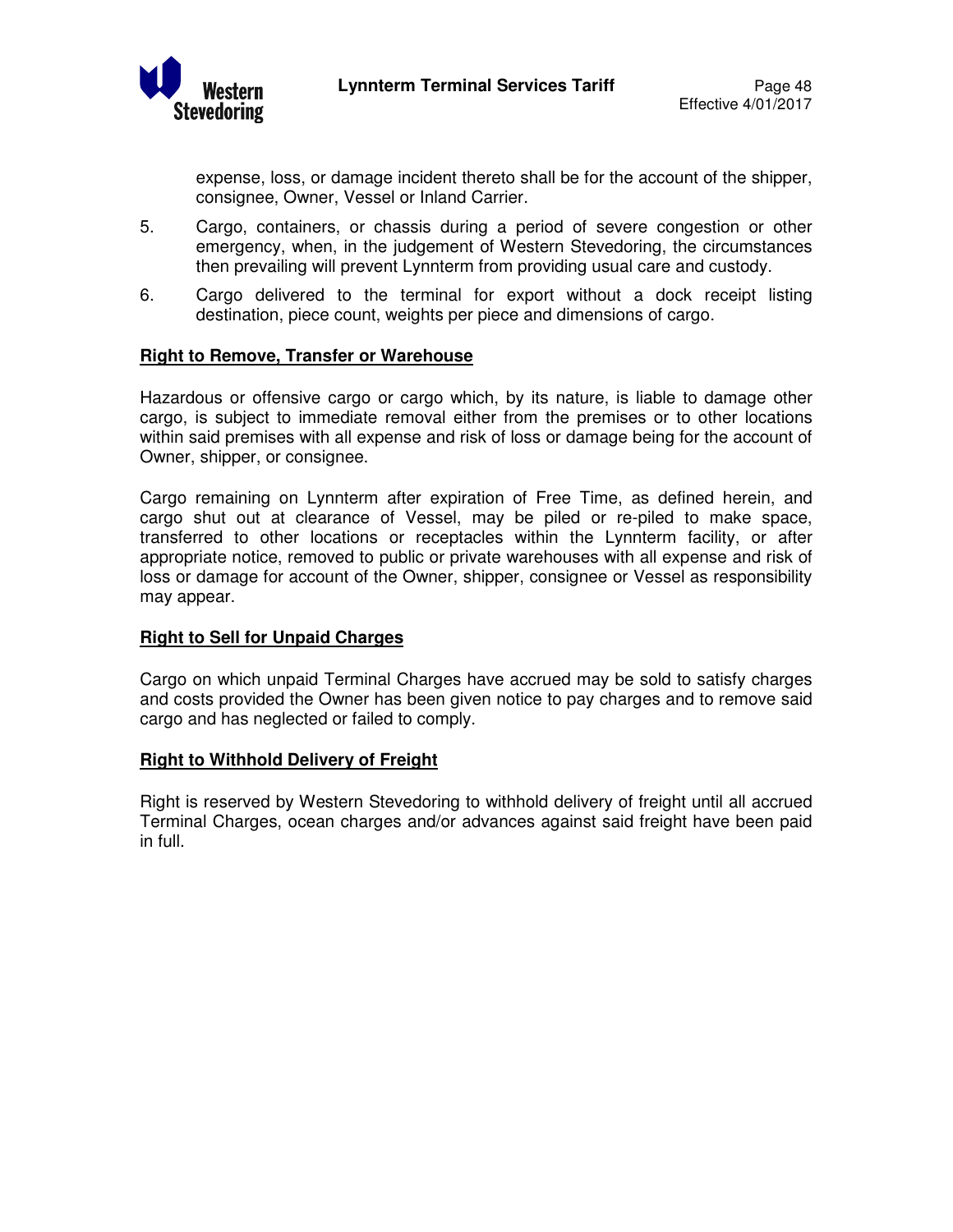

## **LIMITATION AND EXCLUSION OF LIABILITY**

The following are terms and conditions of this Tariff, of performance by Western of any services referred to in this Tariff, and of provision of facilities by Vancouver Fraser Port Authority under Fee Document Schedule:

## **1. DELAYS AND DAMAGE - LIMITATION OF LIABILITY**

Western Stevedoring and Vancouver Fraser Port Authority shall not be liable for:

- (a) any delays in loading, unloading, receiving, delivering or handling of any Goods or Cargo, or;
- (b) any damage (concealed or otherwise) to or destruction or loss of any Goods or Cargo, Containers, Chassis, or any other property whatsoever in, on or about Lynnterm,

caused by or arising from fire, war, explosion, civil commotion or disturbance, riots, labour relations disputes of any kind (including without limitation strikes, walkouts, work stoppages, slowdowns, lockouts, boycotts and "hot" declarations) whether affecting employees of Western Stevedoring or any other person or entity, labour shortages, equipment failures or breakdowns whether or not due to the equipment failures or breakdowns whether or not due to the fault or negligence of the operator, Western Stevedoring or Vancouver Fraser Port Authority, flood, earthquake, wind, water, rain, frost, snow, ice, tempest, other acts of God, the negligence or wilful misconduct of others, animals, insects, rodents, vermin, decay, oxidation, rust, deterioration, evaporation, shrinkage, inherent vice of product, leakage or discharge from fire protective sprinklers, or any other cause or thing whatsoever, save and except only to the extent that such delays, damage, destruction or loss shall occur directly and solely as a result of negligence or wilful misconduct on the part of Western Stevedoring, and subject in any event to clauses 3 through 10 below.

## **2. INJURY TO PERSONS (INCLUDING DEATH) - LIMITATION OF LIABILITY**

Western Stevedoring and Vancouver Fraser Port Authority shall not be liable for any injury to passengers from Vessels or to any other persons (including death at any time resulting from an such injury), occurring in, on or about Lynnterm, save and except only to the extent that such injury occurs directly and solely as a result of negligence or wilful misconduct on the part of Western Stevedoring.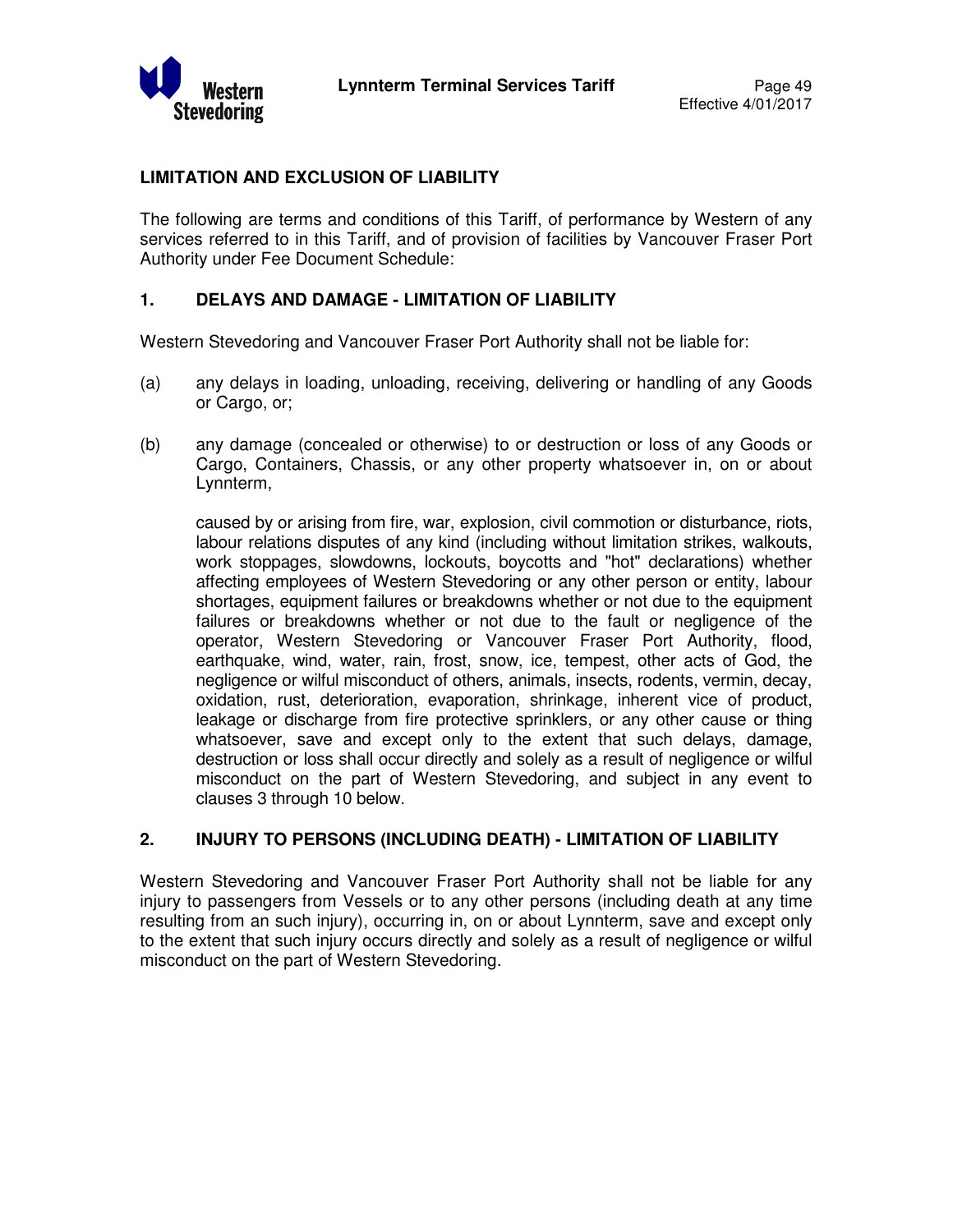

## **3. REQUIREMENTS FOR LIABILITY**

Western Stevedoring and Vancouver Fraser Port Authority shall not be liable for any delays in loading, unloading, receiving, delivery or handling of any Goods or Cargo or for any damage (concealed or otherwise) to or destruction or loss of Goods, Cargo, Containers or Chassis, unless in each and every case:

- (a) the delay, damage, destruction or loss occurred directly and solely as a result of the negligence or wilful misconduct of Western Stevedoring, and
- (b) within thirty (30) days after the subject Goods, Cargo, Containers or Chassis are removed from Lynnterm, notice of the delay, damage, destruction or loss and the general nature thereof is given in writing to Western Stevedoring, and
- (c) within six (6) months after the subject Goods, Cargo, Containers or Chassis are removed from Lynnterm, legal proceedings to enforce the claim are instituted,

and nevertheless, the liability of Western Stevedoring and Vancouver Fraser Port Authority shall be further subject to paragraphs 4 through 10 below.

## **4. AMOUNT OF LIABILITY LIMITED**

Western Stevedoring and Vancouver Fraser Port Authority shall in any event not be liable for any delays in loading, unloading, receiving, delivering or handling of any Goods or Cargo or for any damage (concealed or otherwise) to or destruction or loss of Goods, Cargo, Containers or Chassis, in any amount exceeding:

- (a) in the case of Goods or Cargo, the lesser of:
	- (i) the landed cost of the Goods or Cargo (including invoiced cost as paid to the supplier, plus freight, insurance, and duty paid and not refundable); or
	- (ii) one hundred dollars (\$100.00) per customary freight unit (and trailers, boxcars and Containers shall for such purposes be considered customary freight units); unless the nature and value of the Goods or Cargo had been declared in writing to Western Stevedoring at or before the time the Goods or Cargo were received at Lynnterm, in which event the liability of Western Stevedoring and Vancouver Fraser Port Authority shall be limited to the landed cost of the Goods or Cargo were received at Lynnterm, in which event the liability of Western Stevedoring and Vancouver Fraser Port Authority shall be limited to the landed cost of the Goods or Cargo (including invoiced cost as paid to the supplier, plus freight, insurance and duty paid and not refundable); or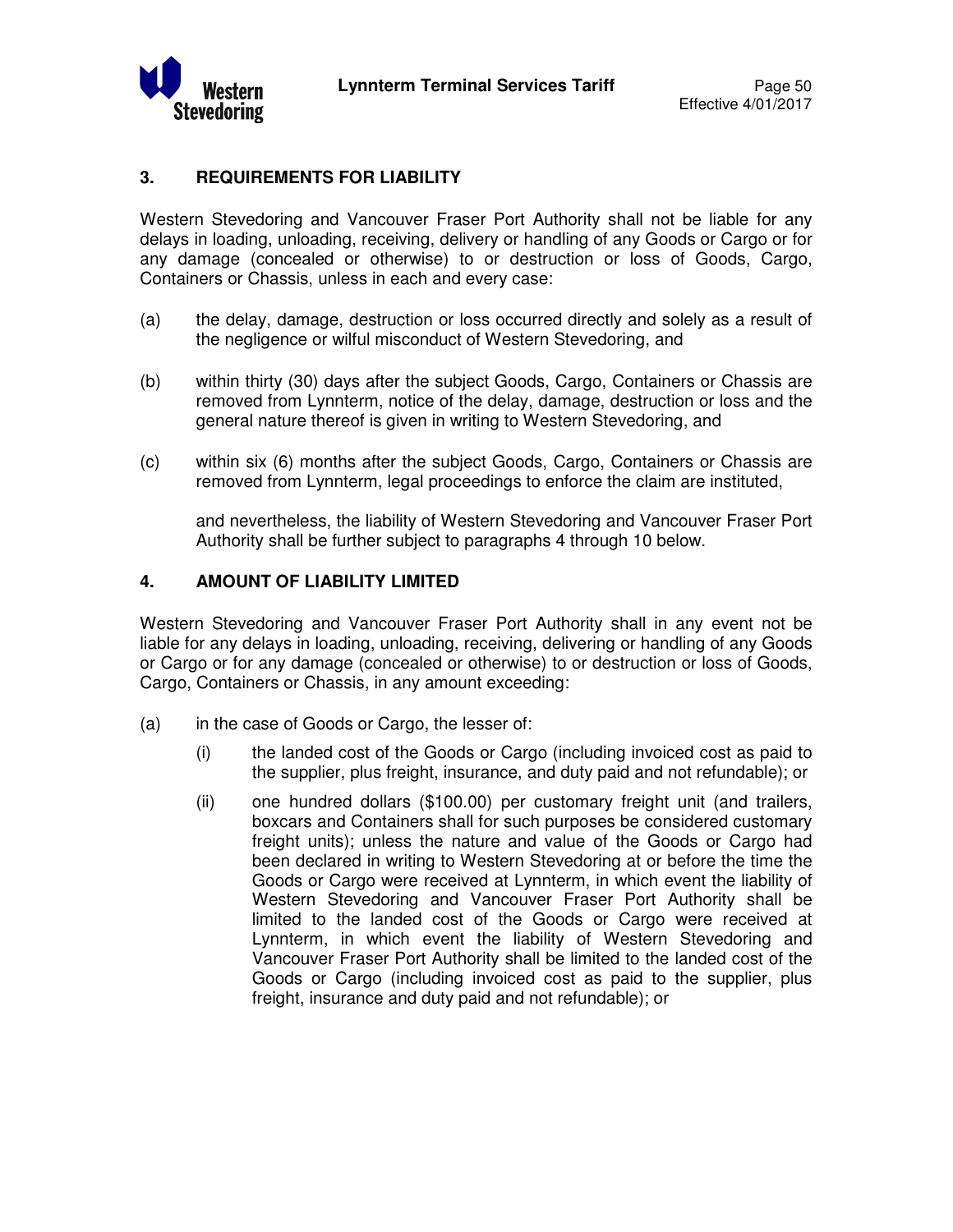

- (b) in the case of Containers or Chassis, at the option of Western Stevedoring, either:
	- (i) the cost of replacing Containers or Chassis totally lost or destroyed directly and solely as a result of negligence or wilful misconduct of Western Stevedoring, with Containers or Chassis of the same size, age, quality and condition as those totally lost or destroyed; or
	- (ii) the cost of repairing damage to Containers or Chassis caused directly and solely by the negligence or wilful conduct of Western Stevedoring;

 and nevertheless, the liability of Western Stevedoring and Vancouver Fraser Port Authority shall be further subject to paragraphs 5 through 10 below.

## **5. EXCLUSION OF LIABILITY FOR INDIRECT OR CONSEQUENTIAL DAMAGES OR LOSS**

Notwithstanding any other provisions of this Tariff, Western Stevedoring and Vancouver Fraser Port Authority shall not in any circumstances be liable for any economic loss or loss of profit or bargain or for any indirect or consequential damages or loss whatsoever, whether or not any such damages or loss are caused by or arise from negligence or wilful misconduct on the part of Western Stevedoring or Vancouver Fraser Port Authority.

## **6. DOCUMENTS AND EVIDENCE**

It shall be the responsibility of the claimant to establish his claim and the liability of Western Stevedoring or Vancouver Fraser Port Authority pursuant to the terms of this Tariff, by means of proper documentation and other evidence which the claimant shall provide to Western Stevedoring along with his claim.

## **7. VESSELS AND FLOATING ASSETS AT OWNER'S RISK**

Every Vessel, float, derrick, pile driver or section of logs or part thereof that is moored or berthed at, on or about Lynnterm or is in the process of arriving or departing Lynnterm, shall be at the sole risk of the owner thereof.

## **8. NO RIGHT OF DEDUCTION OR SET-OFF**

Notwithstanding any liability of Western Stevedoring or Vancouver Fraser Port Authority hereunder, Owners, shippers, consignees, carriers, other Cargo or Vessel interests, and other persons responsible for Charges under this Tariff, shall not be entitled by reason of any such liability to any deduction from, reduction of, set-off against or waiver of any terminal charges, all of which shall be paid in full as and when due.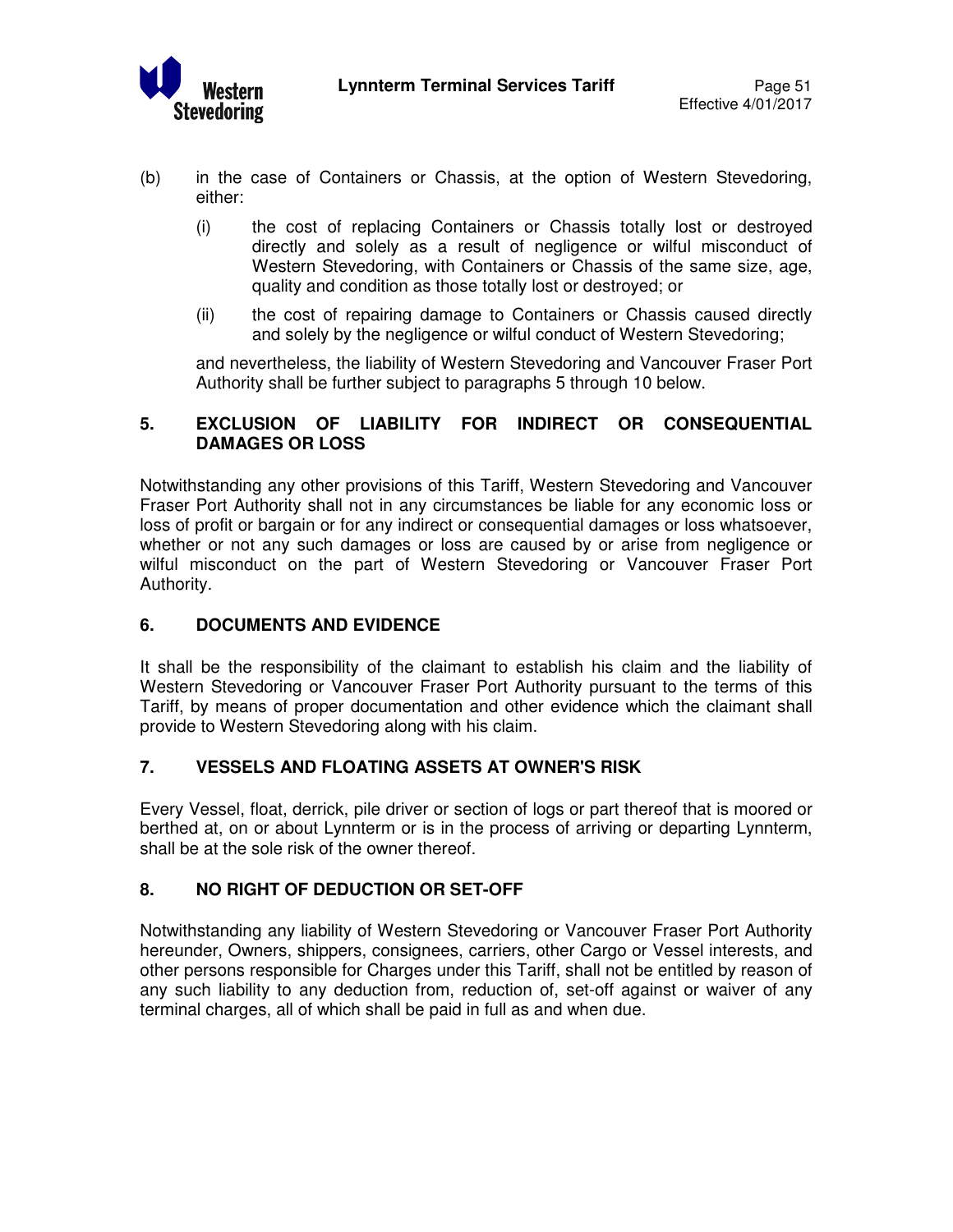

## **9. EXCLUSIONS, EXEMPTIONS AND LIMITATIONS IN BILLS OF LADING AND PASSENGER TICKETS APPLICABLE**

Western Stevedoring and Vancouver Fraser Port Authority shall in addition be entitled to the same rights, exclusions, exemptions, immunities and limitations with respect to liability as are set out in the carrier's favour in any bill of lading or similar documents relating to the Cargo or Goods in question and, in the case of vessel passengers, in passenger tickets or contracts between passengers and the carrier.

## **10. EXCLUSIONS, EXEMPTIONS AND LIMITATIONS ARE CUMULATIVE**

The exclusions, exemptions and limitations of liability set forth in or referred to in clauses 1 through 9 above are cumulative and are in addition to and not in substitution for or in limitation of, any other clauses excluding, exempting or limiting liability as set forth in this Tariff, or any other exclusions, exemptions or limitations of liability on which Western Stevedoring or Vancouver Fraser Port Authority may rely at law or in equity.